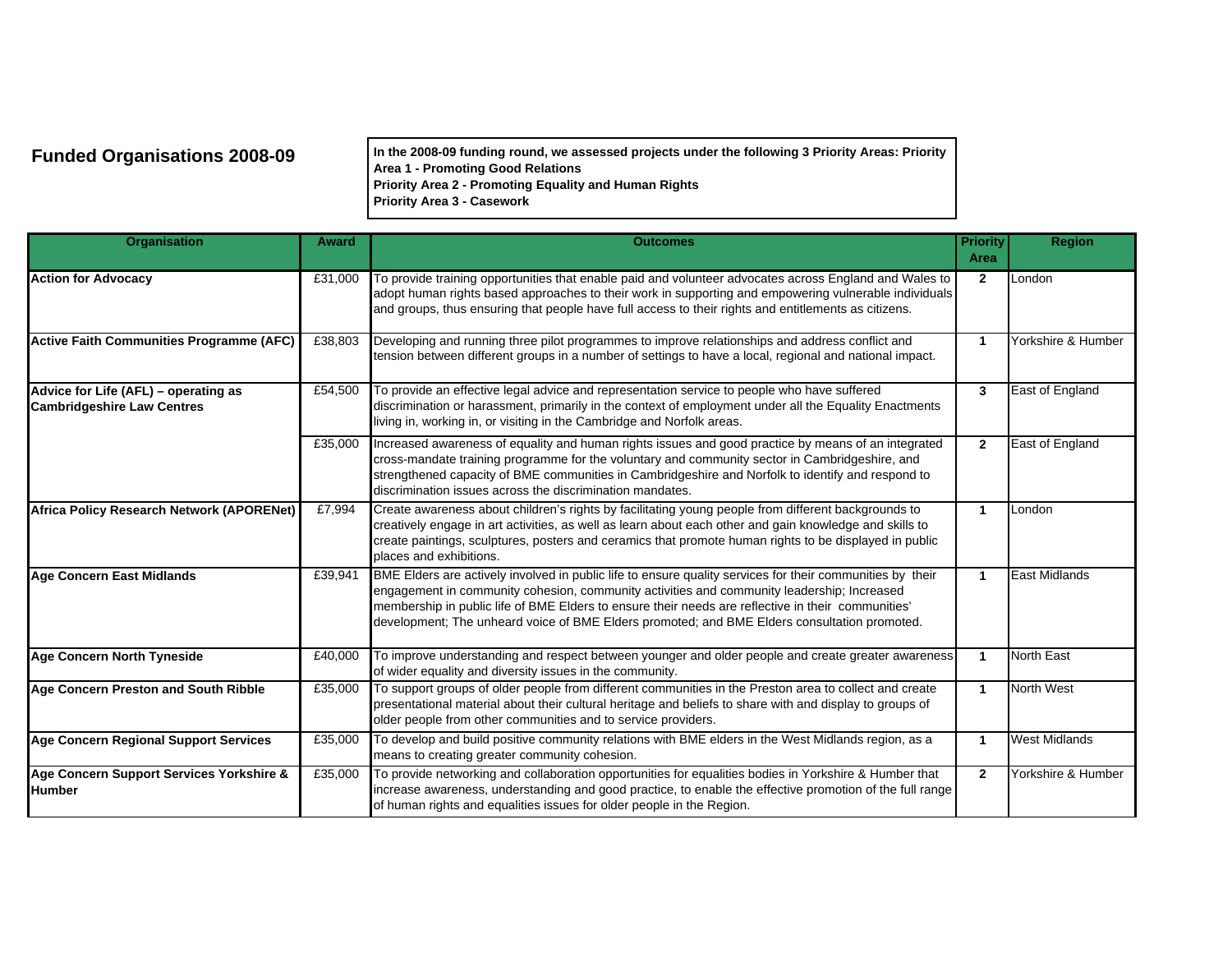| <b>Aik Saath</b>                                             | £35,000 | To bring young people together and promote community cohesion amongst young people in their<br>schools and communities by giving young people anti-racism skills, and the ability to recognise and deal<br>with conflict effectively (in their homes, social circles and communities) through a scheme of peer<br>education, and thus reduce young people's involvement in racially motivated crime and promote greater<br>understanding between different groups and communities in Slough. | $\mathbf{1}$   | South East           |
|--------------------------------------------------------------|---------|----------------------------------------------------------------------------------------------------------------------------------------------------------------------------------------------------------------------------------------------------------------------------------------------------------------------------------------------------------------------------------------------------------------------------------------------------------------------------------------------|----------------|----------------------|
| All Wales Ethnic Minority Association<br>(AWEMA)             | £35,000 | Services and opportunities experienced by all sections of the BME community are fair, meeting their<br>needs, respecting their cultural identity and providing choice.                                                                                                                                                                                                                                                                                                                       | $\overline{2}$ | Wales                |
| <b>Art Beyond Belief</b>                                     | £28,553 | To develop a series of forums, events and a conference that will enable ordinary members of the various<br>faith communities in Slough to share and discuss areas of concern including other equality mandate<br>areas, and feedback the results of their deliberations to the appropriate people and organisations.                                                                                                                                                                         | $\mathbf{1}$   | South East           |
| <b>Aston Sports Club</b>                                     | £18,486 | To engage the Madressas within Aston to take part in Aston Sports Club and affiliated mainstream<br>activities; to pilot a Working Forum for Madressas with a view to integrating the Madressas and the<br>children/members into services and activities that are being provided by mainstream bodies and to liaise<br>with local structures.                                                                                                                                                | $\mathbf{1}$   | <b>West Midlands</b> |
| Attic Theatre Company (London) Ltd                           | £30,124 | To promote equality, social cohesion and inclusion for refugee and asylum seeker children, young<br>people and adults, and increase educational and employment opportunities alongside developing their<br>personal 'soft outcome' progression. Delivered through drama workshops, performances and related arts<br>activities.                                                                                                                                                              | $\overline{2}$ | London               |
| <b>Barking and Dagenham Citizens Advice</b><br>Bureau        | £38,950 | To provide an effective legal advice and representation service to people who have suffered<br>discrimination or harassment under all the Equality Enactments whilst living in, working in, or visiting the<br>Barking and Dagenham.                                                                                                                                                                                                                                                         | 3              | London               |
| Bath & North East Somerset Racial Equality<br><b>Council</b> | £35,000 | Reduce the potential for discrimination and harassment by increasing the volume and standard of advice<br>and representation available to victims, and by developing partnerships across the various equality<br>strands to develop an integrated equalities service to support the needs of victims of hate crime and<br>discrimination in Bath and North East Somerset.                                                                                                                    | $\mathbf{1}$   | South West           |
| <b>BAWSO</b>                                                 | £39,432 | To create opportunities for migrant population and host communities in North Wales to come together<br>with the shared aim of enhancing understanding and trust between the communities.                                                                                                                                                                                                                                                                                                     | $\mathbf{1}$   | Wales                |
| <b>BD3 HUB- Lead Body The Thornbury Centre</b>               | £30,000 | To provide support and assistance to New Migrant Workers to access advice and services in the BD3<br>area of Bradford.                                                                                                                                                                                                                                                                                                                                                                       | $\mathbf{1}$   | Yorkshire & Humber   |
| <b>Bedford REC</b>                                           | £31,491 | To deliver a unique programme that aims to develop the skills and capacity of individuals in Bedford and<br>Central Bedfordshire to effectively engage in active citizenship and participate in decision making panels<br>and public / civic life, giving them a platform to influence change and thus creating Community<br>Ambassadors for under-represented Communities and the Third Sector.                                                                                             | $\mathbf{1}$   | East of England      |
|                                                              | £38,000 | To provide an effective legal advice and representation service to people who have suffered<br>discrimination or harassment under any of the Equality Enactments whilst living in, working in or visiting<br>the following areas: County of Bedfordshire.                                                                                                                                                                                                                                    | 3              | East of England      |
| <b>Berern Arts Ltd</b>                                       | £28,402 | To promote active involvement between people with physical disabilities and the local Chinese and<br>Filipino community and other BME communities, and to broaden mutual respect and understanding<br>through the production of short films about their lives that are used in an education programme, to<br>develop and deliver workshop on disability and ethnicity in South Cambridgeshire and Cambridge City.                                                                            | $\mathbf{1}$   | East of England      |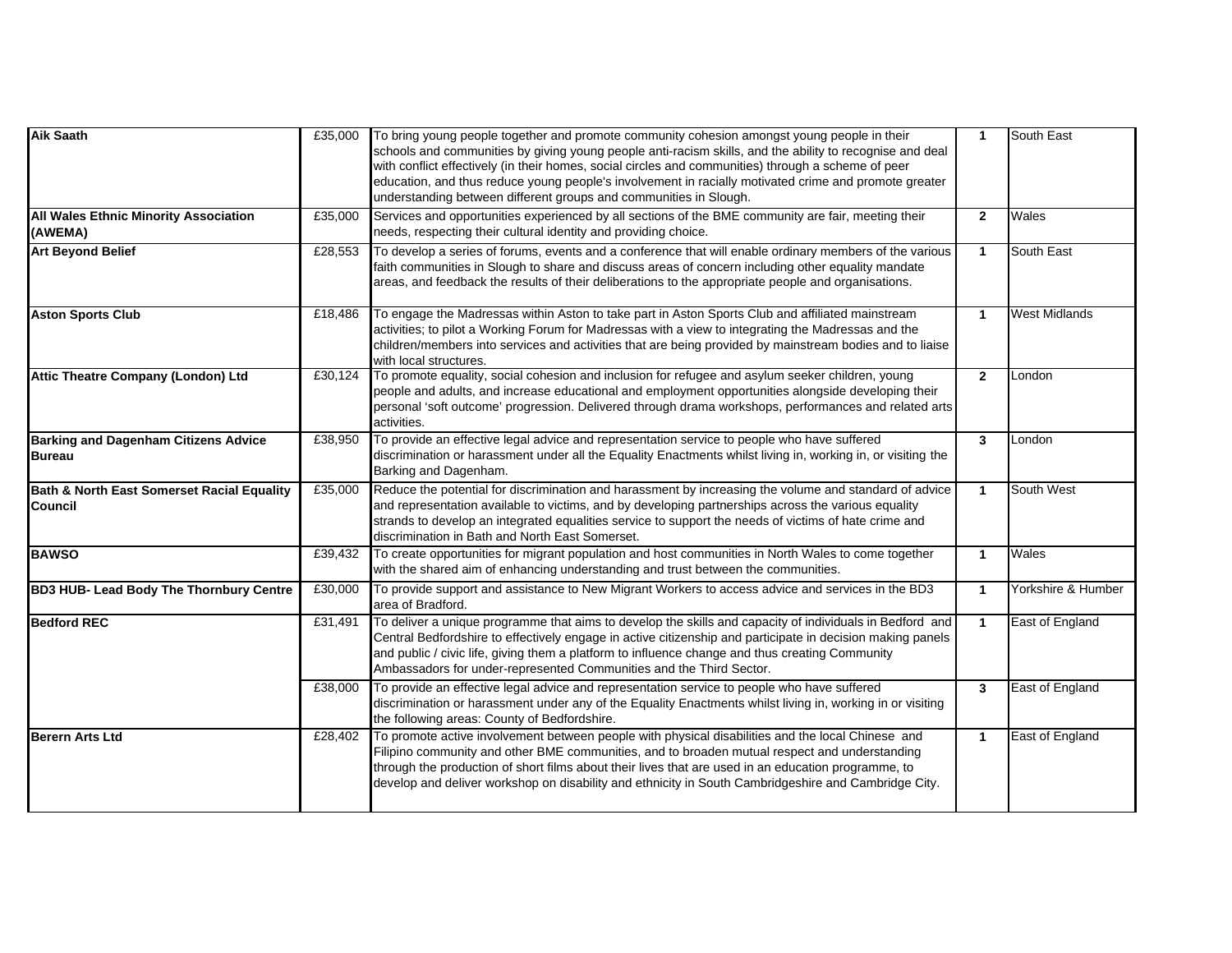| <b>Bexley Council for Racial Equality</b>                                  | £38,000 | To provide an effective legal advice and representation service to people who have suffered<br>discrimination or harassment under the Equality Enactments (specifically race and religion) whilst living<br>in, working in, or visiting the following areas: Bexley.                                                                                                                                                                                                                                                                    | $\overline{3}$ | London               |
|----------------------------------------------------------------------------|---------|-----------------------------------------------------------------------------------------------------------------------------------------------------------------------------------------------------------------------------------------------------------------------------------------------------------------------------------------------------------------------------------------------------------------------------------------------------------------------------------------------------------------------------------------|----------------|----------------------|
| <b>Birmingham Law Centre</b>                                               | £39,900 | To provide an effective legal advice and representation service to people who have suffered<br>discrimination or harassment in Employment under any of the Equality Enactments whilst living in,<br>working in, or visiting Birmingham.                                                                                                                                                                                                                                                                                                 | 3              | West Midlands        |
| <b>Black &amp; Minority Ethnic Carers Support</b><br>Service (Lead Body)   | £35,000 | To develop and deliver effective training programmes through which to promote equality and / or human<br>rights to wider audiences who require the training, organise seminars and other activities for a greater<br>awareness of equality and human rights.                                                                                                                                                                                                                                                                            | $\mathbf{2}$   | London               |
| <b>Black Training and Enterprise Group (BTEG)</b>                          | £35,000 | To increase the representation of women and black, Asian and other ethnic minorities on Local Strategic<br>Partnerships in three regions (London, East Midlands and North East of England.)                                                                                                                                                                                                                                                                                                                                             | $\mathbf{1}$   | London               |
| <b>Bolton Racial Equality Council</b>                                      | £40,000 | To provide support to migrant and refugee workers to gain employment by raising awareness and<br>increasing engagement among employers and service providers.                                                                                                                                                                                                                                                                                                                                                                           | $\overline{1}$ | <b>North West</b>    |
| <b>Bradford Citizens Advice Bureau</b>                                     | £39,500 | To ensure that individuals, advice agencies, equality organisations and others are aware of the equality<br>laws, so that they can identify people suffering discrimination and know where people can get help when<br>they suffer discrimination.                                                                                                                                                                                                                                                                                      | $\mathbf{1}$   | Yorkshire & Humber   |
| <b>Bradford Community and Voluntary Service</b><br>(BCVS)                  | £35,000 | To enable Romany Gypsies and Irish Travellers to have equal access to services, and to represent their<br>own needs and concerns in order to participate in civic life in the District.                                                                                                                                                                                                                                                                                                                                                 | $\overline{1}$ | Yorkshire & Humber   |
| <b>Bradford Law Centre</b>                                                 | £39,000 | To provide an effective legal advice and representation service to people who have suffered<br>discrimination or harassment under any of the Equality Enactments whilst living in, working in or visiting<br>the following areas: Bradford Metropolitan District.                                                                                                                                                                                                                                                                       | $\overline{3}$ | Yorkshire & Humber   |
| <b>Brap</b>                                                                | £35,000 | A more cohesive and inclusive city that: values and promotes diversity; encourages meaningful<br>interaction; challenges discrimination and social stereotypes; and identifies common human experiences<br>- through engagement with a quarterly Birmingham wide magazine.                                                                                                                                                                                                                                                              | $\overline{1}$ | <b>West Midlands</b> |
| <b>Breakthrough UK Ltd</b>                                                 | £40,000 | To develop and share greater understanding of disability hate crime and how this compares with other<br>equality groups' experiences.                                                                                                                                                                                                                                                                                                                                                                                                   | $\overline{1}$ | North West           |
| <b>Bristol Lesbian Gay Bisexual Forum</b>                                  | £35,000 | To increase understanding of the problems / issues, on all sides, facing LGB people of BME heritage<br>and their Faith communities (as organisations and individuals) with regard to sexual orientation, and to<br>increase reciprocal engagement of BME LGB people / organisations and Bristol LGB Forum, in order to<br>begin to break down barriers and increase understanding of all parties in Bristol.                                                                                                                            | $\mathbf{1}$   | South West           |
| <b>Bristol Resource Centre operating as Avon</b><br>and Bristol Law Centre | £87,000 | To provide an effective legal advice and representation service for people who have suffered<br>discrimination or harassment in the work place due to their age, disability, race, religion, gender or<br>sexual orientation whilst working in the South West of England (ie. Bath and North East Somerset,<br>Bristol, Cornwall, Devon, Dorset, North Somerset, Somerset, South Gloucestershire or Wiltshire.)                                                                                                                         | $\mathbf{3}$   | South West           |
|                                                                            |         | To provide an effective legal advice and representation service for people who have suffered<br>discrimination or harassment due to their age, disability, race, religion, sex or sexual orientation in the<br>provision of Goods and Services (where covered by legislation) and to include access to housing and<br>over-16 education where applicable and possible in the South West of England - (ie. Bath and North<br>East Somerset, Bristol, Cornwall, Dorset, North Somerset, Somerset, South Gloucestershire or<br>Wiltshire.) | $\mathbf{3}$   | South West           |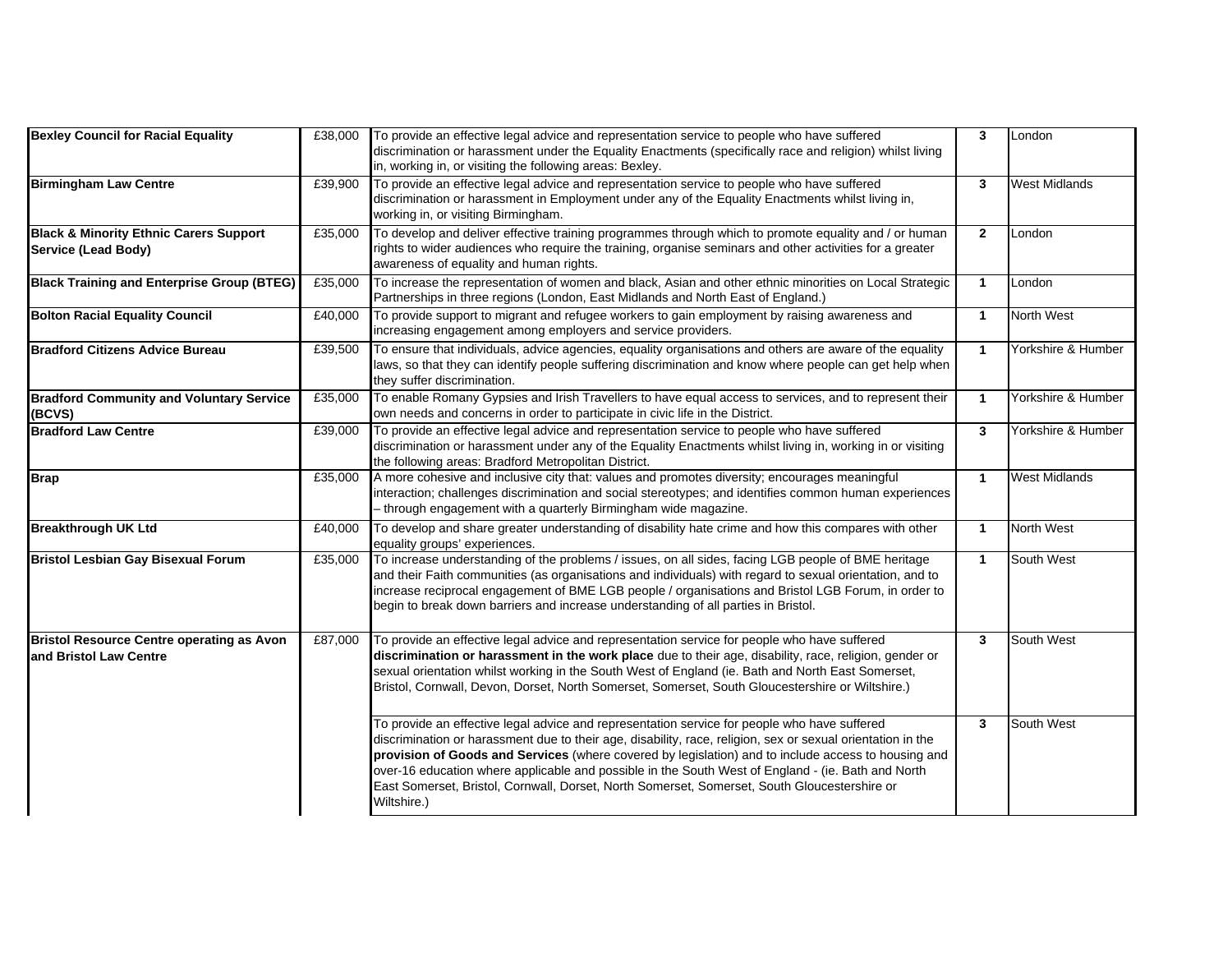|                                                                          |         | To provide an effective specialist legal consultancy and public legal education service to those<br>providing first tier legal advice to people who have experienced discrimination or harassment in the work<br>place or in the provision of goods and services due to their age, disability, race, religion, sex or sexual<br>orientation whilst working in the South West of England. This service enables us to cover as wide a<br>geographical area as possible. To include tailored training, when appropriate, particularly to user led<br>groups. We aim to increase people's awareness of their rights under the legislation, to empower<br>individuals from communities who suffer discrimination, to enhance the skills of advice workers in other<br>agencies and to improve equality practices across the statutory, private and vol sectors. | $\mathbf{3}$   | South West         |
|--------------------------------------------------------------------------|---------|------------------------------------------------------------------------------------------------------------------------------------------------------------------------------------------------------------------------------------------------------------------------------------------------------------------------------------------------------------------------------------------------------------------------------------------------------------------------------------------------------------------------------------------------------------------------------------------------------------------------------------------------------------------------------------------------------------------------------------------------------------------------------------------------------------------------------------------------------------|----------------|--------------------|
| <b>British Humanist Association</b>                                      | £35,000 | Increased understanding of issues of 'religion or belief' in the context of equality and human rights within<br>the voluntary sector, media and general public; via research, conferences, guidance documents and<br>media work.                                                                                                                                                                                                                                                                                                                                                                                                                                                                                                                                                                                                                           | $\overline{2}$ | London             |
| <b>British Institute of Human Rights</b>                                 | £55,585 | Equality, community relations and social inclusion Voluntary and Community Organisations VCOs - in<br>particular capacity building organisations and co-ordinating VCOs and networks who support frontline<br>groups (target VCOs) will have increased their awareness and understanding of human rights and the<br>relevance of human rights to their work.                                                                                                                                                                                                                                                                                                                                                                                                                                                                                               | $\overline{2}$ | London             |
|                                                                          |         | Equality, community relations and social inclusion VCOs - in particular those funded by EHRC and<br>capacity building and coordinating VCOs who support frontline groups - will have increased capacity to<br>apply and contribute to the further development of Human Rights Based Approaches (HRBA) in relevant<br>aspects of their work.                                                                                                                                                                                                                                                                                                                                                                                                                                                                                                                | $\overline{2}$ | London             |
| <b>BTCV (British Trust for Conservation</b><br><b>Volunteers)</b>        | £35,000 | To promote contact, understanding, friendship & community cohesion between the some of the most<br>disadvantaged communities in Leeds, inner East Leeds with a focus on asylum seekers and other recent<br>arrivals.                                                                                                                                                                                                                                                                                                                                                                                                                                                                                                                                                                                                                                       | $\mathbf{1}$   | Yorkshire & Humber |
| <b>Bury Metro Racial Equality Council</b>                                | £37,500 | To create and develop improving relationships between different communities, widen the integration and<br>interaction, and therefore create a better dialogue with different faiths within the borough, providing a<br>forum for cross-community work creating dialogue, interaction, involvement and participation of all faiths.<br>Increase participation / integration of faith communities to participate fully in developing future strategies<br>for engagement / interaction.                                                                                                                                                                                                                                                                                                                                                                      | $\mathbf{1}$   | <b>North West</b>  |
| Camden & Westminster Refugee Training<br><b>Partnership (C&amp;WRTP)</b> | £35,000 | To develop and build relations across BME groups and local communities in Camden and Westminster<br>through interaction to ease tension, suspicion and to promote peaceful co-existence. To furnish a<br>platform where the groups engage, learn more about each other; promote networks, strengthen existing<br>communities and form common bonds.                                                                                                                                                                                                                                                                                                                                                                                                                                                                                                        | $\mathbf{1}$   | London             |
| Cardiff and Vale Coalition of Disabled People<br>(CVCDP)                 | £32,500 | To enhance the current CVCDP advocacy information and support service to include specific focus on<br>and addressing the advocacy information and support issues and needs identified for BME disabled<br>individuals in Wales.                                                                                                                                                                                                                                                                                                                                                                                                                                                                                                                                                                                                                            | $\mathbf{1}$   | Wales              |
| <b>Cardiff People First</b>                                              | £35,000 | To develop and deliver a multimedia project, 'Hidden Lives,' aimed at representing the barriers and<br>social exclusion faced by Black and Minority Ethnic people with a learning disability in Cardiff & Newport,<br>thereby raising awareness, respect and recognition for the equality and human rights of this group.                                                                                                                                                                                                                                                                                                                                                                                                                                                                                                                                  | $\mathbf{1}$   | Wales              |
| <b>Carers UK</b>                                                         | £39,580 | Promote national, regional and local awareness of equalities and human rights issues for carers through<br>a roll-out programme for the revised National Strategy for Carers.                                                                                                                                                                                                                                                                                                                                                                                                                                                                                                                                                                                                                                                                              | $\mathbf{2}$   | London             |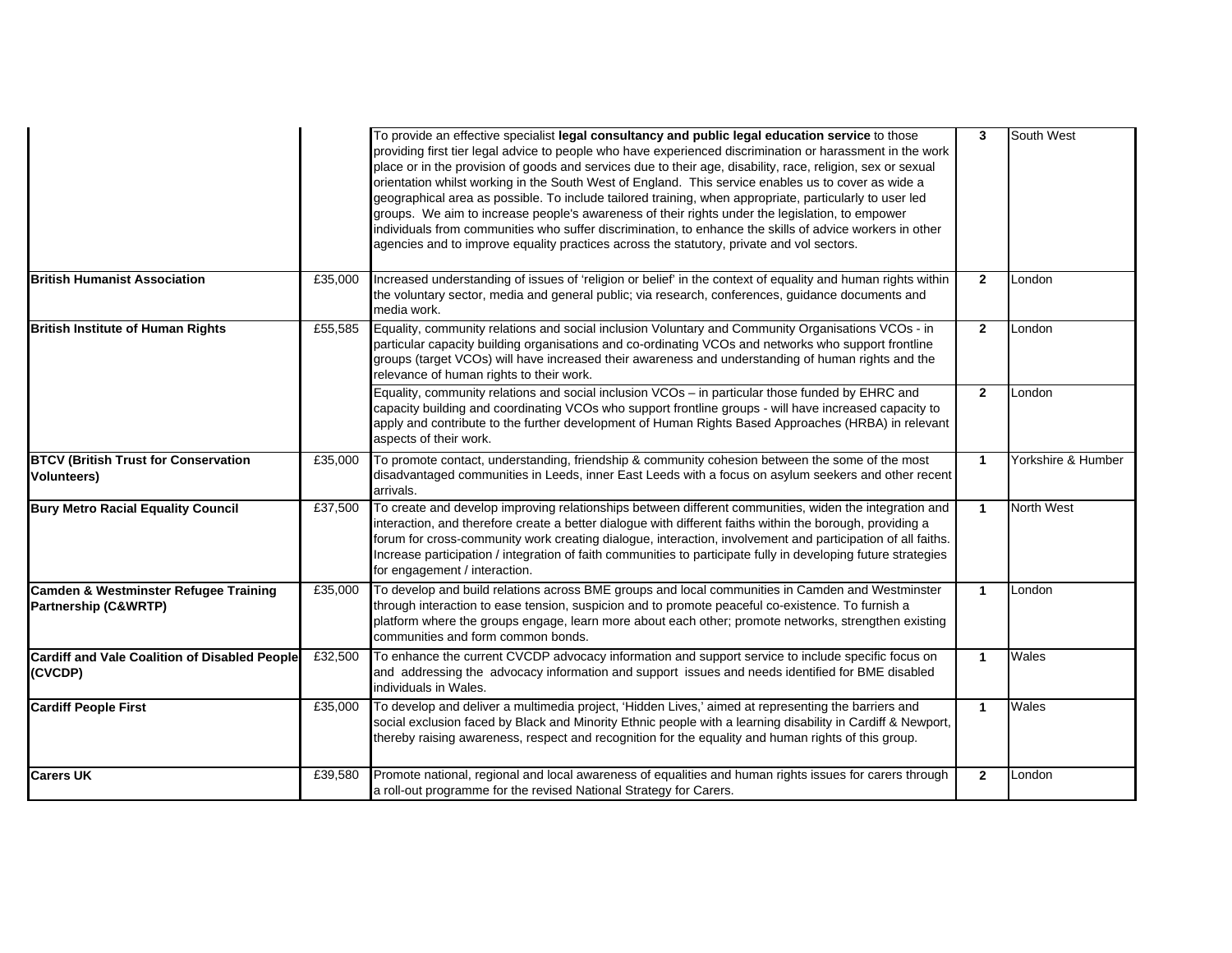| <b>Carmarthenshire Association of Voluntary</b><br><b>Services (CAVS)</b> | £35,000 | To expand and maintain a Multi-Ethnic Network in the Llanelli area, which provides a pathway for black<br>and minority ethnic people out of discrimination, isolation and disadvantage.                                                                                                                                                                                                                                                                                                                                                                                                                                                                                                                                                                                                           | $\mathbf{1}$   | Wales                |
|---------------------------------------------------------------------------|---------|---------------------------------------------------------------------------------------------------------------------------------------------------------------------------------------------------------------------------------------------------------------------------------------------------------------------------------------------------------------------------------------------------------------------------------------------------------------------------------------------------------------------------------------------------------------------------------------------------------------------------------------------------------------------------------------------------------------------------------------------------------------------------------------------------|----------------|----------------------|
| <b>CCPR (Central Council of Physical</b><br><b>Recreation</b> )           | £35,000 | To assist National Governing Bodies of Sport and Recreation (NGBs) to achieve the Foundation Level of<br>the Equality Standard for Sport . In doing so, enable them to develop Equality Policies, projects within<br>local communities to address inequality, and train staff to be aware of equality issues when they work<br>within local communities.                                                                                                                                                                                                                                                                                                                                                                                                                                          | $\mathbf{2}$   | London               |
| <b>CEMVO</b>                                                              | £35,000 | To undertake a range of sporting activities with Somali young people to reduce alienation and promote<br>and increase good community relations between Somali youth and other BME youth in Bristol through<br>their active participation in sport via the Interplay project, in collaboration with the Bristol Somali Forum,<br>Bangladesh Association and Bristol Muslim Cultural Society.                                                                                                                                                                                                                                                                                                                                                                                                       | $\mathbf{1}$   | South West           |
| <b>Central London Community Law Centre</b>                                | £20,000 | To promote equality by developing and delivering an effective training programme through which to<br>promote equality. To build capacity and expertise in the voluntary sector and increase the number of<br>members of the public who receive adequate referral, legal advice and ultimately, representation: A.) To<br>improve the ability of voluntary sector advisers to diagnose potential employment discrimination cases;<br>B.) To improve the ability of voluntary sector advisers to interview clients sensitively and effectively, and<br>build confidence of the community to approach them; and C.) To improve the ability of voluntary sector<br>advisers to take (or not take) initial steps in a way which does not damage, but does enhance, the<br>ultimate chances of success. | $\overline{2}$ | London               |
|                                                                           | £40,000 | To provide an effective legal advice and representation service to people who have suffered<br>discrimination or harassment under all the Equality Enactments whilst living in, working in, or visiting the<br>following areas: mainly Central London i.e Westminster and south Camden; Waltham Forest and<br>Newham; and generally in London where demand is unmet.                                                                                                                                                                                                                                                                                                                                                                                                                              | $\mathbf{3}$   | London               |
| <b>Central Scotland REC</b>                                               | £35,000 | Good relations and understanding between diverse peoples will be fostered by a programme of<br>opportunities for people to interact and learn about each other. Focus on school children will reduce<br>discrimination in the future by changing attitudes at an early age.                                                                                                                                                                                                                                                                                                                                                                                                                                                                                                                       | $\mathbf{1}$   | Scotland             |
|                                                                           | £39,850 | To provide an effective legal advice and representation service to people who have suffered<br>discrimination or harassment in relation to race whilst living in, working in, or visiting Central Scotland.                                                                                                                                                                                                                                                                                                                                                                                                                                                                                                                                                                                       | 3              | Scotland             |
| <b>Centre for Equality and Diversity</b>                                  | £35,000 | To promote peaceful co-existence and understanding of different groups, of disadvantaged young people<br>(aged 13-21) and new communities of refugees from especially from the African sub continent, by using<br>human contact and interaction to breakdown stereotypes, tensions, conflicts and suspicions.                                                                                                                                                                                                                                                                                                                                                                                                                                                                                     | $\mathbf{1}$   | <b>West Midlands</b> |
| <b>Cheshire, Halton and Warrington REC</b>                                | £39,100 | To provide an effective legal advice and representation service to people who have suffered<br>discrimination or harassment under the Race Relations Act (and amendments) or the Employment<br>Equality (Religion or Belief) Regulations whilst living in, working in or visiting the following areas:<br>Cheshire, Halton and Warrington, Wirral and North Wales.                                                                                                                                                                                                                                                                                                                                                                                                                                | 3              | <b>North West</b>    |
| <b>Chesterfield Law Centre</b>                                            | £35,000 | To provide free tailored training courses that promote Equality and Human Rights to those who are<br>prevented from attending courses due to economic, attitudinal and institutional barriers across East<br>Midlands.                                                                                                                                                                                                                                                                                                                                                                                                                                                                                                                                                                            | $\mathbf{2}$   | <b>East Midlands</b> |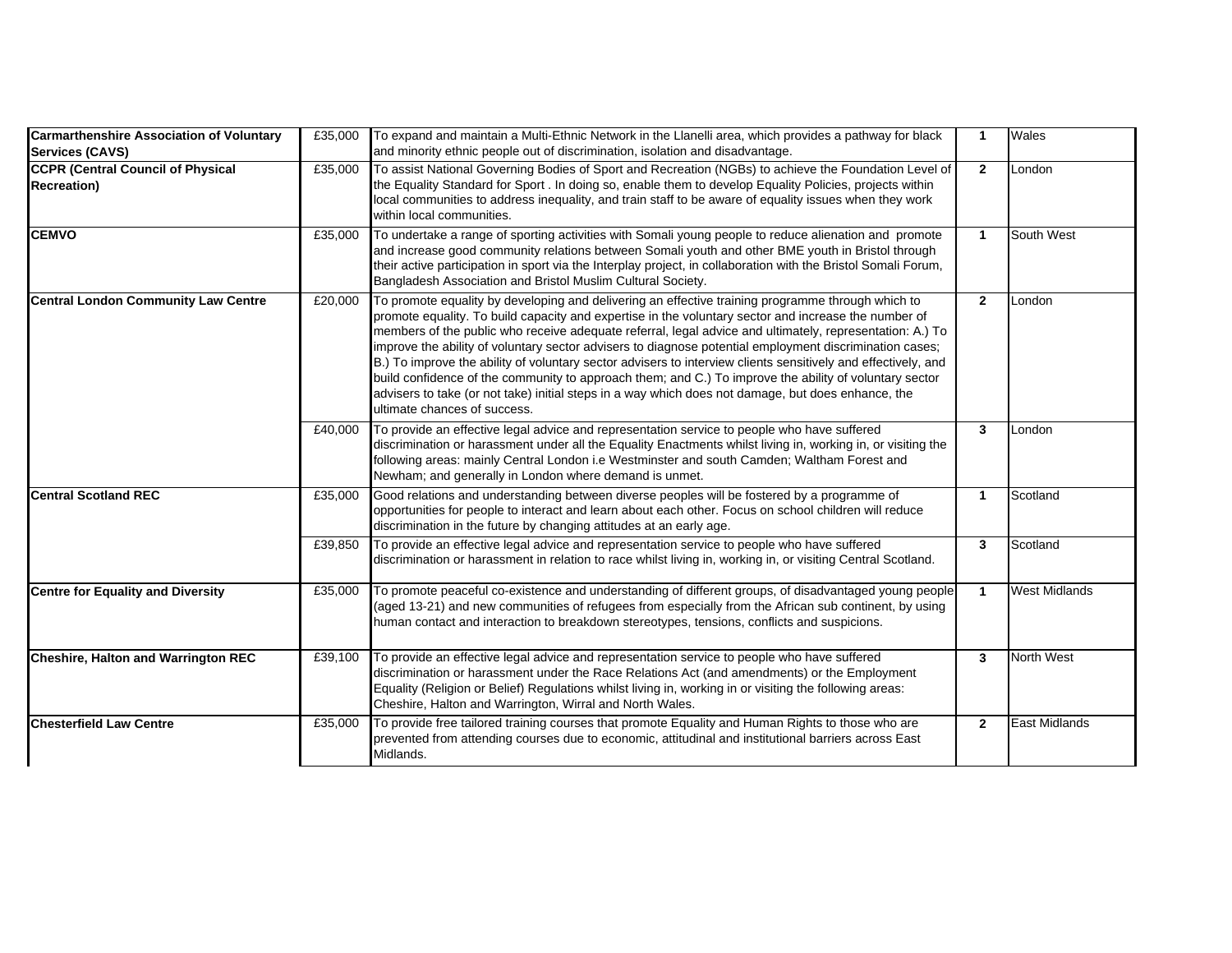|                                                                                                                |         | £40,000 To provide an effective legal advice and representation service to people who have suffered<br>discrimination or harassment under the Equality Enactments in the provision of goods, facilities,<br>services, premises and public functions whilst living in, working in, or visiting the following areas: East<br>Midlands (including Lincolnshire.)                                                                                                                                                                                                | $\mathbf{3}$         | East Midlands        |
|----------------------------------------------------------------------------------------------------------------|---------|--------------------------------------------------------------------------------------------------------------------------------------------------------------------------------------------------------------------------------------------------------------------------------------------------------------------------------------------------------------------------------------------------------------------------------------------------------------------------------------------------------------------------------------------------------------|----------------------|----------------------|
| <b>Children in Scotland</b>                                                                                    | £35,000 | Increased awareness and understanding of the UK's equalities mandates amongst decision-makers,<br>senior managers and key practitioners across sectors whose remit involves working with children or<br>children's services.                                                                                                                                                                                                                                                                                                                                 | $\overline{2}$       | Scotland             |
| <b>Children's Rights Alliance For England</b>                                                                  | £17,254 | To ensure positive messages about children's human rights are included in the mainstream media, with<br>particular emphasis upon children telling their own stories.                                                                                                                                                                                                                                                                                                                                                                                         | $\overline{2}$       | London               |
|                                                                                                                | £39,900 | To provide an effective legal information, advice and signposting service to children and young people<br>(under 18s) living in or visiting England, in relation to their human rights and (equality enactment) rights<br>not to be discriminated against or harassed on grounds of age, disability, sex, race and nationality,<br>religion or belief, sexual orientation or transgender status.                                                                                                                                                             | $\mathbf{3}$         | London               |
| <b>Churches Regional Commission for</b><br>Yorkshire & the Humber                                              | £40,000 | Improve the workplace practice & service delivery of public, private & voluntary organisations in engaging<br>with Faith Communities & people of faith by delivering 'Understanding Faiths' (introductory 'religious<br>literacy' for civic organisations) workshops in Yorkshire & the Humber in order to raise awareness &<br>encourage best practice.                                                                                                                                                                                                     | $\blacktriangleleft$ | Yorkshire & Humber   |
| <b>Citizens Advice and Rights Fife Limited</b>                                                                 | £39,969 | To provide an effective legal advice and representation service to people who have suffered<br>discrimination or harassment under the Equality Enactments whilst living in, working in or visiting Fife.                                                                                                                                                                                                                                                                                                                                                     | $\mathbf{3}$         | Scotland             |
| City of London Citizens Advice Bureau                                                                          | £40,000 | To provide an effective legal advice and representation service to people who have suffered<br>discrimination or harassment under the Equality Enactments whilst living in, working in, or visiting the<br>following areas: City of London.                                                                                                                                                                                                                                                                                                                  | $\mathbf{3}$         | London               |
| <b>Communities Empowerment Network</b>                                                                         | £35,000 | To encourage & empower members from the black communities across London to become governors<br>and have an active involvement on school governing boards. To promote best practice and address the<br>barriers that prevent black people from joining and becoming active board members. To encourage and<br>empower, and build a sense of commonality around real life issues in education.                                                                                                                                                                 | $\blacktriangleleft$ | London               |
| <b>Conflict and Change</b>                                                                                     | £29,975 | To improve understanding between communities in Newham through a range of bridge building activities<br>undertaken by a team of diverse local volunteers.                                                                                                                                                                                                                                                                                                                                                                                                    | $\blacktriangleleft$ | London               |
| Consortium of Lesbian, Gay, Bisexual and<br><b>Transgender voluntary and Community</b><br><b>Organisations</b> | £35,000 | To create an environment whereby LGBT organisations are aware and able to address issues of cross<br>strand identity within their work; and have better relationships with other third sector organisations (in<br>particular other equality strand organistions); to create links between LGBT organisations and other<br>equality strand bodies to ensure that there is joint learning and awareness of LGBT issues within other<br>organizations; and to develop a resource base and network relating to LGBT good practice and<br>engagement strategies. | $\mathbf{1}$         | London               |
| <b>Corby Community Partnership</b>                                                                             | £34,239 | Increased community participation and access to public services through a sign posting and support<br>service to enable people to become engaged in a range of activities and services which can bring people<br>together.                                                                                                                                                                                                                                                                                                                                   | $\mathbf{1}$         | <b>East Midlands</b> |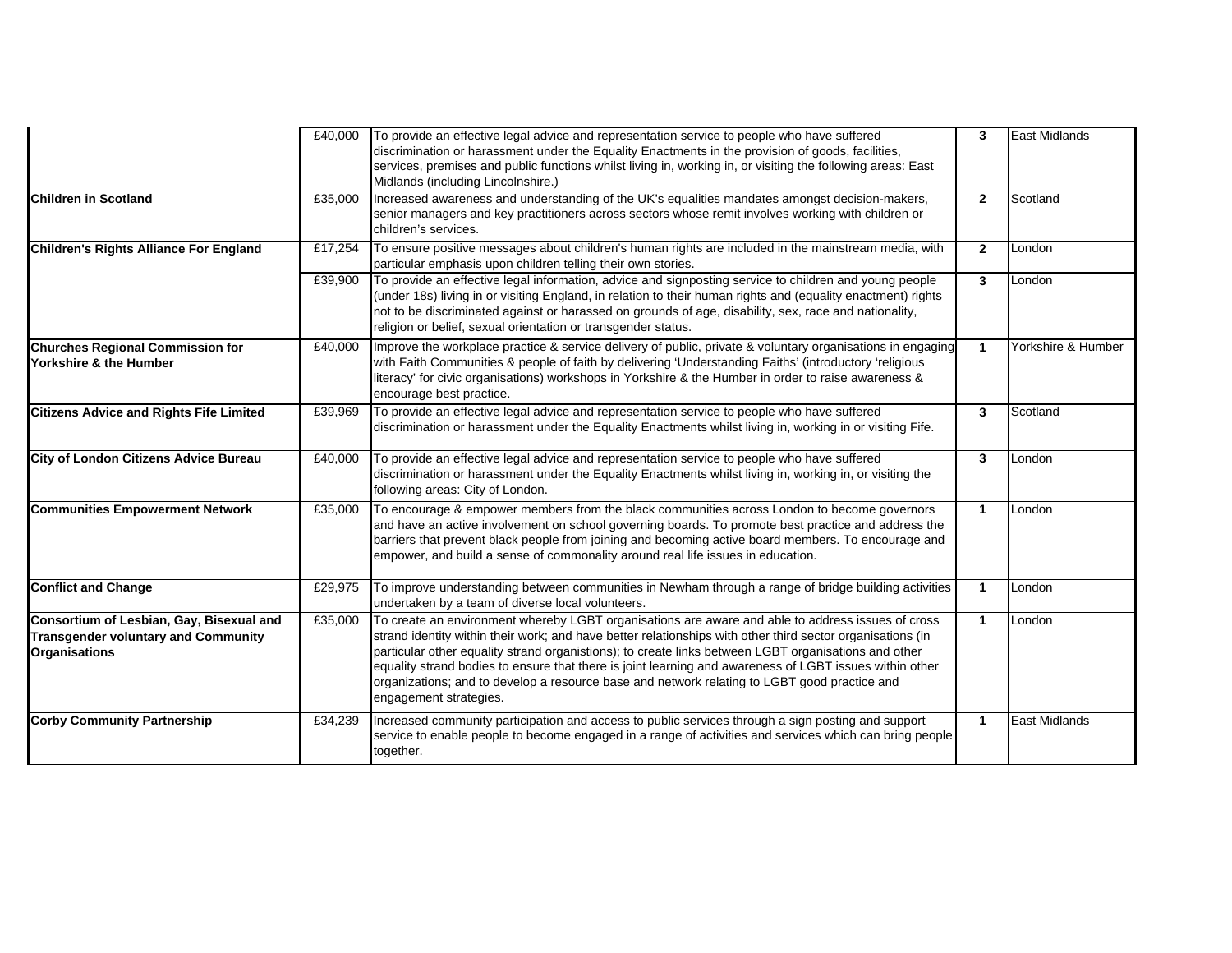| <b>Coventry Law Centre</b>               | £35,000 | Increased understanding of and action taken by local agencies to remove the barriers faced by<br>community groups in Coventry accessing independent advice about their Human Rights and barriers to<br>equal access to other services. Use the results of the research to influence service redesign and to<br>inform other agencies; and reduce the potential for discrimination by providing information, training and<br>practical advice for employers to help prevent discrimination and harassment in the workplace. | -1                   | <b>West Midlands</b> |
|------------------------------------------|---------|----------------------------------------------------------------------------------------------------------------------------------------------------------------------------------------------------------------------------------------------------------------------------------------------------------------------------------------------------------------------------------------------------------------------------------------------------------------------------------------------------------------------------|----------------------|----------------------|
|                                          | £40,000 | To provide an effective legal advice and representation service to people who have suffered<br>discrimination or harassment in Employment & Non-employment cases under any of the Equality<br>Enactments whilst living in, working in, or visiting Coventry and Warwickshire.                                                                                                                                                                                                                                              | 3                    | <b>West Midlands</b> |
| <b>Cultural Co-Operation</b>             | £35,000 | To develop opportunities for people from London's BAMER and faith communities to participate more<br>fully in public life together, and jointly to generate sustainable models of intercultural dialogue,<br>understanding and co-operation.                                                                                                                                                                                                                                                                               | $\blacktriangleleft$ | London               |
| <b>Cultural Media Enterprise Limited</b> | £19,800 | To overcome myths, explain cultural differences, challenge negative media coverage and understand<br>human rights by training 48 young people from Cantell Math's & Computing College and other young<br>people from the wider communities in Southampton in producing, broadcasting and hosting a discussion<br>programme entitled "Knowing you, Knowing me".                                                                                                                                                             | $\blacktriangleleft$ | South East           |
| <b>Denbighshire CAB</b>                  | £40,000 | To provide an effective legal advice and representation service to people who have suffered<br>discrimination while living or working in North Wales - namely: for cases involving discrimination in<br>employment: Denbighshire, Gwynedd and Ynys Mon. (Cases involving discrimination in the provision of<br>Goods, Facilities and Services: Anglesey, Gwynedd, Conwy, Denbighshire, Flintshire, and Wrexham will<br>be referred to Flintshire CAB.)                                                                     | 3                    | Wales                |
| Devon Law Centre                         | £39,900 | To provide an effective legal advice and representation service to people who have suffered<br>discrimination or harassment in employment and non employment under all of the Equality Enactments<br>whilst living, working in, or visiting the following areas: Plymouth, Devon and all of Cornwall.                                                                                                                                                                                                                      | 3                    | South West           |
| <b>DHIVERSE</b>                          | £28,056 | To increase the employment skills of 30 people with HIV, and increasing the knowledge, skills and<br>awareness of HIV, the DDA and disability policy of 80 employers.                                                                                                                                                                                                                                                                                                                                                      | -1                   | East of England      |
| <b>Disability Direct</b>                 | £34,300 | To provide an effective legal advice and representation service to people who have suffered<br>discrimination or harassment under the Disability Discrimination Act 1995 (as amended) whilst living in,<br>working in, or visiting Derby, Derbyshire and Nottingham.                                                                                                                                                                                                                                                       | 3                    | <b>East Midlands</b> |
| <b>Disability Law Service</b>            | £54,000 | To provide an effective legal advice, casework and representation service for disabled people who have<br>suffered discrimination or harassment due to their age or disability in the context of their employment<br>and in the provision of goods, services, higher and further education while living in, working in, or visiting<br>the counties of: Kent, East and West Sussex, Surrey, Hampshire, Oxfordshire, Buckinghamshire, and<br>Berkshire.                                                                     | 3                    | London               |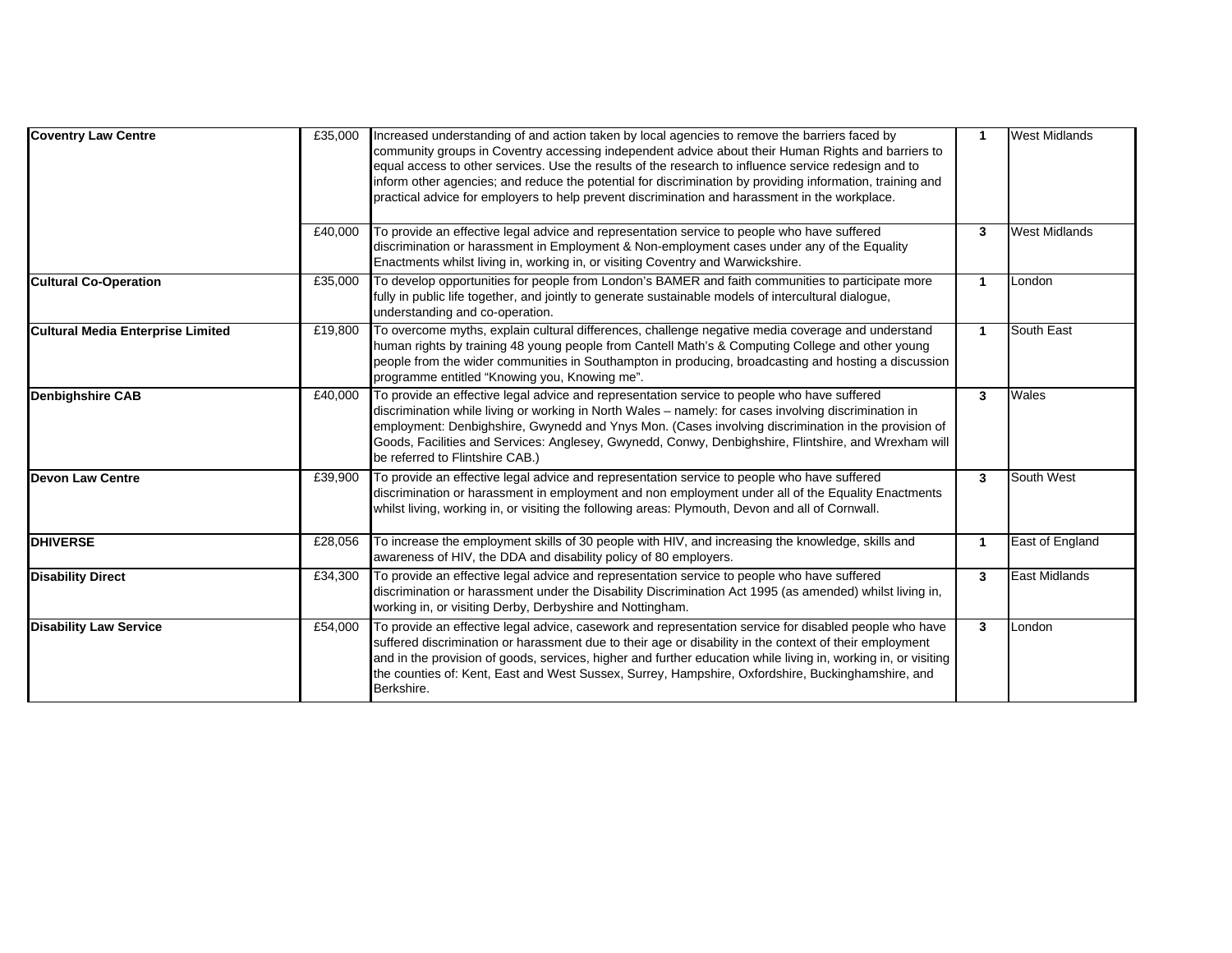| Documentary Filmmakers Limited, trading as<br>'Documentary Filmmakers Group' | £35,000 | A.) A practical training programme which is designed to promote equal opportunities in the documentary<br>filmmaking industry, with a view to producing new documentaries and fresh voices that promote<br>awareness of human rights and equal opportunities amongst audiences in the UK . The project will<br>impart industry-focussed skills to talented women who are aspiring filmmakers, a target of 60% of whom<br>will be from ethnic minorities. This training programme will prepare participants to deliver our second<br>outcome. B.) A film production initiative, whereby participants in the aforementioned training<br>programme will produce three short documentaries that explore human rights issues. The purpose of this<br>initiative is to promote better awareness of human rights by exploring these issues in a relevant,<br>engaging way and the films will be available for use by the EHRC and other human rights or related<br>organizations, and for broader dissemination throughout communities in the UK and at film festivals, etc.<br>The longer-term objective of these films is that they will help to advance the careers of the 16<br>participants in the initiative as documentary filmmakers specializing in the area of human rights, thereby fa | $\mathbf{2}$ | London               |
|------------------------------------------------------------------------------|---------|--------------------------------------------------------------------------------------------------------------------------------------------------------------------------------------------------------------------------------------------------------------------------------------------------------------------------------------------------------------------------------------------------------------------------------------------------------------------------------------------------------------------------------------------------------------------------------------------------------------------------------------------------------------------------------------------------------------------------------------------------------------------------------------------------------------------------------------------------------------------------------------------------------------------------------------------------------------------------------------------------------------------------------------------------------------------------------------------------------------------------------------------------------------------------------------------------------------------------------------------------------------------------------------------|--------------|----------------------|
| <b>Doncaster CVS</b>                                                         | £21,745 | To provide an outreach support service that is responsive to the needs of community groups within the<br>equality mandates, and that promotes a greater understanding and cooperation between these groups to<br>enable social cohesion and stronger links with local agencies.                                                                                                                                                                                                                                                                                                                                                                                                                                                                                                                                                                                                                                                                                                                                                                                                                                                                                                                                                                                                            | $\mathbf{1}$ | Yorkshire & Humber   |
| Dumfries & Galloway Citizens Advice Service<br>(DAGCAS)                      | £29,000 | To provide an effective legal advice and representation service to people who have suffered<br>discrimination or harassment under all the Equality Enactments whilst living in, working in, or visiting<br>Dumfries & Galloway.                                                                                                                                                                                                                                                                                                                                                                                                                                                                                                                                                                                                                                                                                                                                                                                                                                                                                                                                                                                                                                                            | $\mathbf{3}$ | Scotland             |
| Dundee International Women's Centre                                          | £36,802 | To increase the confidence, sense of pride and belonging of 200 women who are from diverse BME,<br>cultural and / or religious communities living within Scotland.                                                                                                                                                                                                                                                                                                                                                                                                                                                                                                                                                                                                                                                                                                                                                                                                                                                                                                                                                                                                                                                                                                                         | $\mathbf{1}$ | Scotland             |
| <b>Ealing Racial Equality Council</b>                                        | £40,000 | To provide an effective legal advice and representation service to people who have suffered<br>discrimination or harassment under the Equality Enactments whilst living in, working in, or visiting the<br>following area: EALING.                                                                                                                                                                                                                                                                                                                                                                                                                                                                                                                                                                                                                                                                                                                                                                                                                                                                                                                                                                                                                                                         | $\mathbf{3}$ | London               |
| <b>East Lancashire Community Action Project</b><br>Ltd                       | £35,000 | ELCAP will work with children and young people to create an understanding and awareness of the<br>commonality between different religions and cultures in East Lancashire by using Pendle Radio.                                                                                                                                                                                                                                                                                                                                                                                                                                                                                                                                                                                                                                                                                                                                                                                                                                                                                                                                                                                                                                                                                           | $\mathbf{1}$ | North West           |
| East Staffordshire Racial Equality Council                                   | £35,000 | Reduce the potential for discrimination or harassment and the impact of hate crime by providing<br>effective and efficient mechanism to support the needs of victims, raise awarness of racial, religious,<br>homophobic, gender, age and disability related crimes through independent co-ordination of multi-<br>agency support, pick trends, hotspots for targeting resources to maximum influence and support.                                                                                                                                                                                                                                                                                                                                                                                                                                                                                                                                                                                                                                                                                                                                                                                                                                                                         | $\mathbf{1}$ | <b>West Midlands</b> |
|                                                                              | £35,000 | To provide an effective legal advice and representation service to people who have suffered racial<br>discrimination or harassment under the Race Relations Act 1976 (as amended) whilst living in, working<br>in, or visiting South East Staffordshire & County of Staffordshire.                                                                                                                                                                                                                                                                                                                                                                                                                                                                                                                                                                                                                                                                                                                                                                                                                                                                                                                                                                                                         | $\mathbf{3}$ | <b>West Midlands</b> |
| <b>Educational Centres Association</b>                                       | £7,450  | To strengthen the relationship between the broad community, equality groups, the media and training<br>and educational organisations in Leicester and district.                                                                                                                                                                                                                                                                                                                                                                                                                                                                                                                                                                                                                                                                                                                                                                                                                                                                                                                                                                                                                                                                                                                            | $\mathbf{2}$ | East of England      |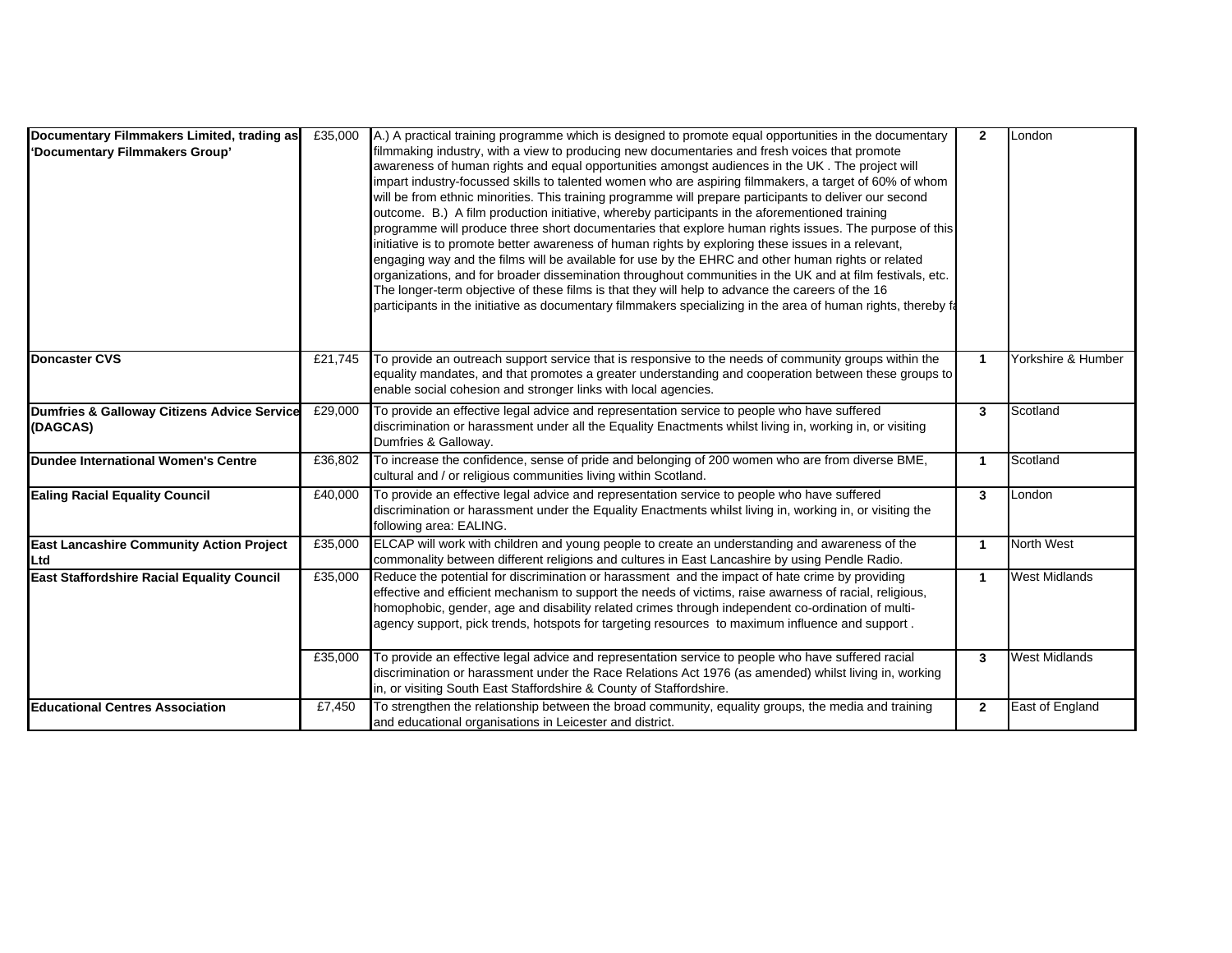| <b>Encompass - The Daniel Braden</b><br><b>Reconciliation Trust</b> | £19,449 | Diversity in the UK; A Journey of Understanding for 24 young people aged between 16-24 years: To<br>develop a group of young people who have a greater understanding of, and respect for, other cultures,<br>faiths and social groups; Young people have improved awareness and understanding of their own<br>feelings and those of others; and improved relationships between young people of different faiths, race,<br>religion and culture, through the spreading of the Encompass network events to the regional homes of<br>our participants.                                                      | $\mathbf{1}$ | London          |
|---------------------------------------------------------------------|---------|----------------------------------------------------------------------------------------------------------------------------------------------------------------------------------------------------------------------------------------------------------------------------------------------------------------------------------------------------------------------------------------------------------------------------------------------------------------------------------------------------------------------------------------------------------------------------------------------------------|--------------|-----------------|
| <b>Encompass Network</b>                                            | £27,500 | To facilitate a diverse range of people from the wider community of East of England and the LGBTI<br>(lesbian, gay, bisexual, transgendered, intersex) sub communities to come together to stage a festival of<br>celebration thereby promoting understanding and tolerance and breaking down barriers to inclusion,<br>recognising the complexities that comprise individual and community identity, drawing on race, ethnicity,<br>faith, disability, age and gender affiliations and citizenship status.                                                                                              | $\mathbf{1}$ | East of England |
| <b>Enfield Racial Equality Council</b>                              | £40,000 | To work in partnership with the Citizens Advice Bureau to empower and build good relations between<br>diverse communities, through training workshops for community advisors on the equalities and human<br>rights legislation (age, disability, sexual orientation, religion or belief, faith, gender and human rights.)                                                                                                                                                                                                                                                                                | $\mathbf{1}$ | London          |
| Engender                                                            | £39,080 | To promote thinking and understanding about the wider equalities agenda among women and others<br>through the expansion of Engender's Thinking Women group to establish a diverse women's think tank<br>from across the equality sectors – 'Women Thinking Equality' – that will meet regularly to reflect and take<br>action on issues of multiple discrimination from gendered perspective and on policy and current affairs<br>from a diverse gendered perspective.                                                                                                                                   | $\mathbf{1}$ | Scotland        |
| <b>Equality Network</b>                                             | £35,000 | 1. To develop a knowledge and theoretical base for future work in Scotland to promote the equality and<br>rights of Black and Minority Ethnic people who are Lesbian, Gay, Bisexual or Transgender. 2. To map<br>the level of recognition and understanding of the needs of BME LGBT people within national Scottish<br>equality and rights organisations and their approach to promoting cross-strand working.                                                                                                                                                                                          | $\mathbf{2}$ | Scotland        |
| <b>Equality North East</b>                                          | £35,313 | To develop Equality North East's current equality training portfolio to include the promotion of human<br>rights to audiences from voluntary and community, public and private sectors within the North East.                                                                                                                                                                                                                                                                                                                                                                                            | $\mathbf{2}$ | North East      |
| <b>Essex Racial Equality Council</b>                                | £31,200 | To provide an effective legal advice and representation service to people who have suffered<br>discrimination or harassment under all the Equality Enactments whilst living in, working in, or visiting in<br>the following areas: County of Essex.                                                                                                                                                                                                                                                                                                                                                      | 3            | East of England |
| <b>Ethnic Minorities Law Centre</b>                                 | £78,000 | To provide an effective legal advice and representation service to people who have suffered<br>discrimination or harassment under all the Equality Enactments whilst living in, working in, or visiting the<br>following areas: Edinburgh and the Lothians, and Glasgow.                                                                                                                                                                                                                                                                                                                                 | 3            | Scotland        |
| <b>Exeter Citizens Advice Bureau</b>                                | £26,640 | To develop a situation within the Exeter area where services supporting people facing discrimination on<br>the basis of ethnicity or disability are designed to meet the needs of these groups.                                                                                                                                                                                                                                                                                                                                                                                                          | $\mathbf{2}$ | South West      |
| <b>Exeter CVS</b>                                                   | £35,000 | To develop local capacity in Human Rights and Equalities so that local people and their advocates in the<br>Voluntary and Community Sector organisations, within the Exeter area, can become confident in their<br>understanding and use of the HRA for their benefit in their everyday lives, enhance public, voluntary and<br>private services (particularly in health and social care), and learn how to use the Equalities and HRA to<br>challenge human rights violations and extend the equalities agenda to groups and situations currently not<br>or poorly covered by the equality legislation. | $\mathbf{2}$ | South West      |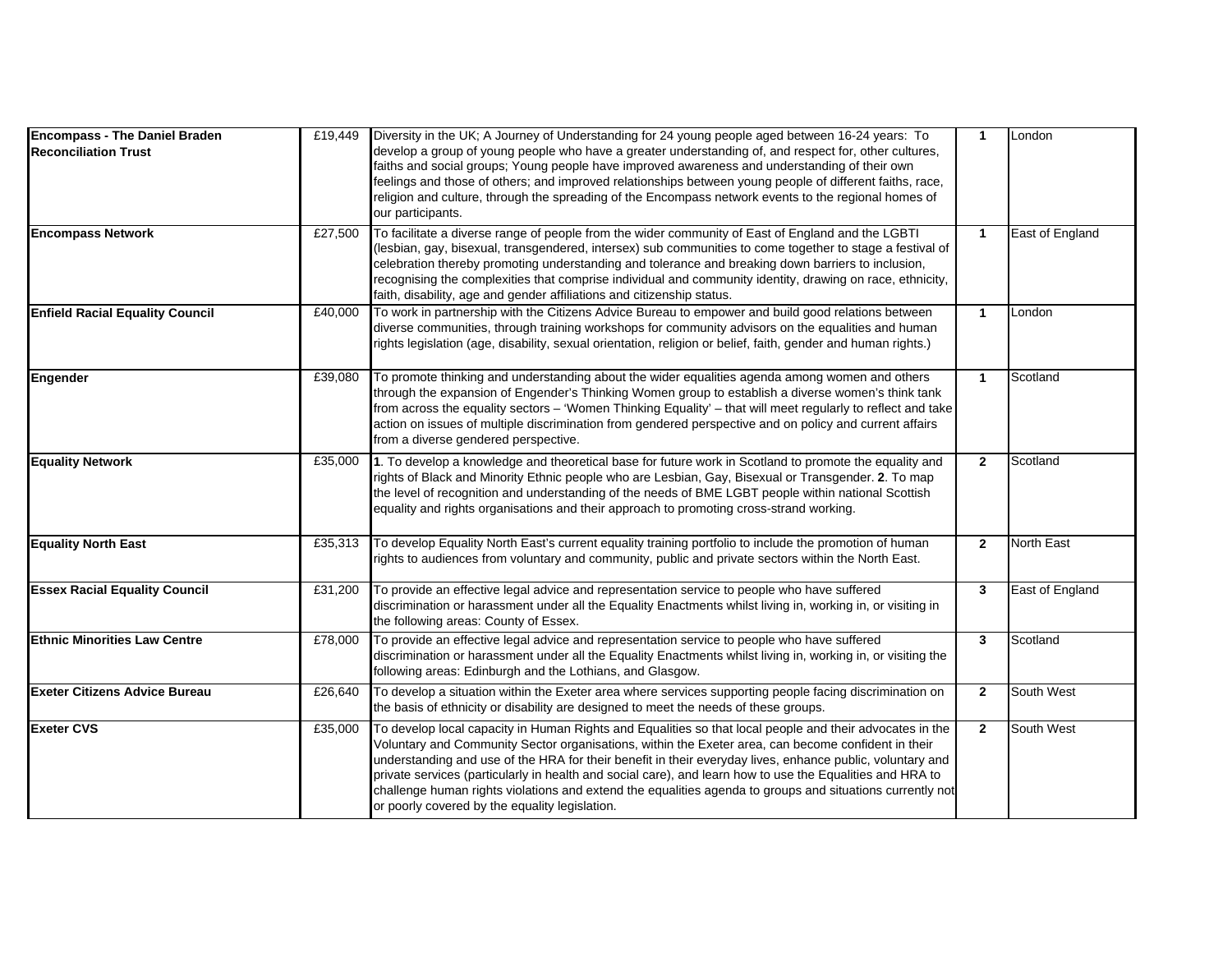| Fairbridge                                                                 | £30,000 | For Fairbridge programmes in North Manchester, Liverpool and Greater Manchester to engage with a<br>proportionate number of BME clients in the local area and improve tolerance and understanding of<br>different cultures and backgrounds within Fairbridge's existing clientele.                                                                                                                                | $\overline{1}$          | London               |
|----------------------------------------------------------------------------|---------|-------------------------------------------------------------------------------------------------------------------------------------------------------------------------------------------------------------------------------------------------------------------------------------------------------------------------------------------------------------------------------------------------------------------|-------------------------|----------------------|
| <b>Families Need Fathers</b>                                               | £34,800 | To bring awareness and find solutions of how gender discrimination and / or a breach of human rights<br>creates barriers to shared parenting.                                                                                                                                                                                                                                                                     | $\overline{2}$          | London               |
| <b>Flintshire Citizens Advice Bureaux</b>                                  | £35,000 | To increase organisations and community groups awareness and understanding of Equality, Diversity<br>and Human Rights to help ensure people are treated in a good and fair way across North Wales.                                                                                                                                                                                                                | $\mathbf{2}$            | Wales                |
|                                                                            | £40,000 | To provide an effective legal advice and representation service to people who have suffered<br>discrimination while living or working in North Wales - namely: for cases involving discrimination in the<br>provision of Goods, Facilities and Services: Anglesey, Gwynedd, Conwy, Denbighshire, Flintshire, and<br>Wrexham; and for cases involving discrimination in employment: Flintshire, Wrexham and Conwy. | 3                       | Wales                |
| <b>Foundation for Women's Health Research</b><br>and Development (FORWARD) | £35,000 | To strengthen engagement with immigrant communities that practice female genital mutilation (FGM)<br>and key statutory bodies to safeguard and protect rights of girls and women affected and at risk.                                                                                                                                                                                                            | $\overline{2}$          | London               |
| <b>FRAE Fife Race Equality Partnership</b>                                 | £35,000 | Increased awareness of (and best practice in the application of) the six strands of Equality Diversity and<br>Human Rights among Community Groups, Voluntary Sector Organisations, Statutory Bodies, and the<br>Private Sector in Fife.                                                                                                                                                                           | $\overline{2}$          | Scotland             |
| <b>Freshwinds</b>                                                          | £38,890 | To increase the availability and access of quality advice and support for primarily, but not exclusively, the<br>lesbian, gay, bisexual and transgender community with a focus for the members of this community that<br>are BME, and / or older and / or have a disability.                                                                                                                                      | $\overline{1}$          | <b>West Midlands</b> |
| <b>Friends, Families and Travellers</b>                                    | £39,817 | To develop an environment where Gypsies and Travellers in West Sussex and east Hampshire have the<br>confidence to participate actively in the life of the community.                                                                                                                                                                                                                                             | $\overline{1}$          | South East           |
| <b>Furness Multicultural Community Forum</b>                               | £35,000 | To work with BME groups in the Furness area to enable their access to mainstream services; building<br>and developing sustainable self support groups and creating opportunities for people to learn about the<br>cultures in the wider Furness community, including a focus on BME elderly and young people's needs.                                                                                             | $\overline{\mathbf{1}}$ | North West           |
| Galop                                                                      | £30,000 | To increase understanding and service responses for LGBT BME Londoners, and to develop a strategy<br>for Galop to further support LGBT BME individuals who experience hate crime.                                                                                                                                                                                                                                 | $\overline{1}$          | London               |
| <b>GenderShift Limited</b>                                                 | £37,467 | To raise awareness within the public, private and third sectors and the community within the Hull and<br>Humber Region of atypical gender issues including atypical gender based discrimination, harassment<br>and bullying and the responsibilities of all organisations under the Gender Equality Duty, particularly in<br>respect of transgender people.                                                       | $\overline{1}$          | Yorkshire & Humber   |
| <b>George House Trust</b>                                                  | £35,000 | To raise awareness and increase knowledge of the facts about living with HIV today, breakdown<br>stereotypes and effect a change in attitude through a series of talks by HIV positive speakers delivered<br>to schools, refugee, African community and voluntary organisations and targeted groups of<br>professionals.                                                                                          | $\overline{1}$          | North West           |
| <b>Glasgow Anti Racist Alliance</b>                                        | £35,000 | To undertake a project to guide the targeting, design and message content of a media campaign which<br>fully utilises the most up to date social psychology research on what works in reducing prejudice and<br>stimulating attitude change.                                                                                                                                                                      | $\overline{\mathbf{1}}$ | Scotland             |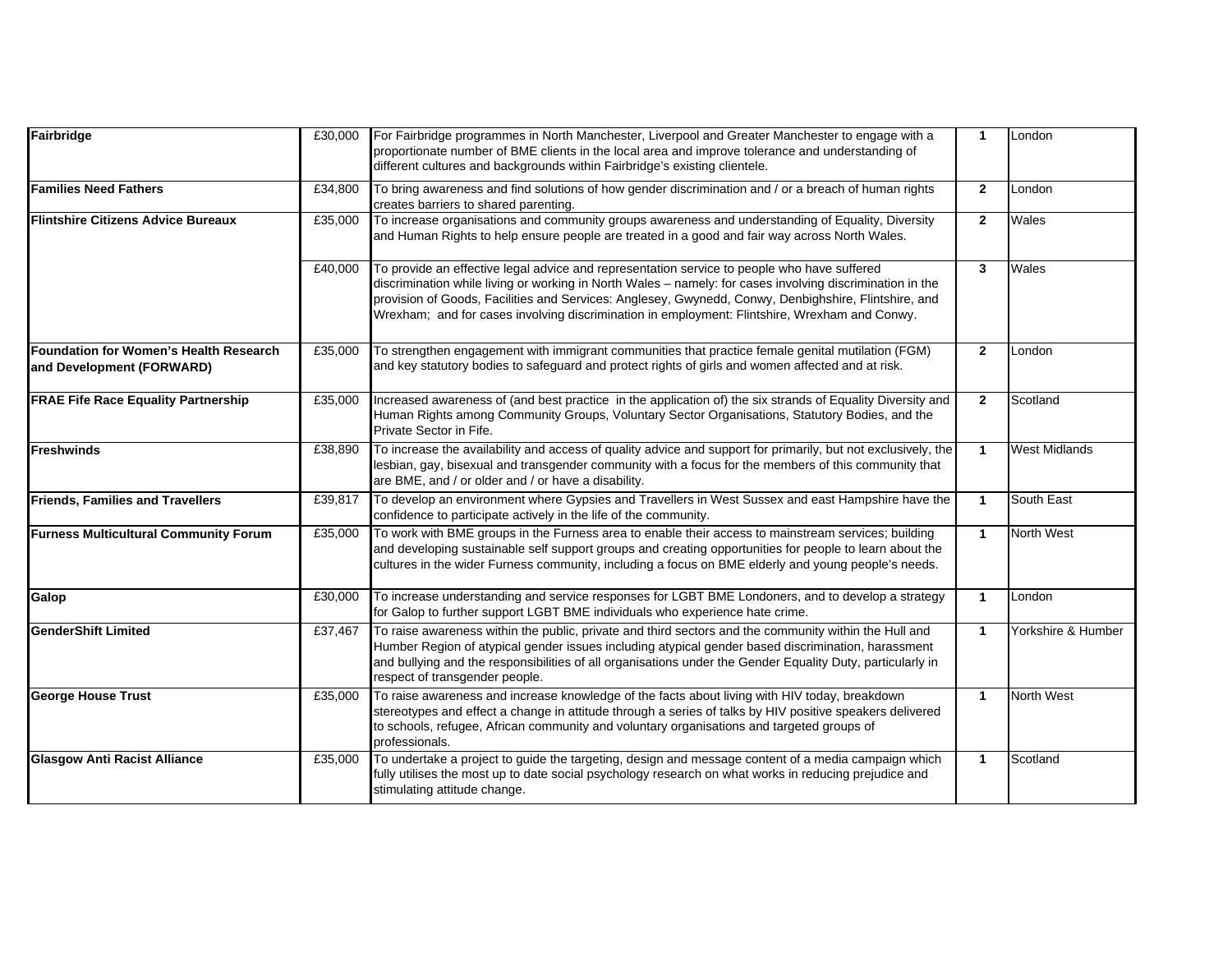| <b>Glasgow Association for Mental Health</b>                                       | £35,000 | To bring together a diverse, multi-cultural group of older people from different backgrounds (such as<br>people from Muslim, Sikh, Hindu, Chinese and white Scottish communities, LGBT communities, and<br>people who are affected by mental health issues) to promote mental well-being and to create<br>opportunities to break down existing barriers, address discriminatory attitudes and promote cohesion by<br>involving them in workshops based around the creative arts (e.g. drama, music, dance, drawing,<br>painting, photography and story telling.)                                                                                                                                                                                 | $\mathbf{1}$   | Scotland   |
|------------------------------------------------------------------------------------|---------|--------------------------------------------------------------------------------------------------------------------------------------------------------------------------------------------------------------------------------------------------------------------------------------------------------------------------------------------------------------------------------------------------------------------------------------------------------------------------------------------------------------------------------------------------------------------------------------------------------------------------------------------------------------------------------------------------------------------------------------------------|----------------|------------|
| <b>Glasgow Centre for Inclusive Living (GCIL)</b>                                  | £39,722 | To raise awareness of disability equality issues within Glasgow's BME communities and to improve BME<br>disabled people's access to Independent Living opportunities e.g. addressing barriers to self-directed<br>support. accessible housing, employment etc.                                                                                                                                                                                                                                                                                                                                                                                                                                                                                   | $\mathbf{2}$   | Scotland   |
| <b>Glasgow Council for the Voluntary Sector</b>                                    | £12,242 | 1. To develop a mainstreaming equalities and human rights training and support programme with<br>associated toolkit. 2. To pilot the mainstreaming equalities and human rights training and support<br>programme to 12 voluntary sector organisations within the Glasgow area.                                                                                                                                                                                                                                                                                                                                                                                                                                                                   | $\overline{2}$ | Scotland   |
| <b>Gloucester Association for Voluntary and</b><br><b>Community Action (GAVCA)</b> | £10,535 | To ensure that the Gloucestershire VCS Assembly is effectively representing Equalities and Human<br>Rights issues through increased engagement with under-represented VCS groups, as agreed as a<br>priority by the VCS Assembly Board in its Business Plan.                                                                                                                                                                                                                                                                                                                                                                                                                                                                                     | $\overline{2}$ | South West |
| <b>Gloucester Law Centre</b>                                                       | £40,000 | To provide an effective legal advice and representation service to people who have suffered<br>discrimination or harassment under the Equality Enactments in the context of their employment whilst<br>living in, working in, or visiting the County of Gloucestershire.                                                                                                                                                                                                                                                                                                                                                                                                                                                                         | 3              | South West |
| <b>Govan Law Centre</b>                                                            | £39,900 | To provide an effective legal advice and representation service to school pupils who have suffered<br>discrimination or harassment whilst living in, working in, or visiting Scotland.                                                                                                                                                                                                                                                                                                                                                                                                                                                                                                                                                           | 3              | Scotland   |
| <b>Grampian REC</b>                                                                | £33,000 | To provide an effective legal advice and representation service to people who have suffered<br>discrimination or harassment connected to race or religion and belief whilst living in, working in, or<br>visiting the following areas: Aberdeen City, Aberdeenshire and Moray.                                                                                                                                                                                                                                                                                                                                                                                                                                                                   | 3              | Scotland   |
| <b>Greater Manchester Centre for Voluntary</b><br><b>Organisation (GMCVO)</b>      | £32,113 | A.) To enable voluntary organisations set up to promote equality for specific groups to forge relationships<br>with each other and develop a more joined up approach to tackling their concerns, through an "Equalities<br>and Human Rights Forum." B.) To enable the Forum to engage with public sector policy-makers, third<br>sector funders and third sector infrastructure to advocate the views and needs of disadvantaged groups<br>and communities and make recommendations for the reduction or elimination of barriers to equality. C.)<br>To disseminate awareness and understanding of best practice in equality and human rights across the<br>third sector of Greater Manchester, using the expertise of Equalities Forum members. | $\mathbf{1}$   | North West |
| <b>Greenwich Action Committee Against Racist</b><br><b>Attacks</b>                 | £33,488 | To create in schools the opportunity to enable students and teachers to debate and better understand<br>multi- cultural understanding, cultural differences and improve racial harmony.                                                                                                                                                                                                                                                                                                                                                                                                                                                                                                                                                          | 1              | London     |
| <b>Greenwich Community Law Centre</b>                                              | £39,800 | To provide an effective legal advice and representation service to people who have suffered<br>discrimination or harassment under all the Equality Enactments whilst living in, working in, or visiting the<br>following areas: London Boroughs of Greenwich & Bromley, Lewisham and Bexley.                                                                                                                                                                                                                                                                                                                                                                                                                                                     | 3              | London     |
| <b>Greenwich Council for Racial Equality</b>                                       | £35,000 | To promote better understanding between ethnic groups in Woolwich by influencing policy and practice<br>by statutory agencies through community involvement and the planning, design and delivery of local<br>services. To reduce conflict, improve cooperation and develop partnership working.                                                                                                                                                                                                                                                                                                                                                                                                                                                 | $\mathbf{1}$   | London     |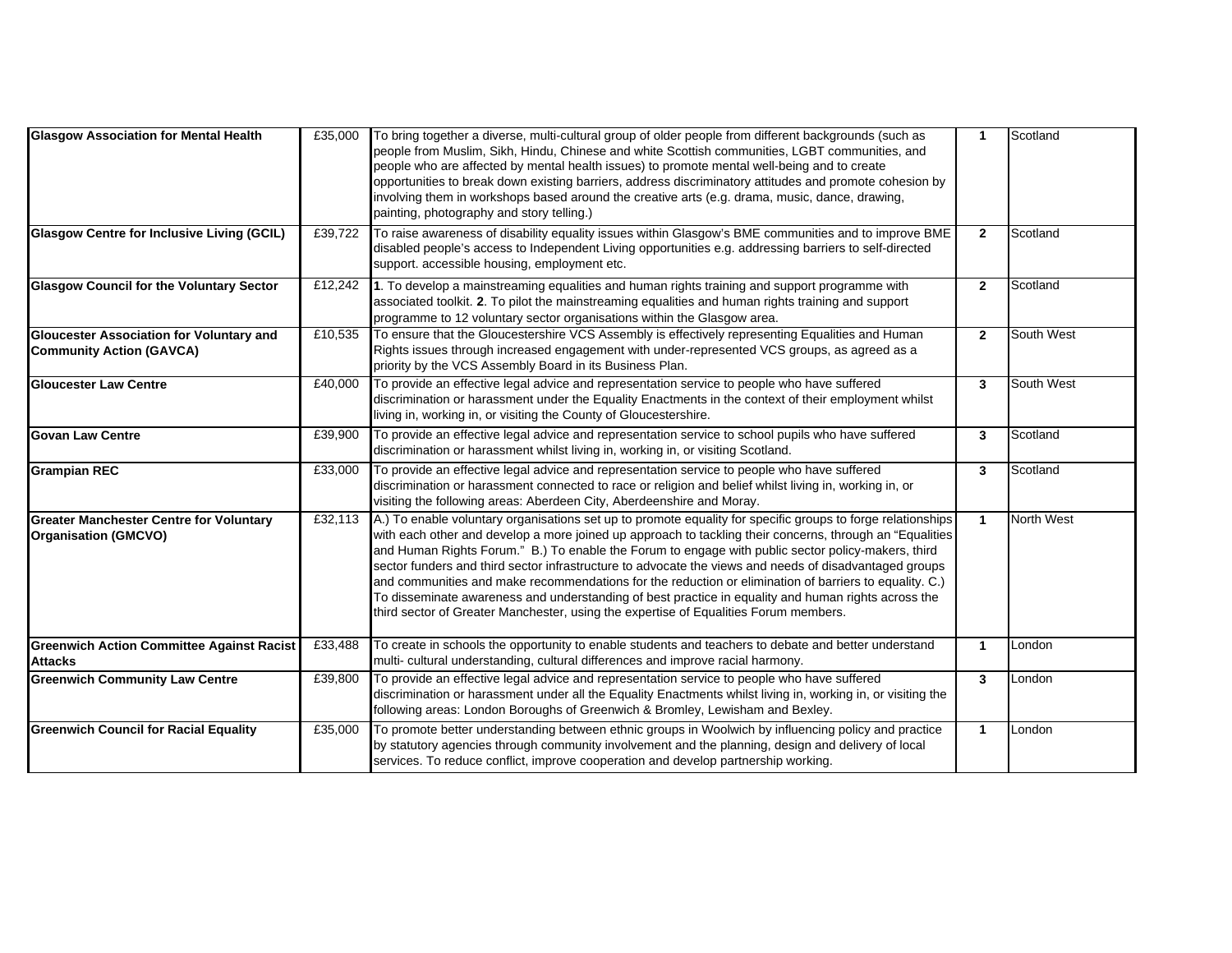| <b>Gypsy/Travel Education &amp; Information</b><br><b>Project North East (GTEIP)</b> | £21,000 | To support Gypsy / Traveller women and Gyspies / Travellers with disabilities to address barriers which<br>prevent them accessing services and their capacity to live free and equal lives. (This will take the form of<br>Action Research; both recording issues and experiences while supporting action on the issues.)                                                                                                                                               | $\overline{2}$       | Scotland |
|--------------------------------------------------------------------------------------|---------|-------------------------------------------------------------------------------------------------------------------------------------------------------------------------------------------------------------------------------------------------------------------------------------------------------------------------------------------------------------------------------------------------------------------------------------------------------------------------|----------------------|----------|
| Hammersmith & Fulham Black & Minority<br><b>Ethnic Network (H&amp;F BMEN)</b>        | £26,245 | To ensure BME communities: A.) Gain access to services and facilities provided by local council, police,<br>statutory bodies and other agencies; and B.) Ensure that the BME wider community participate in<br>themed social- cultural discussion sessions designed to promote interaction and understanding.                                                                                                                                                           | $\mathbf 1$          | London   |
| <b>Hammersmith &amp; Fulham Citizens Advice</b><br><b>Bureau Service</b>             | £22,583 | To increase the awareness and understanding of Equality, Diversity and Human Rights of organisations<br>and community groups in Hammersmith and Fulham, and to help ensure that people are treated in a<br>good and fair way across the Borough.                                                                                                                                                                                                                        | $\mathbf{2}$         | London   |
| Hammersmith & Fulham Community Law<br><b>Centre</b>                                  | £38,700 | To provide an effective legal advice and representation service to people who have suffered<br>discrimination or harassment under all the Equality Enactments whilst living in, working in, or visiting the<br>following areas: Hammersmith & Fulham area.                                                                                                                                                                                                              | 3                    | London   |
| Hammersmith and Fulham Refugee Forum                                                 | £32,166 | To achieve regular, accurate and positive coverage in local (West London) and national media of issues<br>involving refugees and asylum seekers.                                                                                                                                                                                                                                                                                                                        | $\blacktriangleleft$ | London   |
| <b>Haringey Racial Equality Council</b>                                              | £27,835 | To utilise the HMNSF and HMYF as conduits to create meaningful relationships with all sections of the<br>community, thus delivering local solutions and strategic approaches to promote good relations and<br>community cohesion.                                                                                                                                                                                                                                       | $\mathbf{1}$         | London   |
|                                                                                      | £18,285 | To provide an effective legal advice and representation service to people who have suffered racial<br>discrimination or harassment whilst living in, working in, or visiting the London Borough of Haringey.                                                                                                                                                                                                                                                            | 3                    | London   |
| Harrow Council For Racial Equality ("HCRE")                                          | £29,300 | To provide an effective legal advice and representation service to people who have suffered<br>discrimination or harassment under all the Equality Enactments whilst living in, working in, or visiting the<br>following areas: London Borough of Harrow.                                                                                                                                                                                                               | $\mathbf{3}$         | London   |
| Henna Foundation (formally Saheli)                                                   | £35,000 | Develop a 'change orientated' interactive on-line resource (toolkit) designed to increase awareness and<br>knowledge in public service organisations, professionals and grass roots communities. Content will take<br>account of race, faith, disability, age, gender and sexual orientation, and be accessible to cross-sector<br>service providers, affected victims, communities and human rights (social) activists.                                                | $\overline{2}$       | Wales    |
| <b>Hillingdon Race Equality Council LTD</b>                                          | £35,000 | To facilitate a common platform for the segregated communities in London Borough of Hillingdon the<br>opportunity to interact and breakdown the barriers which hinders good relations between people of<br>different races.                                                                                                                                                                                                                                             | $\blacktriangleleft$ | London   |
| <b>Hounslow Racial Equality Council</b>                                              | £40,000 | To provide an effective legal advice and representation service to people who have suffered<br>discrimination or harassment under all the Equality Enactments whilst living in, working in, or visiting the<br>following areas: London Borough of Hounslow.                                                                                                                                                                                                             | $\mathbf{3}$         | London   |
| Hoxton Bibliotech trading as The Innovatory                                          | £34,100 | To promote the active participation of Turkish-Kurdish and African / Caribbean led SMEs based in the<br>five Olympic boroughs in preparation for the business opportunities offered by the Olympics by providing<br>Olympic investment readiness training, along with networking and pitching opportunities. The project will<br>network and link members to mainstream business support services and business partners through<br>partnership events and by referrals. | $\mathbf{1}$         | London   |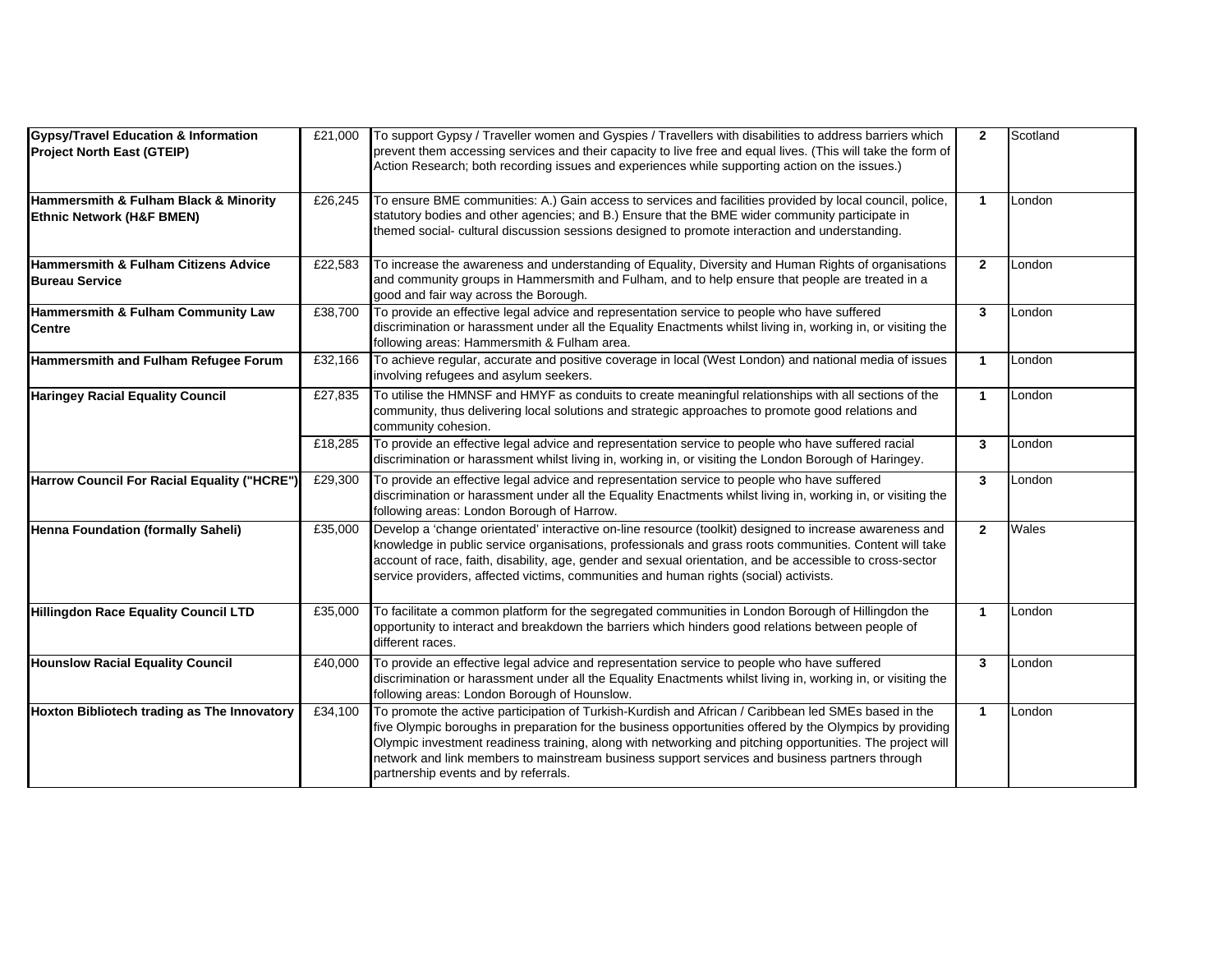| <b>Hull CAB</b>                                           | £39,700 | To provide an effective legal advice and representation service to people who have suffered<br>discrimination or harassment under the Equality Enactments whilst living in, working in, or visiting the<br>following areas: Hull, and surroundings districts of East Riding.                                                                                                                                                                                                                                                                              | 3              | Yorkshire & Humber |
|-----------------------------------------------------------|---------|-----------------------------------------------------------------------------------------------------------------------------------------------------------------------------------------------------------------------------------------------------------------------------------------------------------------------------------------------------------------------------------------------------------------------------------------------------------------------------------------------------------------------------------------------------------|----------------|--------------------|
| <b>Humber All Nations Alliance</b>                        | £35,000 | To create a project (the Open Up Project) which will reduce the impact of hate crime by providing<br>effective mechanisms to support the needs of victims, raise awareness of the impact of certain crimes<br>committed against particular groups, and pool existing resources to maximise the reach and influence of<br>support services.                                                                                                                                                                                                                | $\mathbf{1}$   | Yorkshire & Humber |
| <b>IMECE Turkish Speaking Women's Group</b>               | £27,500 | Raising awareness of domestic violence by organizing a photograph and short film script (in Turkish and<br>Kurdish language) contest on domestic violence in Turkish, Kurdish and Turkish Cypriot communities,<br>and by organizing an exhibition event and gala of the short film for a wider community in London. The<br>film will be available in DVD and will be screened in domestic violence awareness raising trainings.                                                                                                                           | $\mathbf{2}$   | London             |
| Improvement Forum Ltd                                     | £40,000 | To raise awareness, knowledge and business activity around all equality mandates in SMEs and third<br>sector organisations in the Scottish Western Isles during 2008-9 through: a) a programme of in-company<br>equalities auditing, equality improvement planning and equality plan implementation; and b) a<br>programme of awareness-raising, public speaking, advertising and advice surgeries targeted specifically<br>at the sector.                                                                                                                | $\overline{2}$ | Scotland           |
| Independant Panel for Special Education<br><b>Advice</b>  | £50,000 | A.) To provide an effective legal advice and representation service for the parents / carers of children<br>across the whole of England and Wales who have suffered disability discrimination in school education.<br>B.) To develop IPSEA's existing referral system and network to ensure optimal referral in of DDA<br>casework and referral out of other equality and HR strands in schools.                                                                                                                                                          | 3              | East of England    |
| <b>Interlink Foundation</b>                               | £39,065 | To provide culturally appropriate provision for Charedi / Orthodox Jewish disabled children and young<br>people and their families (these are the two equality groups that will benefit from this project) leading to<br>better quality of life for them as well as identifying and working to address the barriers that are preventing<br>them from being able to access the services they require in order to live quality and equal lives.                                                                                                             | $\mathbf{1}$   | London             |
| <b>Inverclyde Council on Disability Ltd</b>               | £37,777 | To provide, increase and promote access for disabled people from all equalities strands to learning and<br>other community activities, reducing isolation and increasing independence, confidence and skills.<br>Building on the existing ABC (Access to Beginners to Computing) Project, a group of disabled learners<br>will be formed to work with providers to encourage and improve access. This will contribute to a wider<br>Access group of disabled people, engaging with community partners to promote access to other<br>community activities. | $\mathbf{1}$   | Scotland           |
| <b>Inverness CAB</b>                                      | £26,000 | To provide an effective legal advice and representation service to people who have suffered<br>discrimination or harassment under the Equality Enactments whilst living in, working in, or visiting the<br>following areas: Highland Council area.                                                                                                                                                                                                                                                                                                        | 3              | Scotland           |
| Inverness Women's Aid                                     | £37,500 | To identify and work to address the barriers that prevent women from other equalities groups from being<br>able to access the services they require for their experiences of Violence Against Women in order to live<br>free and equal lives through engagement with community groups.                                                                                                                                                                                                                                                                    | $\mathbf{1}$   | Scotland           |
| Ipswich and Suffolk Council For Racial<br><b>Equality</b> | £32,100 | Promote understanding and reduce stereotyping between different 'groups' in colleges across Suffolk<br>through the delivery of a series of practical workshops.                                                                                                                                                                                                                                                                                                                                                                                           | $\mathbf{1}$   | East of England    |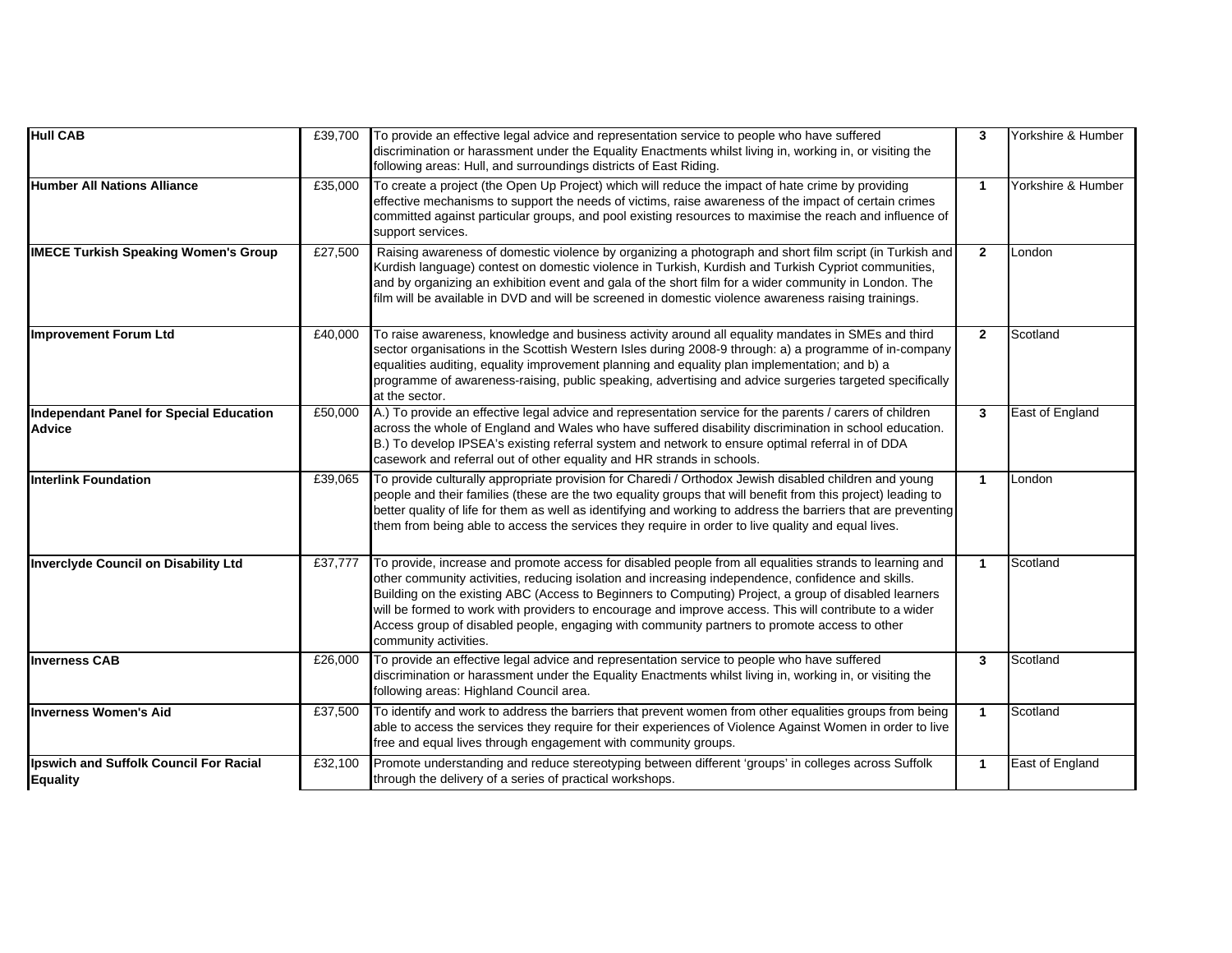|                                                                                               | £40,000 | To provide an effective legal advice and representation service to people who have suffered<br>discrimination or harassment under the Equality Enactments whilst living in, working in, or visiting<br>Suffolk.                                                                                                                                                                 | 3              | East of England      |
|-----------------------------------------------------------------------------------------------|---------|---------------------------------------------------------------------------------------------------------------------------------------------------------------------------------------------------------------------------------------------------------------------------------------------------------------------------------------------------------------------------------|----------------|----------------------|
| <b>Isle of Wight Rural Community Council</b>                                                  | £30,000 | To create an inclusive environment for local volunteering where individuals from all equality mandate<br>groups are supported and empowered to undertake volunteering and governance opportunities within<br>local established organisations throughout the Isle of Wight.                                                                                                      | $\mathbf{1}$   | South East           |
| Kajans Women's Enterprises Ltd                                                                | £50,000 | To build understanding across cultural communities by increasing interaction, friendships and confidence<br>(through arts-based activities) amongst young people from different cultural backgrounds in the Aston<br>and Lozells area.                                                                                                                                          | $\mathbf{1}$   | <b>West Midlands</b> |
| <b>Kingston Racial Equality Council</b>                                                       | £40,000 | To provide an effective legal advice and representation service to people who have suffered<br>discrimination or harassment under all the Equality Enactments whilst living in, working in, or visiting the<br>following areas: The Royal Borough of Kingston, Surrey and Surrounding areas.                                                                                    | 3              | London               |
| <b>Kirklees Law Centre</b>                                                                    | £71,400 | To provide an effective legal advice and representation service to people who have suffered<br>discrimination under the Equality Enactments whilst living in, working in, or visiting the following areas:<br>Kirklees, Wakefield and Calderdale.                                                                                                                               | $\mathbf{3}$   | Yorkshire & Humber   |
| <b>Kirklees REC</b>                                                                           | £35,000 | To develop a network and forum for the local communities to demonstrate the benefits of living in a<br>cohesive society, enabling communities to be culturally aware and to provide a focal point for conflict<br>resolution, common themes and a central link to statutory agencies                                                                                            | $\mathbf{1}$   | Yorkshire & Humber   |
| Lancaster & Morecambe College 'Changing<br>Lives'                                             | £12,643 | To build the capacity of the local disability / mental health groups to establish an Employment and<br>Disability project and represent the interests of disabled people pertaining to employment.                                                                                                                                                                              | $\mathbf{2}$   | <b>North West</b>    |
| <b>Law Centres Federation</b>                                                                 | £35,219 | To raise public awareness of equalities and Human rights through public legal education (PLE) provided<br>at national level by Law Centres Federation and by supporting PLE at local level by Law Centres.                                                                                                                                                                      | $\mathbf{2}$   | London               |
| Leap Confronting Conflict (though this<br>project is run in partnership with Peace<br>Direct) | £37,030 | Improved relations between diverse young people in Newham through training a group of 20 young<br>'agents of change' who will act as ambassadors and deliver projects that foster links amongst young<br>diverse communities in Newham youth clubs and schools.                                                                                                                 | $\mathbf{1}$   | London               |
| <b>Leeds Racial Equality Council</b>                                                          | £35,000 | To support the Black and Minority Ethnic (BME) communities and voluntary and community sector<br>groups in Leeds to advocate their economic and social needs more effectively, by building strategic<br>relationships and collaborative projects between these groups and the key decision-makers of local<br>services                                                          | $\overline{2}$ | Yorkshire & Humber   |
|                                                                                               | £39,000 | To provide an effective legal advice and representation service to people who have suffered<br>discrimination or harassment under the Equality Enactments whilst living in, working in, or visiting the<br>following areas: City of Leeds, and Wakefield ( in collaboration with Kirklees Law Centre).                                                                          | 3              | Yorkshire & Humber   |
| Leicester Money Advice (Leicester Law<br>Centre)                                              | £35,000 | To improve knowledge and awareness of Human Rights and Equality legislation, particularly in relation to<br>employment and access to goods and services, in order to improve levels of compliance with the<br>legislation and to improve access to justice and legal redress for people experiencing discrimination in<br>these areas in Leicester, Leicestershire and Rutland. | $\mathbf{2}$   | <b>East Midlands</b> |
|                                                                                               | £73,000 | To provide an effective legal advice and representation service to people who have suffered<br>discrimination or harassment under all the Equality Enactments whilst living in, working in, or visiting the<br>following areas: Leicester City, Leicestershire and Rutland.                                                                                                     | 3              | <b>East Midlands</b> |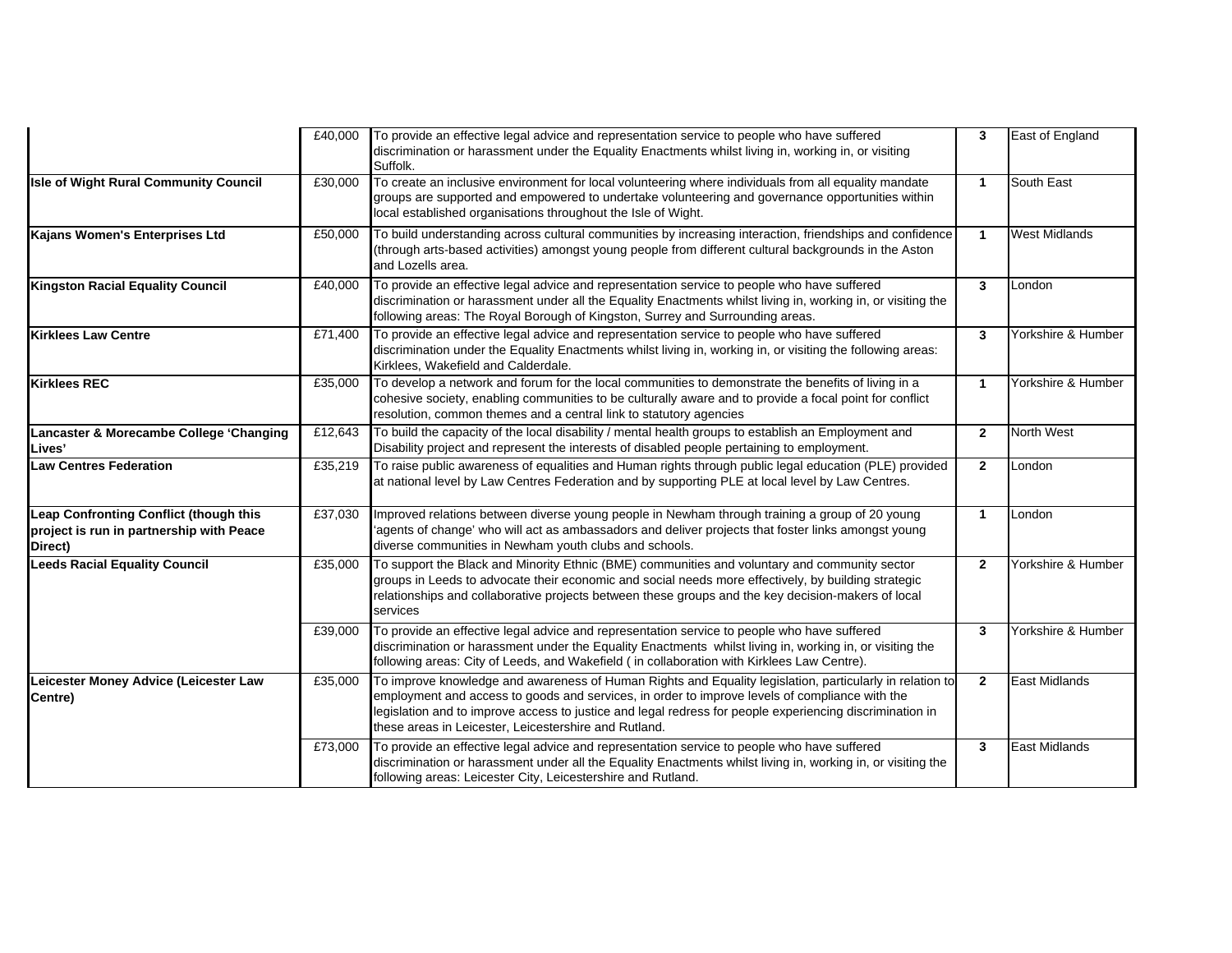| <b>LGBT Excellence Centre (Wales) Ltd</b>                          | £40,000 | To provide an effective legal advice and representation service to people who have suffered<br>discrimination or harassment under SDA and sexual orientation legislation whilst living in, working in or,<br>visiting Wales. This will also extend where relevant to human rights issues.                                                                                                                                                                                                                                                                                                    | 3              | Wales             |
|--------------------------------------------------------------------|---------|----------------------------------------------------------------------------------------------------------------------------------------------------------------------------------------------------------------------------------------------------------------------------------------------------------------------------------------------------------------------------------------------------------------------------------------------------------------------------------------------------------------------------------------------------------------------------------------------|----------------|-------------------|
| <b>LGBT Youth North West</b>                                       | £50,000 | a.) Developing LGBT Youth College to equip young LGBT people to negotiate formal educational and<br>employment opportunities, and assertively address discrimination in these sectors. b.) Developing in-<br>house participatory training in schools and youth clubs regionally to ensure mainstream organisations<br>and young people develop more positive attitudes to LGBT people and actively combat Homophobia,<br>Transphobia, and Sexism. c.) Developing a set of quality standards for organisations to address and<br>improve LGBT inequalities in institutions and organisations. | $\mathbf{1}$   | North West        |
| <b>LGBT Youth Scotland</b>                                         | £34,991 | To raise the awareness of youth work staff in a range of youth organisations of equality and human rights<br>issues across equality mandates, build their confidence and embed equality and human rights into their<br>working practice.                                                                                                                                                                                                                                                                                                                                                     | $\overline{2}$ | Scotland          |
| Liberty                                                            | £19,600 | To provide an effective legal advice and representation service to people who have suffered<br>discrimination or harassment under all the Equality Enactments (including Human Rights) whilst living in,<br>working in, or visiting England and Wales.                                                                                                                                                                                                                                                                                                                                       | 3              | London            |
| <b>Limehouse Project</b>                                           | £28,982 | Improved community relations between Somali, Bangladeshi, indigenous white and other communities<br>through recreational, social, education and discussion platforms.                                                                                                                                                                                                                                                                                                                                                                                                                        | $\mathbf{1}$   | London            |
| <b>LINKnet Mentoring Ltd</b>                                       | £35,000 | Increased active involvement of under represented people from minority ethnic, gender, disabled,<br>transgender / lesbian & gay groups in the public and civic life of the nation, thus promoting better<br>understand of minority issues and better relations between diverse groups and cultures.                                                                                                                                                                                                                                                                                          | $\mathbf{1}$   | Scotland          |
| <b>London Discrimination Unit - Lambeth Law</b><br><b>Centre</b>   | £60,000 | To provide an effective legal advice and representation service to people who have suffered<br>discrimination or harassment under all the Equality Enactments whilst living in, working in, or visiting the<br>following areas: Croydon and Lambeth.                                                                                                                                                                                                                                                                                                                                         | 3              | London            |
| <b>London Gypsy and Traveller Unit</b>                             | £39,927 | Improved and informed policy development and public profile of Gypsies and Travellers; to include their<br>views and be based on fair and accurate information.                                                                                                                                                                                                                                                                                                                                                                                                                              | $\mathbf{2}$   | London            |
| <b>Luton Law Centre</b>                                            | £76,000 | To provide an effective legal advice and representation service to people who have suffered<br>discrimination or harassment under the Equality Enactments whilst living in, working in, or visiting the<br>following areas: Hertfordshire and Bedfordshire (Luton). (Cover Employment cases in Luton; and non-<br>employment cases, goods and services, in all strands, in Hertfordshire and Bedfordshire and Luton.)                                                                                                                                                                        | 3              | East of England   |
| <b>Manchester Council for Community</b><br><b>Relations (MCCR)</b> | £35,000 | Improve the understanding of voluntary and public sectors in the area of equality opportunities in service<br>delivery and employment, so they are more effective in their duty to eliminate discriminatory practices.                                                                                                                                                                                                                                                                                                                                                                       | $\mathbf{1}$   | <b>North West</b> |
| <b>Manchester Refugee Support Network</b><br>(MRSN)                | £35,000 | To increase the influence of refugee community leaders on policy, service provision and public attitudes,<br>and promote community cohesion by bringing together people of different races and religions / beliefs to<br>develop advocacy work relating to one of the themes of the Refugee Charter for Manchester in<br>partnership with other local groups and communities of interest.                                                                                                                                                                                                    | $\mathbf{1}$   | <b>North West</b> |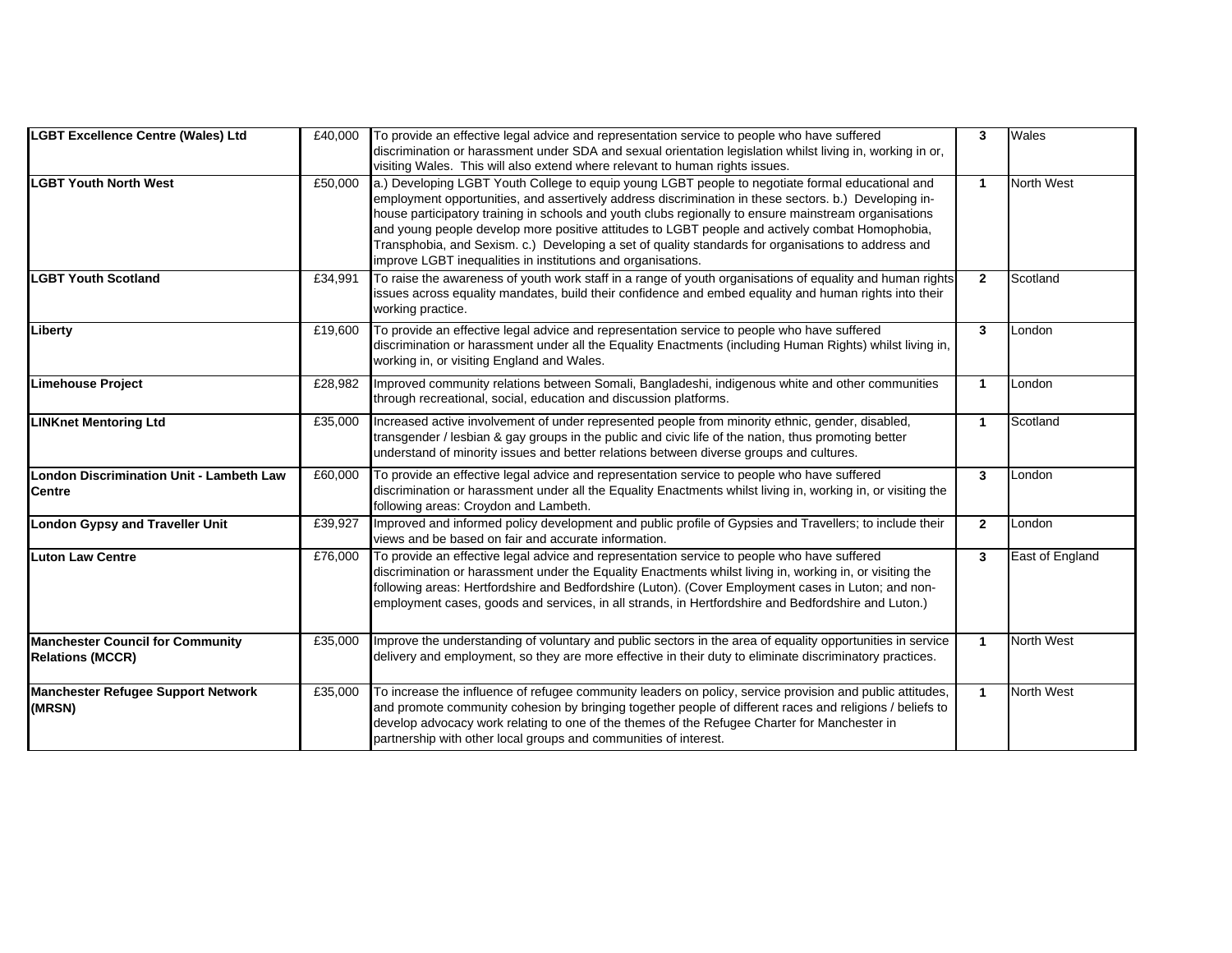| <b>Media Trust</b>                         | £35,000 | To develop a local media environment where issues of inequality and discrimination are reported fairly<br>and that stories that might damage good relations between groups are publicly and fairly rebutted. We<br>will do this through: A) targeting community leaders, news editors and key journalists across England,<br>Scotland and Wales to discuss the challenges and best practice examples of how to report Equality and<br>Human Rights fairly. B) providing the media with "Reporting Human Rights" - a best practice guide to<br>help journalists respond to reporting on the complex issue of Equality and Human Rights.   | $\overline{2}$ | London               |
|--------------------------------------------|---------|------------------------------------------------------------------------------------------------------------------------------------------------------------------------------------------------------------------------------------------------------------------------------------------------------------------------------------------------------------------------------------------------------------------------------------------------------------------------------------------------------------------------------------------------------------------------------------------------------------------------------------------|----------------|----------------------|
| <b>Medway Racial Equality Council</b>      | £35,000 | 1. To build capacity through community empowerment for increasing community cohesion by meaningful<br>and positive interaction between different ethnic, faith and inter-ethnic groups; 2. To encourage and<br>enable clear and visible leadership for ethnic & faith groups to increase civic participation and to address<br>the under-representation of BME leaders, including women; 3. To facilitate young people from different<br>groups form a common bond to raise awareness and the importance of participation and contribute to<br>common vision, better understanding, shared citizenship and sense of belonging in Medway. | $\mathbf{1}$   | South East           |
| <b>Merseyside Employment Law</b>           | £39,500 | To provide an effective legal advice and representation service to people who have suffered<br>discrimination or harassment under the Equality Enactments whilst living in, working in, or visiting the<br>following areas: the Greater Merseyside area.                                                                                                                                                                                                                                                                                                                                                                                 | 3              | <b>North West</b>    |
| Merseyside Network For Change (MNFC)       | £35,000 | To establish a better understanding of the specific needs and possible barriers client groups /<br>communities have in relation to their economic development, and develop resource materials and model<br>projects as guides for groups and communities confronted with equality barriers, and to assist / support<br>organisation ensuring economic benefits for both client groups and the wider community.                                                                                                                                                                                                                           | $\mathbf{1}$   | North West           |
| <b>Merseyside Society for Deaf People</b>  | £35,000 | To establish positive working relationships between the Merseyside Deaf Community and organisations<br>that represent minority groups from the BRM and Disabled Communities by increasing awareness<br>through training and development reducing barriers and isolation, promoting cohesive relationships<br>between BRM and other minoritiy groups.                                                                                                                                                                                                                                                                                     | $\mathbf{1}$   | <b>North West</b>    |
| <b>Merton Racial Equality Partnership</b>  | £27,770 | To finalise the production of the Merton Race Equality Toolkit website for use by private, voluntary and<br>community sectors who provide services to the public.(www.mertonrep.org.uk)                                                                                                                                                                                                                                                                                                                                                                                                                                                  | $\mathbf{1}$   | London               |
| <b>Mewn Cymru</b>                          | £37,819 | Improved access to mainstream health services including primary and secondary care by women from<br>Black and Minority groups. These groups include South Asian women, economic migrants and asylum<br>seekers experiencing language difficulties.                                                                                                                                                                                                                                                                                                                                                                                       | $\mathbf{2}$   | Wales                |
| Middlesbrough Citizens Advice Bureau       | £39,950 | To provide an effective legal advice and representation service to people who have suffered<br>discrimination or harassment under the Equality Enactments whilst living in, working in, or visiting the<br>following areas: the Tees Valley area (Middleborough, Stockton-on-Tees, Darlington, Hartlepool and<br>Redcar & Cleveland.)                                                                                                                                                                                                                                                                                                    | 3              | North East           |
| <b>Mind in Harrow</b>                      | £35,000 | To improve understanding of mental health issues amongst local employers and employees, thereby<br>improving equality to employment opportunities for people with mental health problems and reducing<br>stigma, discrimination and exclusion in Harrow.                                                                                                                                                                                                                                                                                                                                                                                 | $\mathbf{1}$   | London               |
| <b>Mirpuri Community Development Trust</b> | £35,000 | Enhancing a balanced, healthy lifestyle and environment among Mirpuri & Pakistani Muslim Women,<br>raising awareness of key issues around health, employment & education. Building a network of an<br>ethnically diverse mix of women, encouraging community cohesion and interaction, promoting good<br>practices of human rights and equality.                                                                                                                                                                                                                                                                                         | $\mathbf{1}$   | <b>West Midlands</b> |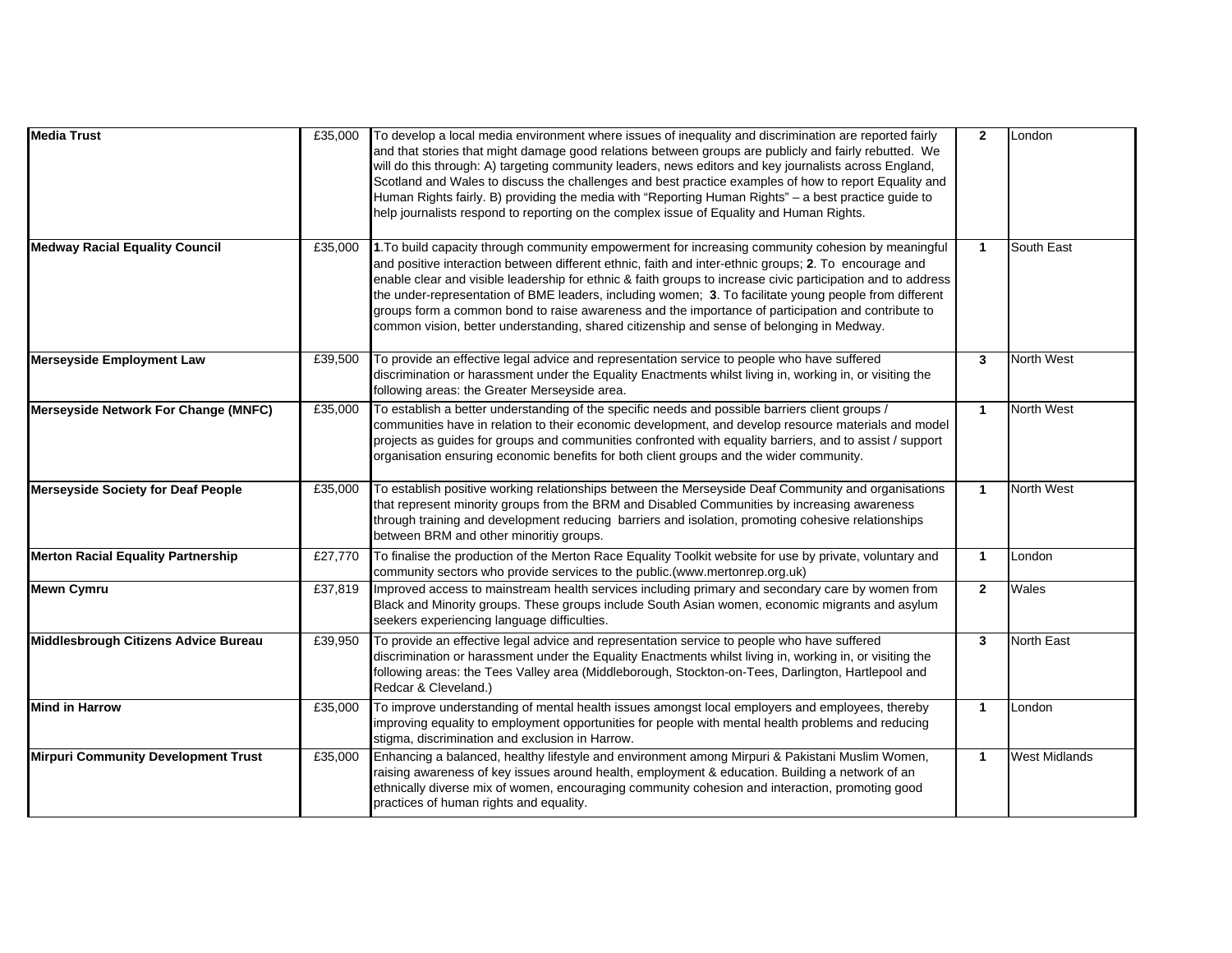| <b>MOSAIC Black &amp; Mixed Parentage Family</b><br>Group                                         | £28,126 | To promote good relations by delivering MOSAIC Community Cohesion Programme, and thus increase<br>community participation of BAMP families and individuals, and of the wider community in Brighton and<br>Hove.                                                                                                                                                                                                                                                                                                                                                                                                                                                                                                                                                                                                                                                                                                                                                  | $\mathbf{1}$         | South East         |
|---------------------------------------------------------------------------------------------------|---------|------------------------------------------------------------------------------------------------------------------------------------------------------------------------------------------------------------------------------------------------------------------------------------------------------------------------------------------------------------------------------------------------------------------------------------------------------------------------------------------------------------------------------------------------------------------------------------------------------------------------------------------------------------------------------------------------------------------------------------------------------------------------------------------------------------------------------------------------------------------------------------------------------------------------------------------------------------------|----------------------|--------------------|
| Multi ethnic Aberdeen Limited (MeAL)                                                              | £40,000 | To develop, encourage and promote good relations, understanding, social inclusion and community<br>cohesion to 70,000 beneficiaries between diverse groups across the equalities mandate through a<br>community radio station and outreach workshops.                                                                                                                                                                                                                                                                                                                                                                                                                                                                                                                                                                                                                                                                                                            | $\mathbf{1}$         | Scotland           |
| <b>NASHAYMAN - Part of Home Group</b>                                                             | £17,013 | To understand the factors that contribute to the development of successful 'mixed' communities in non<br>inner-city areas.                                                                                                                                                                                                                                                                                                                                                                                                                                                                                                                                                                                                                                                                                                                                                                                                                                       | $\mathbf{1}$         | Yorkshire & Humber |
| National Association of Citizens Advice<br><b>Bureaux (Operational name = Citizens</b><br>Advice) | £40,000 | Improved Citizens Advice Bureaux worker understanding of Equality and Human Rights to use in local<br>campaigns.                                                                                                                                                                                                                                                                                                                                                                                                                                                                                                                                                                                                                                                                                                                                                                                                                                                 | $\overline{2}$       | London             |
| <b>National Coalition Building Institute (NCBI)</b><br>Lancashire                                 | £35,000 | To welcome newcomers to the District by developing a community listening service which will befriend<br>and support newcomers; enable their fuller participation in the community and dispel myths and<br>misinformation within the wider community.                                                                                                                                                                                                                                                                                                                                                                                                                                                                                                                                                                                                                                                                                                             | $\blacktriangleleft$ | <b>North West</b>  |
| <b>National Council for One Parent</b><br>Families Gingerbread                                    | £35,000 | To work directly with lone-parents in the City of Manchester who face social exclusion and disadvantage<br>- focus being on lone-parents from BME communities. To build on the Confident Citizen training we are<br>delivering to the Chinese and Somali communities and extend this to communities across Greater<br>Manchester. The project will offer lone-parents opportunities for social interaction and access to<br>OPF GB's telephone Helpline/Advice Service to meet their wider advice needs. An essential part of the<br>project is that OPF GB will work with our partner organisations Wai Yin Chinese Women's Society and<br>African Caribbean Mental Health Services on engaging employers in our work and the work of our<br>partner organisations, with the view to engaging lone parents from BME communities, particularly the<br>communities represented by our partners, in volunteering, work experience and employment<br>opportunities. | $\blacktriangleleft$ | London             |
| <b>NEAD</b> (Norfolk Education & Action for<br>Development)                                       | £30,000 | To promote peaceful coexistence, respect & understanding between new & established communities in<br>Norfolk through a series of public events offering information, activities, arts workshops & performances<br>suitable for all ages.                                                                                                                                                                                                                                                                                                                                                                                                                                                                                                                                                                                                                                                                                                                         | $\mathbf{1}$         | East of England    |
| <b>Newcastle Law Centre</b>                                                                       | £30,786 | To provide an effective Legal Education Service for Advisors, Community Activists and Members of the<br>Public, in all aspects of Discrimination Law, Human Rights and legal solutions. This Education will cover<br>age, gender, disability, race, religion and belief, sexual orientation and gender reassignment and be<br>available for those living or working in the North East of England.                                                                                                                                                                                                                                                                                                                                                                                                                                                                                                                                                                | $\mathbf{1}$         | <b>North East</b>  |
|                                                                                                   | £74,500 | To provide an effective legal advice and representation service to people who have suffered<br>discrimination or harassment under the Equality Enactments whilst living in, working in, or visiting the<br>following area: Tyne & Wear (extending the geographical area of coverage to Gateshead, South<br>Tyneside and Sunderland.)                                                                                                                                                                                                                                                                                                                                                                                                                                                                                                                                                                                                                             | $\mathbf{3}$         | <b>North East</b>  |
| <b>Newport CAB</b>                                                                                | £35,000 | To deliver training and raise awareness of rights in equalities and human rights for individuals from<br>community organisations, advice organisations, schools and colleges, SMEs, religious organisations<br>and discriminated against groups in South Wales.                                                                                                                                                                                                                                                                                                                                                                                                                                                                                                                                                                                                                                                                                                  | $\mathbf{2}$         | Wales              |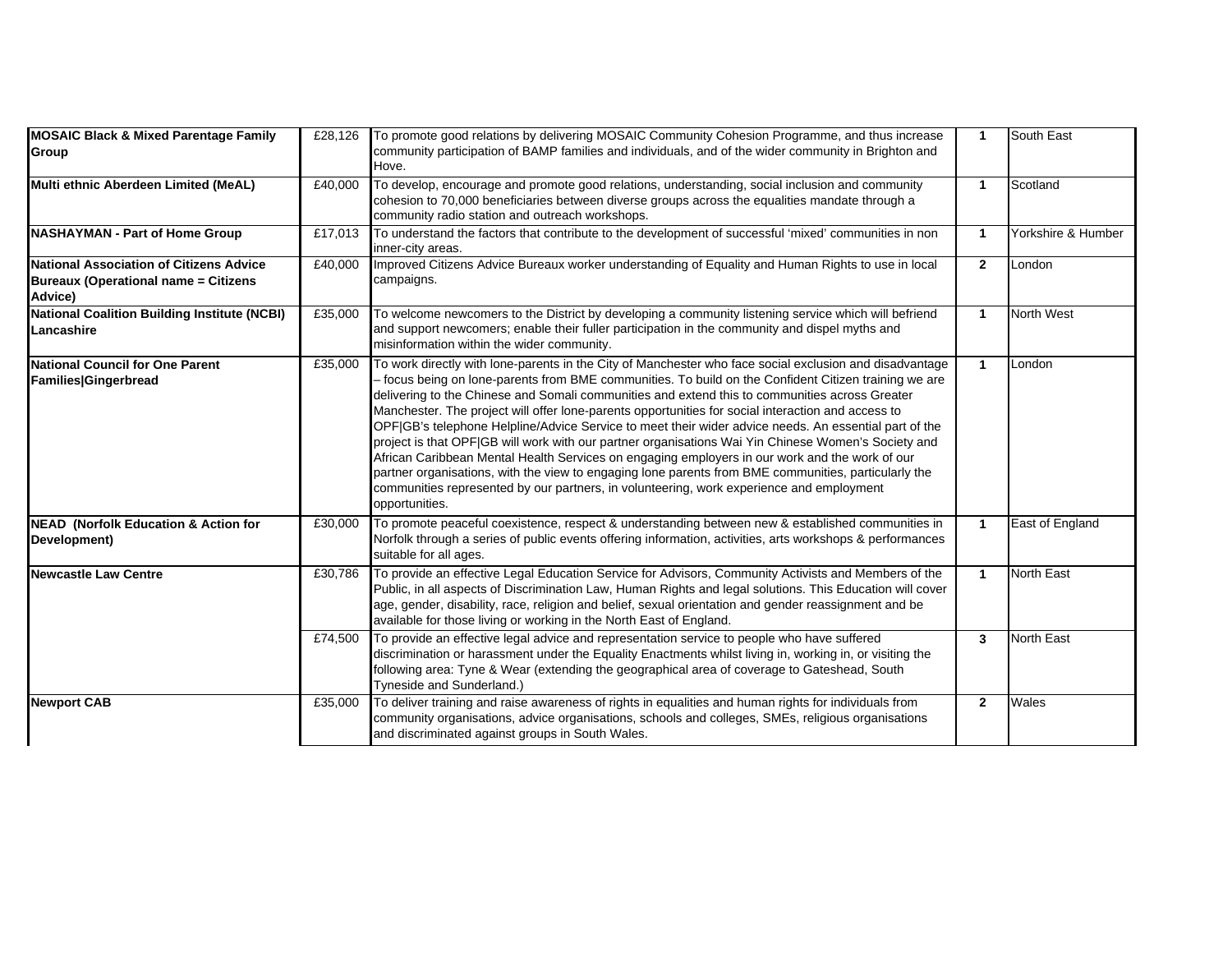|                                                                                                                            | £76,000 | To provide an effective legal advice and representation service to people who have suffered<br>discrimination or harassment under the Equality Enactments whilst living in, working in, or visiting the<br>following areas: Newport and South Wales. (Note: casework that relate to LGBT issues may largely be<br>handled in liaison with LGBT Excellence (Wales) Ltd who are funded for LGBT casework provision<br>across Wales. Similarly, issues of race equality in Cardiff and Vale of Glamorgan will fall within the<br>funded casework remit of Race Equality First.)                                                                                                 | $\mathbf{3}$ | Wales                |
|----------------------------------------------------------------------------------------------------------------------------|---------|------------------------------------------------------------------------------------------------------------------------------------------------------------------------------------------------------------------------------------------------------------------------------------------------------------------------------------------------------------------------------------------------------------------------------------------------------------------------------------------------------------------------------------------------------------------------------------------------------------------------------------------------------------------------------|--------------|----------------------|
| <b>Norfolk and Norwich REC</b>                                                                                             | £40,000 | To coincide with the 60th anniversary of the UN Declaration of Human Rights - develop community<br>resources to deliver an innovative equality and human rights youth programme, to increase awareness<br>and promote community cohesion through an human rights based approach to multiple inequality and<br>discrimination.                                                                                                                                                                                                                                                                                                                                                | $\mathbf{2}$ | East of England      |
| North East Lincolnshire LGBT Forum / Lead<br>Body: The Grimsby Institute of Further &<br><b>Higher Education (Trading)</b> | £35,000 | To sustain and develop the North East Lincolnshire LGBT Forum, enabling it to take a lead role in<br>promoting the celebration of diversity, and influencing policy makers and service providers to take into<br>account the needs of LGBT communities.                                                                                                                                                                                                                                                                                                                                                                                                                      | $\mathbf{1}$ | Yorkshire & Humber   |
| <b>North Kensington Law Centre</b>                                                                                         | £40,000 | To provide an effective legal advice and representation service to people who have suffered<br>discrimination or harassment under all the Equality Enactments whilst living in, working in, or visiting the<br>following areas: Greater London including Brent, Ealing, Hammersmith and Fulham, Kensington and<br>Chelsea and Westminster.                                                                                                                                                                                                                                                                                                                                   | $\mathbf{3}$ | London               |
| North of England Refugee Service                                                                                           | £37,500 | To build stronger communities by bringing together local and refugee populations through community-<br>based activities and events delivered in partnership with local organisations in areas with high levels of<br>inter-community tension.                                                                                                                                                                                                                                                                                                                                                                                                                                | $\mathbf{1}$ | North East           |
| North West Kent Racial Equality Council                                                                                    | £38,000 | To provide an effective legal advice and representation service to people who have suffered<br>discrimination or harassment under all the Equality Enactments whilst living in, working in, or visiting the<br>following areas: County of Kent - Dartford, Gravesend, Maidstone, Dover, Folkstone, Tunbridge wells,<br>Ashford, Canterbury etc.                                                                                                                                                                                                                                                                                                                              | 3            | South East           |
| North Yorkshire Black and Minority Ethnic<br><b>Strategy Board</b>                                                         | £17,800 | To establish the North Yorkshire Black and Minority Strategy Board (NYBSB) as a fully- functioning<br>independent organisation with its own legal status, associated / affiliated formally with key Third Sector<br>organisations in North Yorkshire and to promote good race relations by redressing the current gap<br>through establishing the NYBSB as the county-wide 'voice' for BME communities in North Yorkshire - by<br>promoting the engagement of BME and migrant communities as equitable partners in this county-wide<br>multi-agency panel set up to work in partnership with key organisations delivering on the government's<br>'race' and cohesion agenda. | $\mathbf{1}$ | Yorkshire & Humber   |
| Northamptonshire Racial Equality Council                                                                                   | £40,000 | To provide an effective legal advice and representation service to people who have suffered<br>discrimination or harassment under any of the Equality Enactments whilst living in, working in, or visiting<br>Northamptonshire.                                                                                                                                                                                                                                                                                                                                                                                                                                              | 3            | <b>East Midlands</b> |
| <b>Northumberland Community Development</b><br>Company                                                                     | £35,000 | Collaboration between diversity groups, and outreach development work to support new and emerging<br>groups; developing a single equality focussed Network for Northumberland, trained and supported to<br>strengthen its voice in new strategic infrastructure for equality, and to promote positive relations within<br>communities.                                                                                                                                                                                                                                                                                                                                       | $\mathbf{1}$ | North East           |
| Nottingham and Nottinghamshire Racial<br><b>Equality Council</b>                                                           | £35,000 | Develop a young person's community cohesion strategy encompassing all six strands of equality (age,<br>gender, disability, sexual orientation, faith and race) to compliment both Nottingham City Council and<br>Nottinghamshire County Council existing community cohesion strategies.                                                                                                                                                                                                                                                                                                                                                                                      | $\mathbf{1}$ | East Midlands        |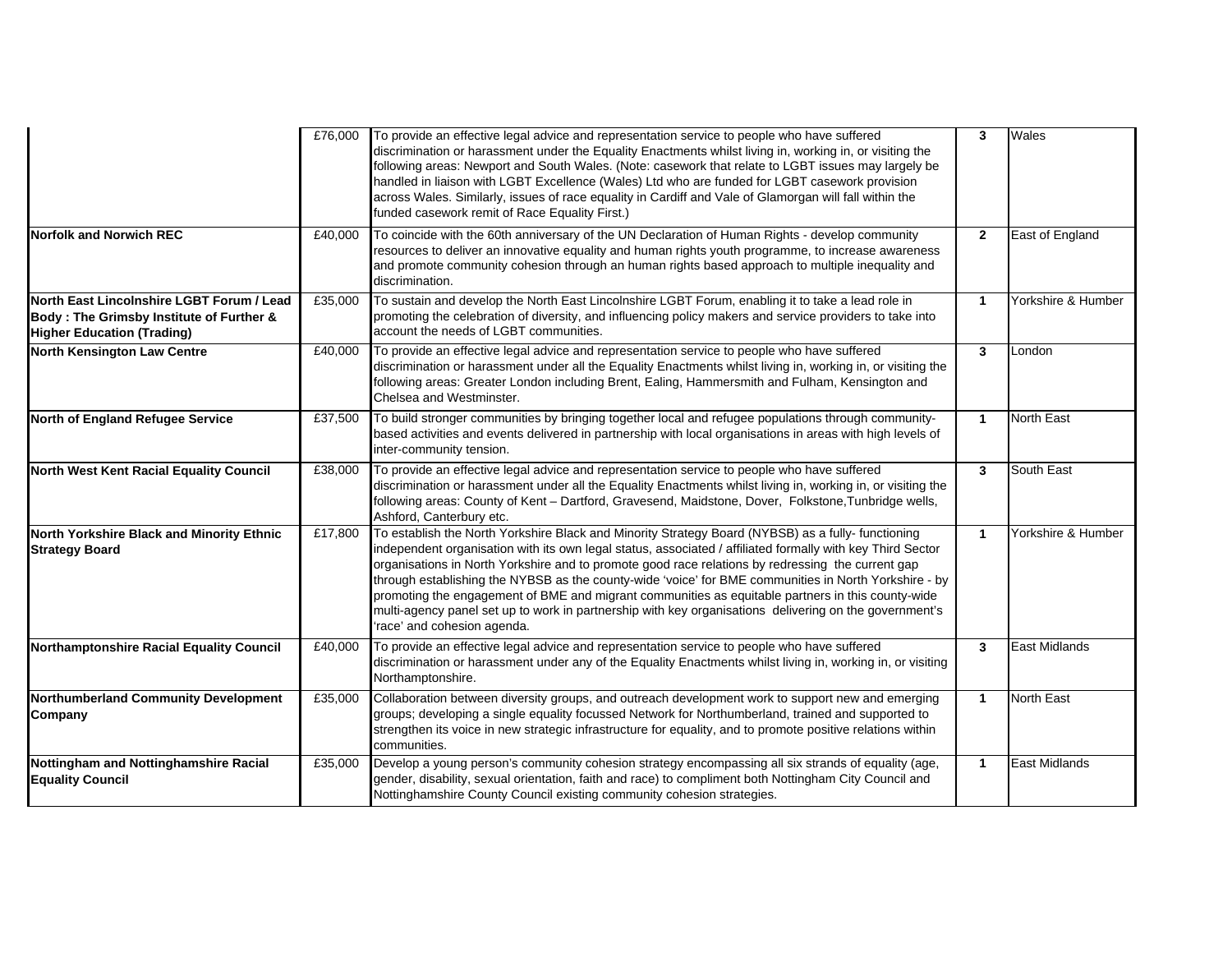| <b>Nottingham Law Centre</b>                                                    | £37,500 | To provide an effective legal advice and representation service to people who have suffered<br>discrimination or harassment in Employment under any of the Equality Enactments whilst living in,<br>working in, or visiting Nottinghamshire and Derbyshire.                                                                                                                                                                                                                                                                                                                                                                                              | 3              | <b>East Midlands</b> |
|---------------------------------------------------------------------------------|---------|----------------------------------------------------------------------------------------------------------------------------------------------------------------------------------------------------------------------------------------------------------------------------------------------------------------------------------------------------------------------------------------------------------------------------------------------------------------------------------------------------------------------------------------------------------------------------------------------------------------------------------------------------------|----------------|----------------------|
| <b>Oldham Race Equality Partnership</b>                                         | £45,000 | To support two neighbourhoods in transition towards greater diversity, so that people from both the<br>recipient and the expanding communities are engaged, re-assured and help each other to build a<br>cohesive, diverse and participatory community.                                                                                                                                                                                                                                                                                                                                                                                                  | $\mathbf{1}$   | North West           |
| <b>Open Clasp Theatre Company</b>                                               | £15,912 | To engage a range of community groups as well as the general public in the North East of England to<br>address prejudice, challenge stereotypes and raise awareness of inequality and discrimination<br>(infringement of basic human rights) affecting: A.) women who identify as lesbians and are subject to<br>discrimination due to homophobic and heterosexist views and / or due to other factors such as their<br>appearance, disability, age or race; B.) victims of domestic violence; C.) people suffering from mental<br>distress; and D.) people who are subject to bullying at school or in the workplace (includes homophobic<br>bullying.) | $\overline{2}$ | <b>North East</b>    |
| Out for Our Children                                                            | £39,878 | To ensure that early years centres, nurseries, primary schools and parents have access to play and<br>learning resources which reflect the lives of all children including those living in same sex or LGBT-<br>parented households. Thereby creating an environment in schools where differences relating to sexuality<br>are treated in the same way as racial and social difference, building attitudes among all pupils and<br>teachers of understanding, tolerance and celebration.                                                                                                                                                                 | $\mathbf{1}$   | London               |
| <b>Oxfordshire Racial Equality Council</b>                                      | £40,000 | To provide an effective legal advice and representation service to people who have suffered<br>discrimination or harassment under the Equality Enactments whilst living in, working in, or visiting<br>Oxfordshire.                                                                                                                                                                                                                                                                                                                                                                                                                                      | 3              | South East           |
| <b>Pakistan Community Association and</b><br><b>Multicultural Advice Centre</b> | £20,060 | Provide a study support service which allows young Roma people to achieve their full potential and<br>integrate with other ethnic minorities in the area.                                                                                                                                                                                                                                                                                                                                                                                                                                                                                                | $\mathbf{1}$   | Yorkshire & Humber   |
| <b>Peterborough REC</b>                                                         | £35,000 | Greater community cohesion through identifying and diffusing inter community youth conflict/tensions.                                                                                                                                                                                                                                                                                                                                                                                                                                                                                                                                                    | $\mathbf{1}$   | <b>East Midlands</b> |
|                                                                                 | £31,000 | To provide an effective legal advice and representation service to people who have suffered<br>discrimination or harassment under the Equality Enactments whilst living in, working in, or visiting the<br>following areas: Peterborough.                                                                                                                                                                                                                                                                                                                                                                                                                | 3              | <b>East Midlands</b> |
| <b>Plymouth and District Racial Equality</b><br><b>Council</b>                  | £35,000 | To bring together a diverse group of BME and white women examining prejudice and its impact on<br>individuals' lives; offering a range of learning opportunities where understanding of the difference and<br>similarities within cultures and lifestyles can develop, creating common bonds, within the City of<br>Plymouth.                                                                                                                                                                                                                                                                                                                            | $\mathbf{1}$   | South West           |
| <b>Positive Step Associates LTD</b>                                             | £35,000 | To promote equality of opportunity and highlight human rights issues in the cultural and heritage sector<br>by using a focus on the contributions of various minority communities to inform future policy in the<br>cultural and heritage sector, through obtaining the involvement of young people to learn from the work of<br>senior practitioners.                                                                                                                                                                                                                                                                                                   | $\overline{2}$ | London               |
| <b>Powys Association of Voluntary</b><br><b>Organisations</b>                   | £40,000 | To provide support for voluntary sector organisations in Powys to develop their skills and understanding<br>of equalities and human rights, enabling them to develop and deliver services that effectively meet the<br>needs of clients from all the equality mandates.                                                                                                                                                                                                                                                                                                                                                                                  | $\mathbf{2}$   | Wales                |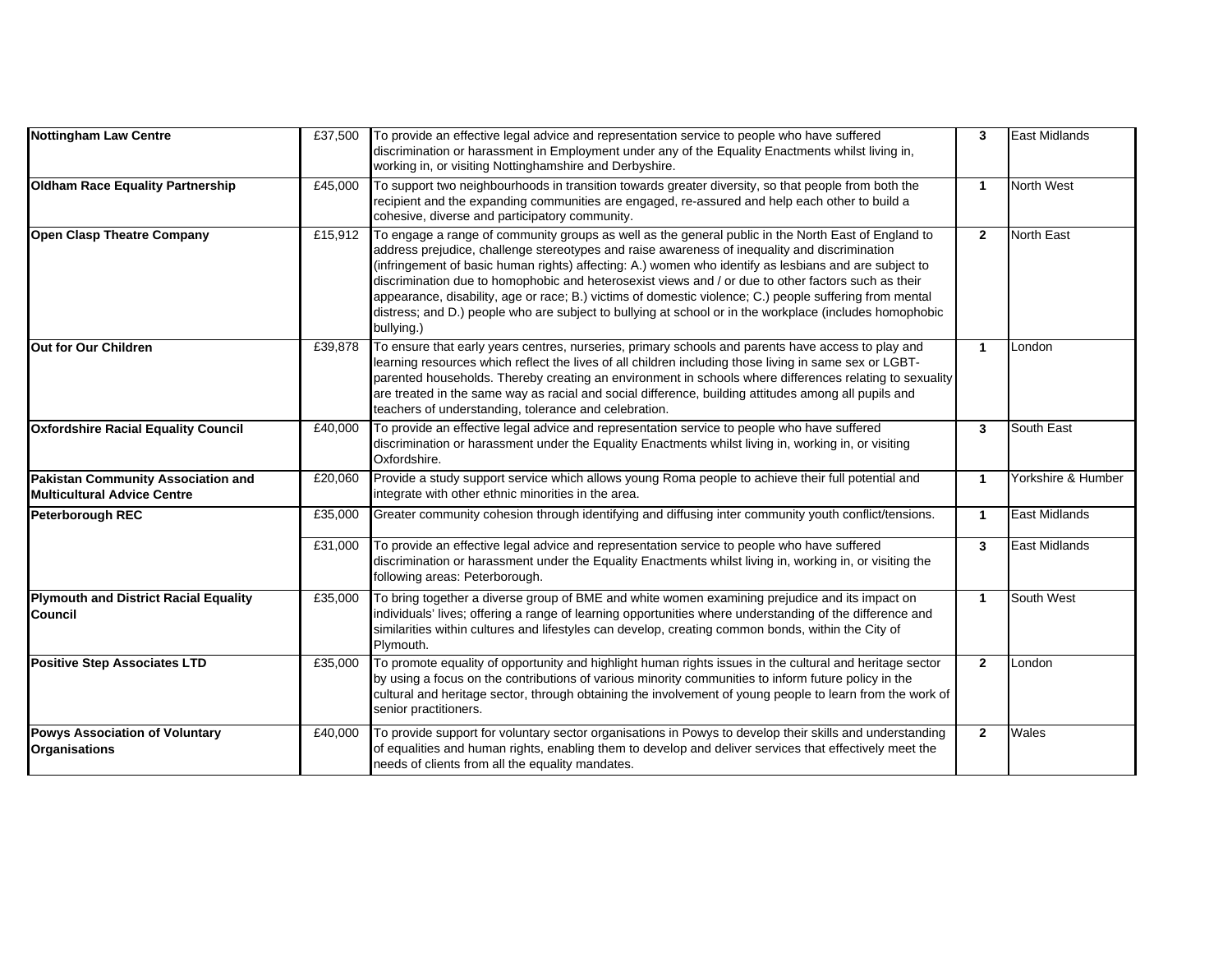| Preston & Western Lancashire Racial<br><b>Equality Council</b> |         | £27,215 Reduce the impact of Race Hate Crime by supporting the needs of victims. Also reducing the potential<br>for racial harassment by engaging in multi-agency panels in order to concentrate resources in areas with                                                                                                                                                                                                                                                                                                                                                               | $\mathbf{1}$   | North West           |
|----------------------------------------------------------------|---------|----------------------------------------------------------------------------------------------------------------------------------------------------------------------------------------------------------------------------------------------------------------------------------------------------------------------------------------------------------------------------------------------------------------------------------------------------------------------------------------------------------------------------------------------------------------------------------------|----------------|----------------------|
|                                                                |         | high levels of race hate crime.                                                                                                                                                                                                                                                                                                                                                                                                                                                                                                                                                        |                |                      |
|                                                                | £75,000 | To provide an effective legal advice and representation service to people who have suffered<br>discrimination or harassment under the Equality Enactments whilst living in, working in, or visiting the<br>following areas: the Greater Merseyside area.                                                                                                                                                                                                                                                                                                                               | 3              | North West           |
| <b>Preston United Youth Development</b><br>Programme           | £37,700 | To dispel myths that perpetuate racism and violence amongst young men and from different ethnic<br>backgrounds in the North West, and to foster better relationships between geographical locations.                                                                                                                                                                                                                                                                                                                                                                                   | $\mathbf{1}$   | North West           |
| <b>Preston Women's Refuge</b>                                  | £27,702 | As a specialist Domestic Violence Organisation, to provide a comprehensive Immigration Advice<br>Service, across the whole of Lancashire, to victims of Domestic Violence, including support for clients at<br>immigration appeal tribunals.                                                                                                                                                                                                                                                                                                                                           | $\overline{2}$ | <b>North West</b>    |
| <b>PRIAE (Policy Institute on Ageing and</b><br>Ethnicity)     | £35,000 | To promote and bring long term awareness of equality and the business benefits of employing an<br>ethnically and age diverse workforce to senior managers of small and medium sized firms (SMEs) in the<br>North area of the UK, resulting in improved employee equality, community cohesion of different ethnic<br>groups, business performance, company diversity practices and limiting unlawful discrimination.                                                                                                                                                                    | $\mathbf{1}$   | Yorkshire & Humber   |
| Race Equality Action for Lewisham (REAL)                       | £40,000 | '4 REAL!' Youth Community Engagement Project: To engage under-represented young people in<br>developing equality initiatives designed to tackle obstacles to promoting good relations.                                                                                                                                                                                                                                                                                                                                                                                                 | $\mathbf{2}$   | London               |
|                                                                | £39,600 | To provide an effective legal advice and representation service to people who have suffered<br>discrimination or harassment under the Equality Enactments whilst living in, working in, or visiting the<br>following areas: London Borough Lewisham.                                                                                                                                                                                                                                                                                                                                   | $\mathbf{3}$   | London               |
| <b>Race Equality First</b>                                     | £34,932 | Build links with organisations representing other equality and human rights issues, identify issues of<br>common concern and develop joined up approaches to tackling those concerns of discrimination. The<br>establishment of EHR network will enable all key partners to come together to share expertise,<br>resources, and develop service delivery mechanism to enable victims of discrimination and hate crime to<br>receive high quality one stop service ensuring high take up and success in elimination of discrimination<br>and promoting equality of opportunity for all. | $\overline{2}$ | Wales                |
|                                                                | £36,690 | To provide an effective legal advice and representation service to people who have suffered<br>discrimination or harassment under the Race Relation Act (RRA) (1976) whilst living in, working in, or<br>visiting Cardiff & Vale of Glamorgan.                                                                                                                                                                                                                                                                                                                                         | 3              | Wales                |
| <b>Race Equality Sandwell</b>                                  | £35,000 | To allow comprehensive voice for the people of Sandwell to strengthen equality and human rights in<br>Sandwell, which can be then implemented to help shape the development & delivery of mainstream<br>policies and strategies in the areas of youth development, community cohesion, good inter-community<br>relations.                                                                                                                                                                                                                                                              | $\mathbf{1}$   | <b>West Midlands</b> |
| Race On the Agenda (ROTA)                                      | £35,000 | To reduce the impact of hate crime by encouraging multi-agency partnerships between third sector<br>organisations working to combat hate crime (e.g. mediation programmes, BAME organisations, victim<br>support) and statutory bodies (e.g. Safer Neighbourhood Teams (SNTs), Police, Local Authorities,<br>Probation.)                                                                                                                                                                                                                                                               | $\mathbf{1}$   | London               |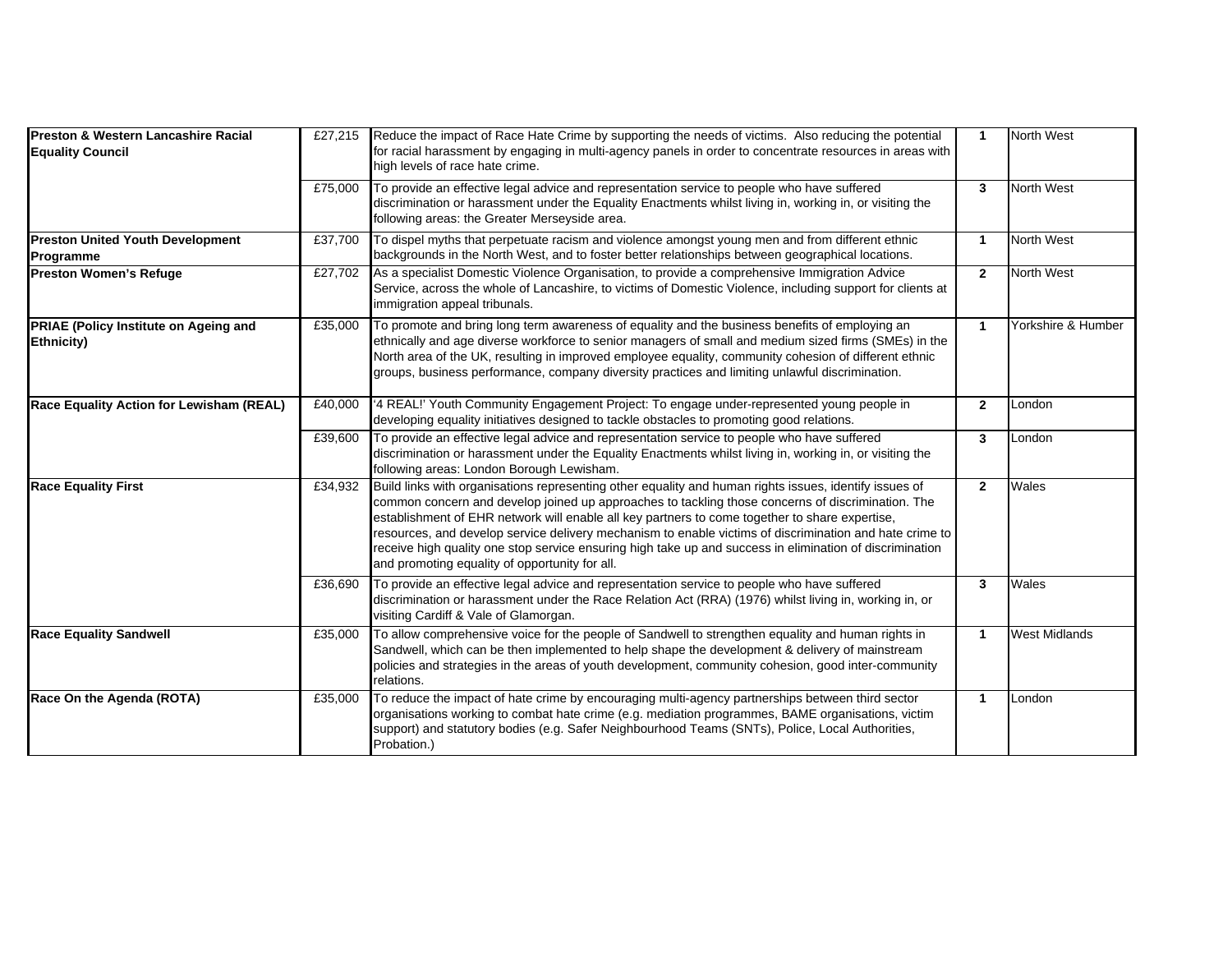| <b>RADAR</b>                                                         | £45,000 | To promote the involvement of disabled people and people with long-term health conditions (especially<br>from BME communities) in public life across Britain, by: i) Increasing the number and diversity of<br>disabeld people involved in leadership development programmes; ii) Improving understanding of how<br>disabled people can successfully overcome barriers to reaching senior (public) positions, by collating<br>disabled people's stories / experiences and disseminating learning; and iii) Widening the pool of disabled<br>people interested in and well prepared for public roles, enabling disabled people with leadership<br>aspirations to offer their expertise and experience directly to the people responsible for making public<br>appointments to government departments and other public bodies. The project will be delivered in<br>London and Glasgow. | $\mathbf{1}$ | London               |
|----------------------------------------------------------------------|---------|--------------------------------------------------------------------------------------------------------------------------------------------------------------------------------------------------------------------------------------------------------------------------------------------------------------------------------------------------------------------------------------------------------------------------------------------------------------------------------------------------------------------------------------------------------------------------------------------------------------------------------------------------------------------------------------------------------------------------------------------------------------------------------------------------------------------------------------------------------------------------------------|--------------|----------------------|
| <b>RAISE- Regional Action and Involvement</b><br><b>South East</b>   | £45,000 | To utilize their toolkit to provide training sessions to enable different VCS representatives to acquire the<br>skills to embed these principles within their operational practice and become equality champions and<br>then host a South East regional celebration and consultation event bringing different equalities groups<br>together to learn, network and consult on a regional equality, diversity and human rights network model<br>and strategy.                                                                                                                                                                                                                                                                                                                                                                                                                          | $\mathbf{1}$ | South East           |
| <b>Ravensthorpe Community Centre</b>                                 | £35,000 | Develop an understanding and promote good relations between young people from different<br>backgrounds - i.e. different localities within Dewsbury and Mirfield; both male and female; from an<br>ethnically diverse background; different faiths; and economically different backgrounds - by allowing<br>them to come together as part of five mixed teams to plan and deliver community fundraising days /<br>events with the help of a mentor.                                                                                                                                                                                                                                                                                                                                                                                                                                   | $\mathbf{1}$ | Yorkshire & Humber   |
| <b>REEMAP</b>                                                        | £35,000 | To develop a BME Youth Voice in the West Yorkshire Sub Region as a vehicle to empower BME young<br>people to influence local, regional, national and world politics.                                                                                                                                                                                                                                                                                                                                                                                                                                                                                                                                                                                                                                                                                                                 | $\mathbf{1}$ | Yorkshire & Humber   |
| Refuge                                                               | £30,000 | To raise awareness amongst young women of their human rights in relation to violence against women.                                                                                                                                                                                                                                                                                                                                                                                                                                                                                                                                                                                                                                                                                                                                                                                  | $\mathbf{2}$ | London               |
| <b>Refugee Action Kingston</b>                                       | £25,000 | To develop a Cohesive Community centre in Kingston to provide learning-based interaction and links for<br>over 50 refugees, asylum seekers or vulnerable migrants (defined as having similar needs to refugees,<br>e.g. social isolation, trauma, mental health issues) from a range of backgrounds with a minimum of 15<br>RAK volunteers at any one time from the wider community, operating twice a week.                                                                                                                                                                                                                                                                                                                                                                                                                                                                         | $\mathbf{1}$ | London               |
| Refugees in Effective and Active Partnership<br>(REAP)               | £35,000 | To improve awareness and increase positive attitudes and interaction amongst refugees, and other<br>mainstream and voluntary service providers of the reality of multiple equalities issues faced by asylum-<br>seekers and refugees eg. lesbian refugees, older refugees with HIV in West London.                                                                                                                                                                                                                                                                                                                                                                                                                                                                                                                                                                                   | $\mathbf{1}$ | London               |
| <b>Refugees Women's Association</b>                                  | £35,000 | To provide training to women's organisations to develop and produce Equal Opportunities policy and<br>effect its implementation, monitoring and evaluation & to develop understanding of Human Rights act<br>and Citizenship.                                                                                                                                                                                                                                                                                                                                                                                                                                                                                                                                                                                                                                                        | $\mathbf{2}$ | London               |
| Rethink (Operating name of the National<br>Schizophrenia Fellowship) | £35,000 | To work with local media in Kent to promote a greater awareness of equality and human rights issues, to<br>ensure that issues of inequality and discrimination are reported fairly, and that stories that might damage<br>good relations between local groups are publicly rebutted, by improved confidence of people affected by<br>severe mental illness to challenge negative media coverage of severe mental illness, particularly in<br>relation to violence stories.                                                                                                                                                                                                                                                                                                                                                                                                           | $\mathbf{2}$ | South East           |
| <b>Rights and Equality West Midlands</b>                             | £30,000 | To help individuals, groups and institutions to reduce incidents of racist, ethnic, religious, and<br>homophobic conflict and lessen the appeal of extremism from both far-right electoral activity and violent<br>religious fundamentalism.                                                                                                                                                                                                                                                                                                                                                                                                                                                                                                                                                                                                                                         | $\mathbf{1}$ | <b>West Midlands</b> |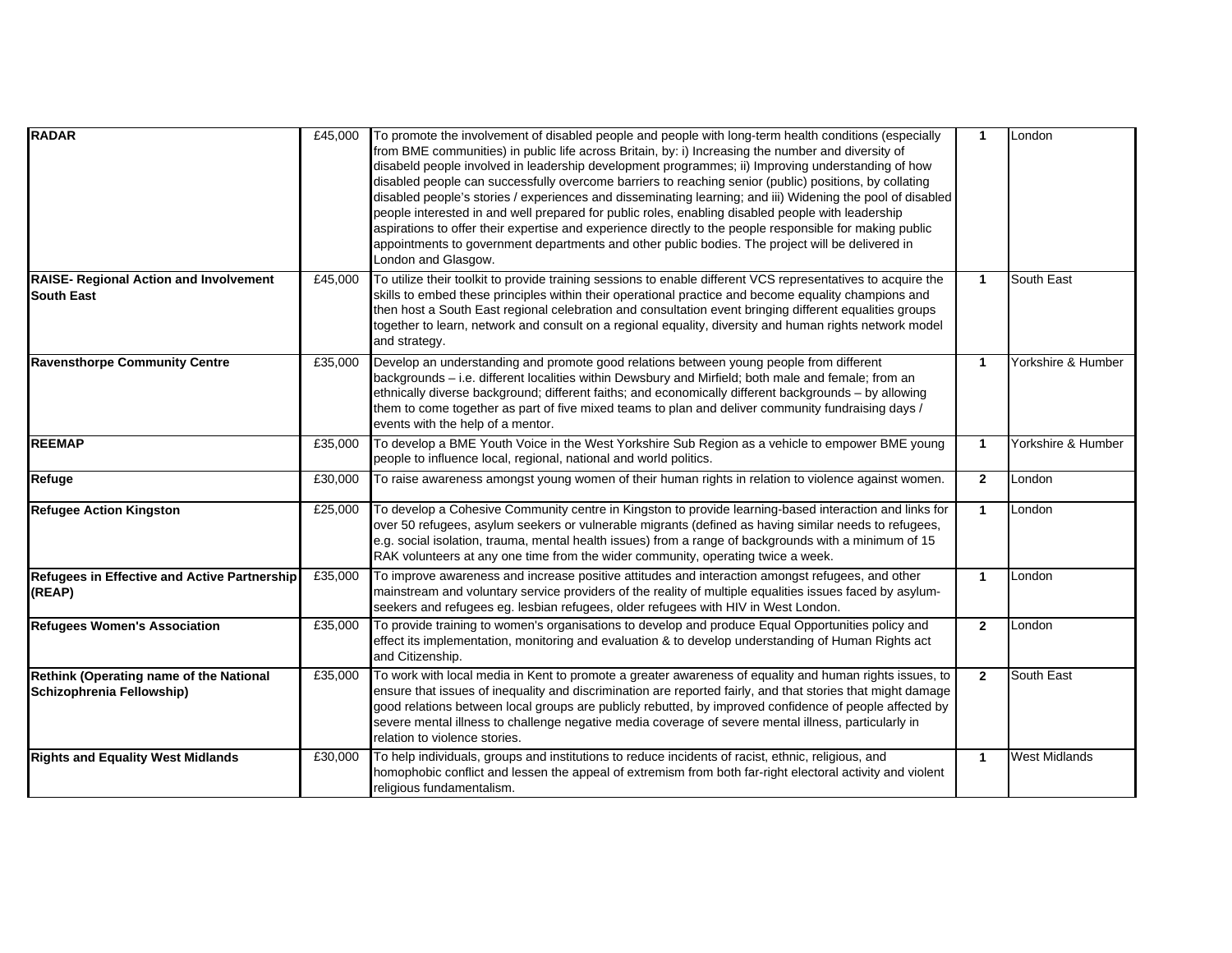| <b>Rights of Women</b>                                                                                  | £39,553 | To promote a wider awareness and understanding of the impact of violence against women and promote<br>equality and human rights for disadvantaged women including BMER women in England and Wales.                                                                                                                                                                                                                                                                                                                                                                                                                                                                                              | $\overline{2}$ | London               |
|---------------------------------------------------------------------------------------------------------|---------|-------------------------------------------------------------------------------------------------------------------------------------------------------------------------------------------------------------------------------------------------------------------------------------------------------------------------------------------------------------------------------------------------------------------------------------------------------------------------------------------------------------------------------------------------------------------------------------------------------------------------------------------------------------------------------------------------|----------------|----------------------|
| <b>Rochdale Law Centre</b>                                                                              | £78,000 | To provide an effective legal advice and representation service to people who have suffered<br>discrimination or harassment under the Equality Enactments whilst living in, working in, or visiting the<br>following areas: Rochdale, Oldham, Bury, Bolton (and to provide assistance along with Trafford Law<br>Centre to Tameside REC in respect of Goods, Facilities and Services cases if requested.)                                                                                                                                                                                                                                                                                       | $\overline{3}$ | North West           |
| <b>Rotherham Ethnic Minority Alliance (REMA)</b>                                                        | £35,000 | REMA to improve community cohesion and pride by bringing together communities from different races,<br>faiths, and other communities of interest (e.g. Disability and LGBT) to promote a shared sense of<br>belonging in Rotherham.                                                                                                                                                                                                                                                                                                                                                                                                                                                             | $\overline{1}$ | Yorkshire & Humber   |
| Royal Association for Deaf people (RAD)                                                                 | £39,937 | To address the barriers which prevent Deaf people from integrating successfully into their own<br>community, accessing the services they need in order to live with maximum choice and independence<br>and becoming involved in forums and consultations which influence policy, legislation and service<br>provision in England and Wales.                                                                                                                                                                                                                                                                                                                                                     | $\mathbf{1}$   | East of England      |
|                                                                                                         | £39,980 | To provide an effective legal advice and representation service to people who have suffered<br>discrimination or harassment under all of the Equality Enactments whilst living in, working in, or visiting<br>Great Britain.                                                                                                                                                                                                                                                                                                                                                                                                                                                                    | $\mathbf{3}$   | East of England      |
| S.P.A.R.C                                                                                               | £35,000 | To improve Gypsies and Travellers access to health care provision and related services in Tees Valley,<br>and reduce the significant health inequalities experienced by older people, children, women and those<br>with mental health issues within these communities.                                                                                                                                                                                                                                                                                                                                                                                                                          | $\mathbf{1}$   | <b>North East</b>    |
| <b>Salford CAB</b>                                                                                      | £26,660 | Developing and implementing an awareness strategy. Conference event to review best practice around<br>equalities and rights - particular focus on building links with hard to reach communities.                                                                                                                                                                                                                                                                                                                                                                                                                                                                                                | $\mathbf{1}$   | North West           |
| <b>Saltley and Nechells Law Centre</b>                                                                  | £39,900 | To provide an effective legal advice and representation service to people who have suffered<br>discrimination or harassment in Non-employment cases under any of the Equality Enactments whilst<br>living in, working in, or visiting the City of Birmingham.                                                                                                                                                                                                                                                                                                                                                                                                                                   | 3              | <b>West Midlands</b> |
| <b>Save the Children UK</b>                                                                             | £39,930 | To improve understanding of prejudice and diversity by marginalised young people (especially young<br>Gypsy / Travellers) by holding workshops to promote and develop key skills.                                                                                                                                                                                                                                                                                                                                                                                                                                                                                                               | $\overline{1}$ | Scotland             |
| <b>Scottish Association of Citizens Advice</b><br><b>Bureaux (Known as Citizens Advice</b><br>Scotland) | £30,342 | To support Scottish citizens and residents in understanding their human rights, and in redressing<br>discrimination they have experienced relating to employment and goods and services, by developing,<br>publicizing and running a series of training sessions for CAB volunteers and other workers by March<br>2009. The training sessions will generate both the awareness and the skills necessary for identification<br>and early resolution of discrimination and human rights issues. (Total number of advisers trained: 156<br>(plus cascaded 'Equitable service delivery' training within bureaux.))                                                                                  | $\mathbf{1}$   | Scotland             |
| <b>Scottish Council for Voluntary Organisations</b><br>(SCVO)                                           | £35,000 | 20 BME woman, disabled woman and woman returners from community and voluntary organisations will<br>have received higher level skills training in leadership, equalities and management. Through attendance<br>at a transformational change and positive action programme the woman will have: Increased self-<br>awareness of equalities issues including discrimination and exclusion; Improved self confidence in<br>dealing with equalities issues; Increased potential to manage and lead within a professional capacity;<br>Increased educational attainment by having a.) Gained a recognised certificate in Leadership and<br>Management and b.) Gained direct experience of mentoring. | $\mathbf{1}$   | Scotland             |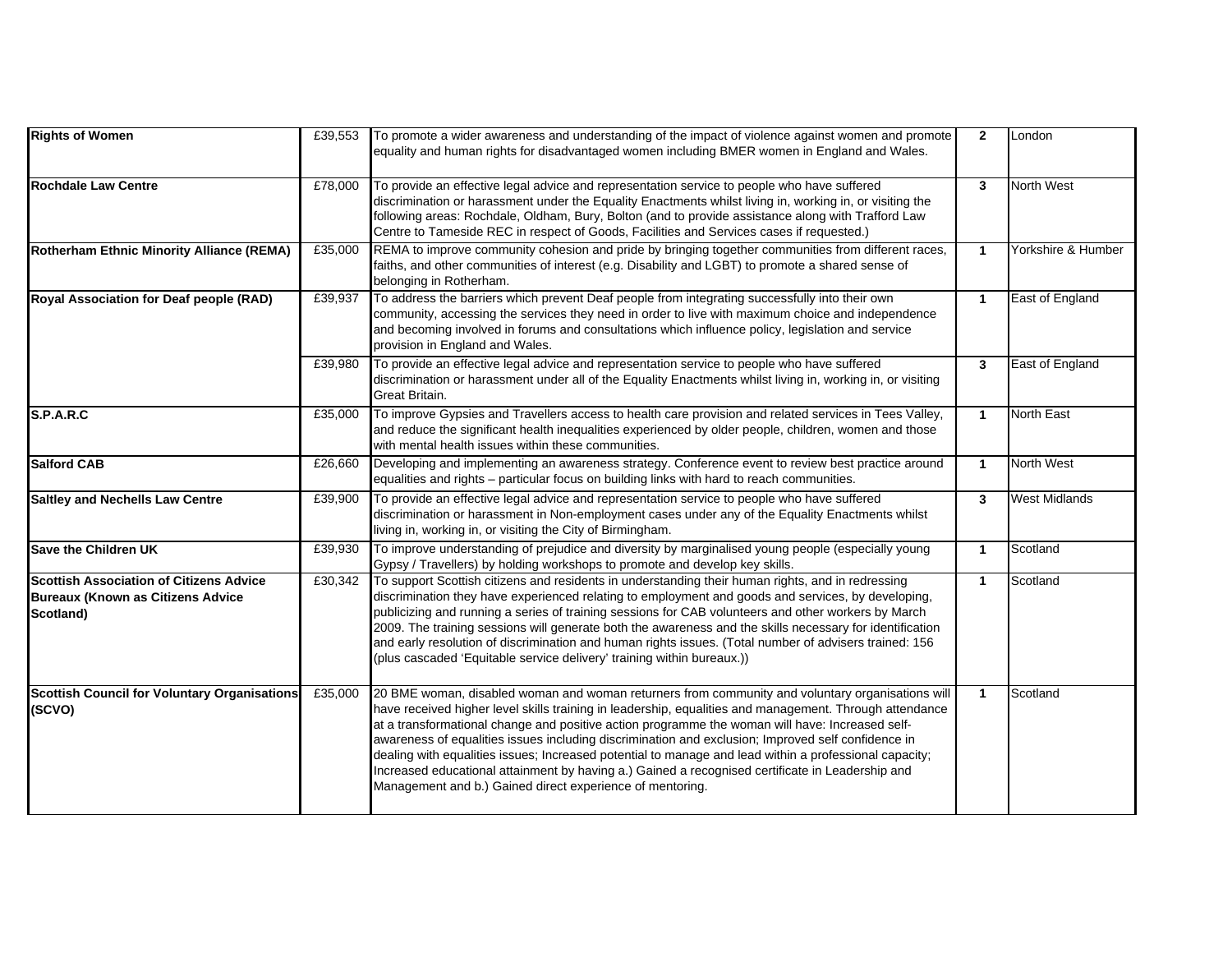| <b>Scottish Refugee Council</b>                          | £35,000 | Achieve better social cohesion, more effective refugee integration and better services for refugees in<br>Glasgow and across Scotland by continuing the development of the National Refugee Community<br>Development Strategy (NRCDS) - to be achieved by: A) Support to the Strategy Implementation Group<br>(SIG) to monitor, resource and implement the strategy; B) Support grassroots involvement in the<br>planning and delivery of the strategy at an operational level in Glasgow; C) Supporting partner<br>community development practitioners; D) Developing the strategy beyond Glasgow; E) Making links<br>across equalities strands. | $\mathbf{1}$ | Scotland             |
|----------------------------------------------------------|---------|---------------------------------------------------------------------------------------------------------------------------------------------------------------------------------------------------------------------------------------------------------------------------------------------------------------------------------------------------------------------------------------------------------------------------------------------------------------------------------------------------------------------------------------------------------------------------------------------------------------------------------------------------|--------------|----------------------|
| <b>Scottish Union for Supported Employment</b><br>(SUSE) | £35,000 | To develop and provide equality and diversity training to employers, service providers and practitioners<br>across Scotland. The training will be delivered as part of local / regional business diversity awards.<br>These awards recognise best practice in the recruitment and retention of disabled / disadvantaged<br>people across Scotland.                                                                                                                                                                                                                                                                                                | $\mathbf{1}$ | Scotland             |
| <b>SexYOUality</b>                                       | £30,000 | To actively promote positive role models of lesbian, gay and bisexual young people to young people<br>living in Cambridgeshire through developing and delivering a positive image campaign, alongside young<br>lesbian, gay and bisexual people. This campaign will be shown in schools outside of the allocated<br>curriculum time and backed up by an interactive workshop for both young people and professionals<br>working in the local community.                                                                                                                                                                                           | $\mathbf{2}$ | East of England      |
| <b>Shaping Our Lives National User Network</b>           | £35,000 | To further develop and actively support a diverse range of long term users of health and social care<br>services to network, share experiences and consolidate a firm knowledge base, in order for service users<br>from diverse backgrounds and understandings to recognise shared barriers to equality and full human<br>rights, and thus move forward together to influence change and promote good relations among and<br>between groups.                                                                                                                                                                                                     | $\mathbf{1}$ | London               |
| <b>Sheffield Law Centre</b>                              | £44,000 | To provide an effective legal advice and representation service to people who have suffered<br>discrimination under the Equality Enactments whilst living in, working in, or visiting the following areas:<br>Sheffield and South Yorkshire.                                                                                                                                                                                                                                                                                                                                                                                                      | 3            | Yorkshire & Humber   |
| <b>SID - Social Information</b>                          | £24,708 | To enable disabled individuals from ethnic minority backgrounds in Surrey to have full access to<br>information and services that will enable them to live full and equal lives, and to improve and develop the<br>capacity of existing outreach services working with ethnic minority groups in Surrey to provide<br>information and advice on disability issues and services.                                                                                                                                                                                                                                                                   | $\mathbf{1}$ | South East           |
| <b>Sikh Human Rights Group</b>                           | £30,000 | Promote understanding of importance of Sikh diversity issues to establish non-discriminatory working<br>guidelines for Equality & HR officers in public authority and key equalities agencies in London supporting<br>Sikh neighbourhoods. (using toolkit guide and training programme for promoting equality of opportunity<br>for Sikh neighbourhoods in London.)                                                                                                                                                                                                                                                                               | $\mathbf{1}$ | London               |
| <b>Slough Race Equality Council</b>                      | £36,700 | To provide an effective legal advice and representation service to people who have suffered<br>discrimination or harassment under any of the Equality Enactments whilst living in, working in, or visiting<br>the following areas: Slough, Windsor and Maidenhead.                                                                                                                                                                                                                                                                                                                                                                                | 3            | South East           |
| <b>Soft Touch Arts</b>                                   | £18,800 | Increased interaction and establishment of positive relations between unaccompanied minors who are<br>refugees and asylum seekers, and local young people who are 'looked after' and / or living in supported<br>housing in Leicester through involvement in arts and music activities.                                                                                                                                                                                                                                                                                                                                                           | $\mathbf{1}$ | <b>East Midlands</b> |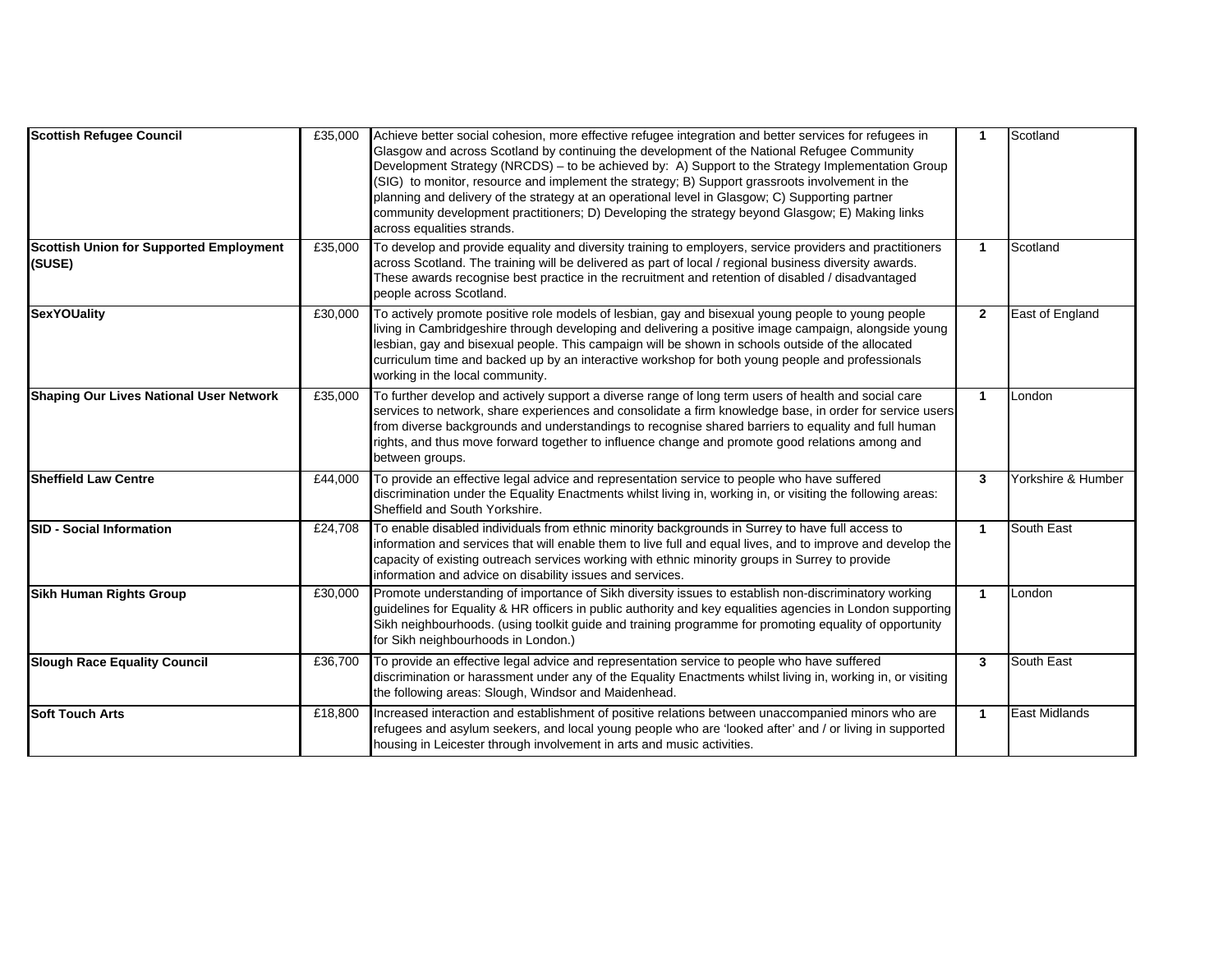| South West London Law Centres           | £78,000 | To provide an effective legal advice and representation service to people who have suffered<br>discrimination or harassment under any of the Equality Enactments whilst living in, working in, or visiting<br>the following areas: Wandsworth, Merton, Richmond, Kingston, Croydon, Sutton, Barnet, Haringey,<br>Enfield, Islington and Camden.                    | $\mathbf{3}$         | London               |
|-----------------------------------------|---------|--------------------------------------------------------------------------------------------------------------------------------------------------------------------------------------------------------------------------------------------------------------------------------------------------------------------------------------------------------------------|----------------------|----------------------|
| <b>Southall Community Alliance</b>      | £35,000 | To increase the levels of positive contact for people from different racial groups in order to challenge<br>racial stereotypes and overcome barriers of mistrust and cultural ignorance.                                                                                                                                                                           | $\blacktriangleleft$ | London               |
| Southwark Day Centre for Asylum Seekers | £33,168 | To increase understanding between asylum seekers, refugees and their neighbours, and to improve<br>access / referral pathways to mainstream specialist services, which in return will lead to greater access &<br>responsiveness to needs of hard to reach groups for mainstream providers.                                                                        | $\mathbf{1}$         | London               |
| <b>Southwark Law Centre</b>             | £39,780 | To provide an effective legal advice and representation service to people who have suffered<br>discrimination or harassment under any of the Equality Enactments whilst living in, working in, or visiting<br>the following areas: Bromley, Lewisham, Southwark and Greenwich.                                                                                     | $\mathbf{3}$         | London               |
| <b>Spinal Injuries Association</b>      | £39,945 | To become the means by which spinal cord injured (SCI) people have a voice by identifying and working<br>to address the barriers faced by SCI people in accessing services that enable them to live independent,<br>free and equal lives after paralysis in England and Wales.                                                                                     | $\mathbf{1}$         | South East           |
| <b>Sporting Equals</b>                  | £30,000 | Increased awareness and understanding of equality and human rights concerns and good practice in the<br>delivery of sport and active recreation by third, public and private sector organistations across England.                                                                                                                                                 | $\overline{2}$       | <b>West Midlands</b> |
| <b>Stafforce Personnel Limited</b>      | £25,000 | To provide an effective development programme for employers to help them understand how to create a<br>working environment, in which they can reap the benefits of recruiting and developing a diverse<br>workforce, and in which all staff feel safe and respected irrelevant of their sexual identity, age, disability,<br>religion and belief, gender or race.  | $\overline{2}$       | Yorkshire & Humber   |
| <b>Stevenage CAB</b>                    | £30,000 | To provide an effective legal advice and representation service to people who have suffered<br>discrimination or harassment under any of the Equality Enactments whilst living in, working in, or visiting<br>the following areas: Hertfordshire.                                                                                                                  | 3                    | East of England      |
| <b>Stoke Community Culture group</b>    | £50,000 | Increased employment among people from different groups, particularly BME groups, through the<br>provision of Employment and Training opportunities and the chance to meet and learn about each other<br>and break barriers to form common bonds.                                                                                                                  | $\mathbf{1}$         | <b>West Midlands</b> |
| <b>Stonewall</b>                        | £34,000 | To provide solutions and examples of best practice on how organisations perceive and respond to<br>conflicts between lesbian and gay people, and people of faith. To disseminate these solutions and<br>examples of best practice to equality and diversity and service delivery practitioners in an easy to read<br>report.                                       | $\mathbf{1}$         | London               |
| <b>Stonewall Cymru</b>                  | £38,600 | A scoping and research exercise to develop connections with people who are both Lesbian, Gay or<br>Bisexual (LGB) and have mental health issues and identify their key issues and concerns.                                                                                                                                                                        | $\mathbf{1}$         | Wales                |
| <b>Stonewall Scotland</b>               | £40,000 | To produce research into LGBT Migration patterns in Scotland that furthers the understanding of why: A)<br>LGBT people leave Scotland and B) Why LGBT people leave rural Scotland. The research will establish<br>a clear benchmark to measure against in the future and help us identify what aspects of service<br>provision need to be improved for LGBT users. | $\overline{2}$       | Scotland             |
| <b>Stop Hate UK</b>                     | £35,000 | Improved the quality of life for marginalised communities in Richmond Hill, Burmantofts and Beeston.<br>Raised awareness within the indigenous communities of each area of diversity and hate crime.                                                                                                                                                               | $\mathbf{1}$         | Yorkshire & Humber   |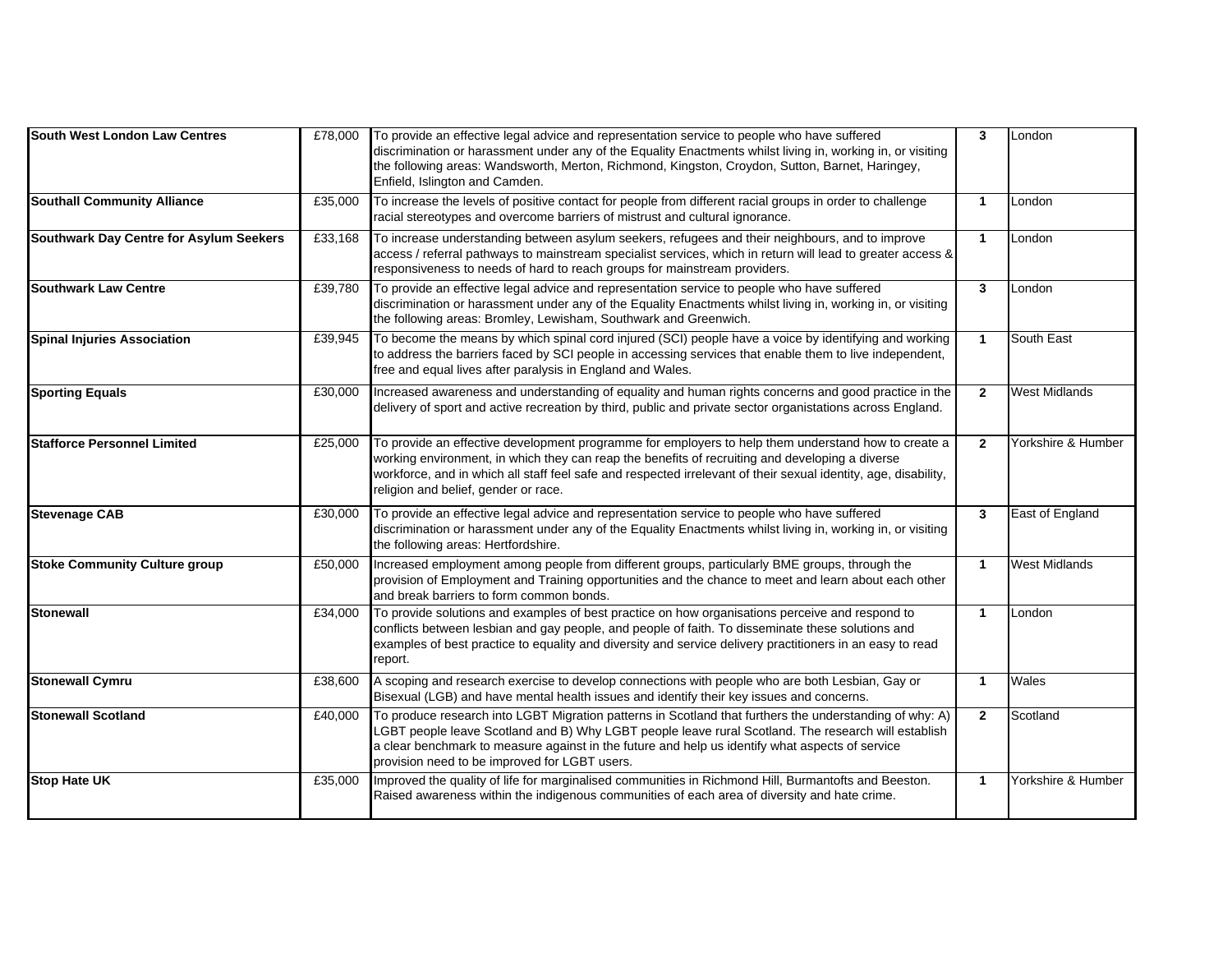| <b>Support Against Racist Incidents</b>                                                           | £40,000 | To resolve and prevent prejudice-based and hate-motivated crime and / or inter-community conflict, and<br>to promote inclusive neighbourhoods by providing community safety advice, assessment and<br>installations to BME or BME-linked individuals, families, homes, places of worship, community services<br>and businesses referred to S.A.R.I. from Bristol, Bath and North East Somerset, South Gloucestershire<br>and North Somerset.                                         | $\mathbf{1}$         | South West           |
|---------------------------------------------------------------------------------------------------|---------|--------------------------------------------------------------------------------------------------------------------------------------------------------------------------------------------------------------------------------------------------------------------------------------------------------------------------------------------------------------------------------------------------------------------------------------------------------------------------------------|----------------------|----------------------|
| <b>Surrey Law Centre</b>                                                                          | £40,000 | To provide an effective legal advice and representation service to people who have suffered<br>discrimination or harassment under any of the Equality Enactments whilst living in, working in, or visiting<br>the following areas: Surrey.                                                                                                                                                                                                                                           | 3                    | South East           |
| <b>Survivor's Network</b>                                                                         | £19,733 | To develop and extend current Survivors' Network services to make them relevant and accessible to<br>young women (16 - 25) who have suffered sexual abuse, while building alliances within the Youth<br>support services to provide a holistic and joined-up service for young people experiencing emotional<br>distress in Brighton and Hove.                                                                                                                                       | $\overline{2}$       | South East           |
| <b>Sutton Borough Citizens Advice Bureau</b>                                                      | £30,000 | To improve work skills and confidence of $12 - 20$ people from groups below and to find work / formal<br>training placements for them within local business community, public sector and voluntary sector in<br>Sutton: black prisoners and ex offenders; women prisoners and ex offenders; young people not in<br>education or employment; people with disabilities.                                                                                                                | $\mathbf{1}$         | London               |
| <b>Swansea Bay REC</b>                                                                            | £31,684 | Reduce the potential and impact of hate (race and homophobic) crime and discrimination by establishing<br>an effective multi-agency panel to concentrate resources in the areas of Swansea and Neath Port Talbot<br>where the estimated numbers of hate crime is high, and including advice to employers to help prevent<br>discrimination and harassment in workplace.                                                                                                              | $\blacktriangleleft$ | Wales                |
| Tameside Racial Equality Council Ltd.<br><b>Operating as The Equality and Diversity</b><br>Centre | £78,000 | To provide an effective legal advice and representation service to people who have suffered<br>discrimination or harassment under the Equality Enactments whilst living in, working in, or visiting the<br>following areas: Tameside, Stockport and Manchester. (Should receive support from Trafford Law Centre<br>and Rochdale Law Centre in regards to non-employment discrimination complaints.)                                                                                 | $\mathbf{3}$         | <b>North West</b>    |
| <b>Telford Race, Equality and Diversity</b><br>Partnership                                        | £27,994 | Increased awareness of the impact of urban and rural hate crime and harassment across the different<br>equality strands among local communities and partner agencies across Telford and Wrekin.                                                                                                                                                                                                                                                                                      | $\mathbf{1}$         | <b>West Midlands</b> |
| The Anne Frank Trust UK                                                                           | £40,000 | Improved awareness and understanding among all communities in Bradford and the surrounding area of<br>the importance of individual human rights as a means of reducing racism, hate crime and community<br>tension through the delivery of a major Anne Frank Festival for Human Rights, a series of educational<br>and arts based projects for children and young people, and the production of a bespoke human rights<br>educational resource pack for use in schools in Bradford. | $\mathbf{2}$         | Yorkshire & Humber   |
| The Black and Minority Ethnic Young<br>People's Project (BMEYPP)                                  | £35,000 | To continue to provide safe spaces for black and minority ethnic young people in order to reduce their<br>feelings of isolation and increase their participation in community activities in Brighton and Hove.                                                                                                                                                                                                                                                                       | $\mathbf{1}$         | South East           |
| The British Refugee Council                                                                       | £35,000 | To promote better relations between asylum seekers and refugees and the wider community through a<br>Talks programme that facilitates positive, interactive contact, and increases understanding of the asylum<br>system, the experiences and motives of asylum seekers, and the impact of asylum seekers and<br>refugees on local communities.                                                                                                                                      | $\mathbf{1}$         | London               |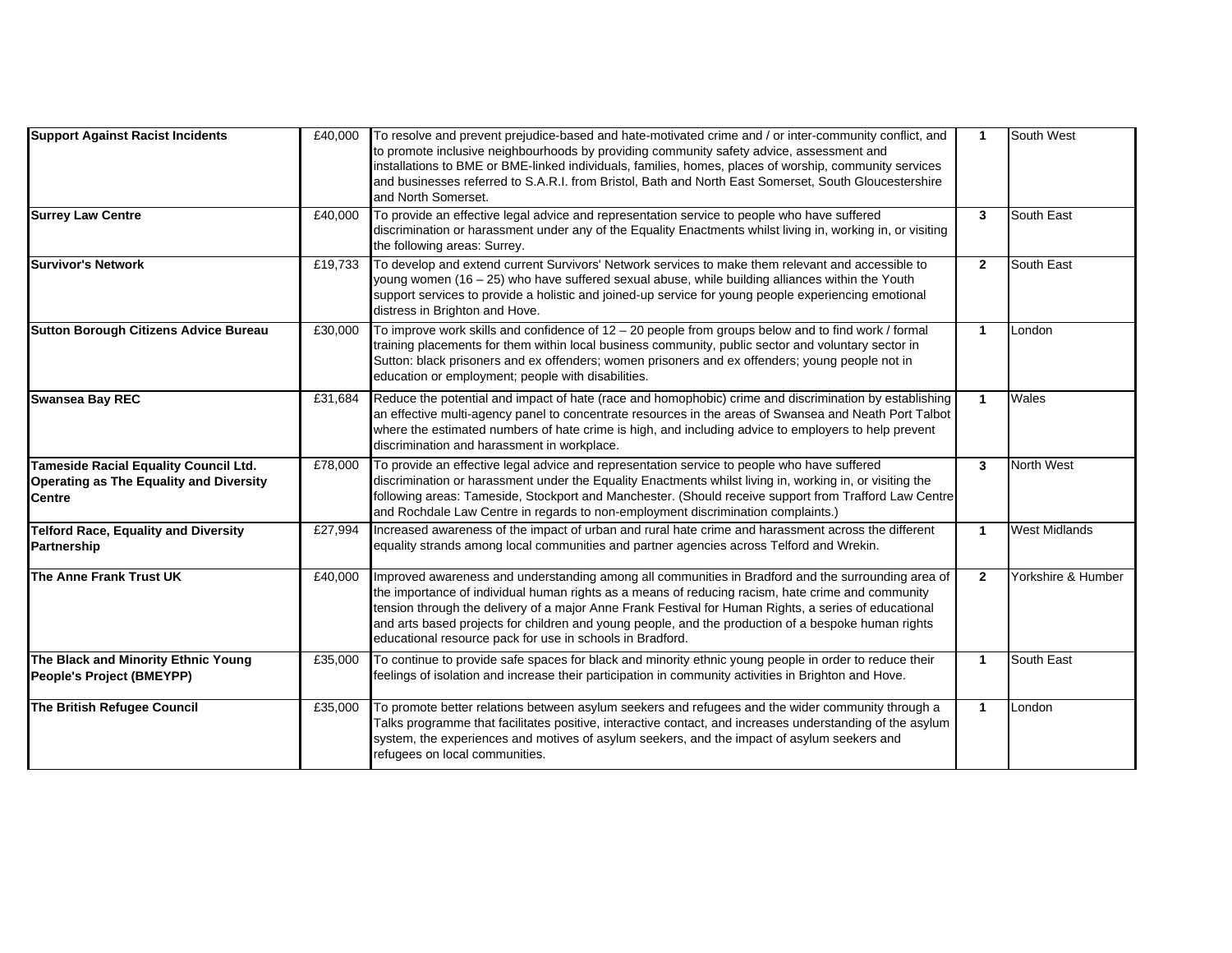| The Haven Wolverhampton                                                 | £36,419 | Asian and African Caribbean women affected by Domestic Abuse in the city of Wolverhampton are<br>supported to make independent choices about whether and how to proceed with charges and cases<br>against violations of their human rights and service is developed as part of a multi-agency approach to<br>delivering a co-ordinated response to BME DV survivors.                                                                                                                                                                                                                                                                     | $\mathbf{1}$         | <b>West Midlands</b> |
|-------------------------------------------------------------------------|---------|------------------------------------------------------------------------------------------------------------------------------------------------------------------------------------------------------------------------------------------------------------------------------------------------------------------------------------------------------------------------------------------------------------------------------------------------------------------------------------------------------------------------------------------------------------------------------------------------------------------------------------------|----------------------|----------------------|
| The Lesbian and Gay Foundation                                          | £39,818 | Build up, strengthen and further develop links with and between North West organisations working<br>across the equality mandates; ensuring that the needs of LGB people within these groups are fully<br>acknowledged, included and recognised.                                                                                                                                                                                                                                                                                                                                                                                          | $\mathbf{1}$         | <b>North West</b>    |
| The Maximum Life Youth Project                                          | £6,800  | To bring together culturally and geographically diverse groups of young people and break down the<br>stereotyping which leads to hostility and suspicion between these and other groups, thus facilitating<br>improved community cohesion.                                                                                                                                                                                                                                                                                                                                                                                               | $\mathbf{1}$         | Yorkshire & Humber   |
| The NIA Project                                                         | £35,000 | To raise awareness of difficulties faced by disabled women who have experienced gender violence<br>accessing the justice system, by delivering training to relevant criminal and civil justice organisations. To<br>provide an advocacy and support service for disabled women pan-London, who are survivors of gender<br>violence and are involved in criminal and civil court proceedings.                                                                                                                                                                                                                                             | $\blacktriangleleft$ | London               |
| The Prince's Trust                                                      | £25,182 | Increased tolerance, understanding, and integration among 140 young people (14-25 years old) from<br>refugee / asylum, immigrant and local established communities in Glasgow, by participating in creative<br>and challenging activities and discussions.                                                                                                                                                                                                                                                                                                                                                                               | $\blacktriangleleft$ | London               |
| The Race Equality Council for<br>Gloucestershire ( known as ' GlosREC') | £35,000 | 1) To facilitate access to public services for Migrant Workers informing them of services. 2) To improve<br>access to public services including creation of permanent sites for caravans for Travelling Community<br>and better access to education for their children: improved relationship between travelling and settled<br>community. 3) To create opportunities for people of different cultures to meet and learn about each other<br>by experiencing art, culture and music of different traditions: promote an appreciation of the benefits of<br>cultural diversity, especially in Cheltenham area.                            | $\mathbf{1}$         | South West           |
| The Runnymede Trust                                                     | £25,000 | 18 young people will have developed a greater understanding of belonging, community (including<br>citizenship), diversity and equality using film and local history, and they will be more confident members<br>of their communities and active citizens within them; 18 young people will have acquired film making<br>skills; and 300 (minimum) teachers and youth workers will be better equipped to enable and foster<br>discussion in formal and informal education settings about community, diversity and equality so that<br>many more young people will be engaged in meaningful debate and discussion on these crucial issues. | $\mathbf{1}$         | London               |
| The Rural Media Company                                                 | £35,000 | To work with local authority Planning and Diversity officers, and Gypsy, Roma and Traveller groups<br>(GRT) (including women, children and the elderly) in the West Midlands, bringing them together to<br>develop a DVD Resource to address the racial discrimination issues in local communities around<br>Traveller homelessness and lack of stopping sites.                                                                                                                                                                                                                                                                          | $\mathbf{1}$         | <b>West Midlands</b> |
| The Scottish Inter Faith Council                                        | £40,000 | To produce a resource of teachings, writings, and attitudes from the 10 major Religions and Belief<br>communities in Scotland that will demonstrate their commonality in promoting good relations between<br>each other, and to use this as a tool to raise awareness in women and young people of how their<br>Religion or Belief can lead to increased community cohesion, integration, and harmony.                                                                                                                                                                                                                                   | $\mathbf{1}$         | Scotland             |
| <b>The Young Foundation</b>                                             | £30,000 | To build the leadership skills of young people from ethnic and religious minority communities and white<br>working class communities, to help increase their participation and involvement in politics and public<br>decision-making processes in the London Boroughs of Tower Hamlets, Newham and Dagenham.                                                                                                                                                                                                                                                                                                                             | $\mathbf{1}$         | London               |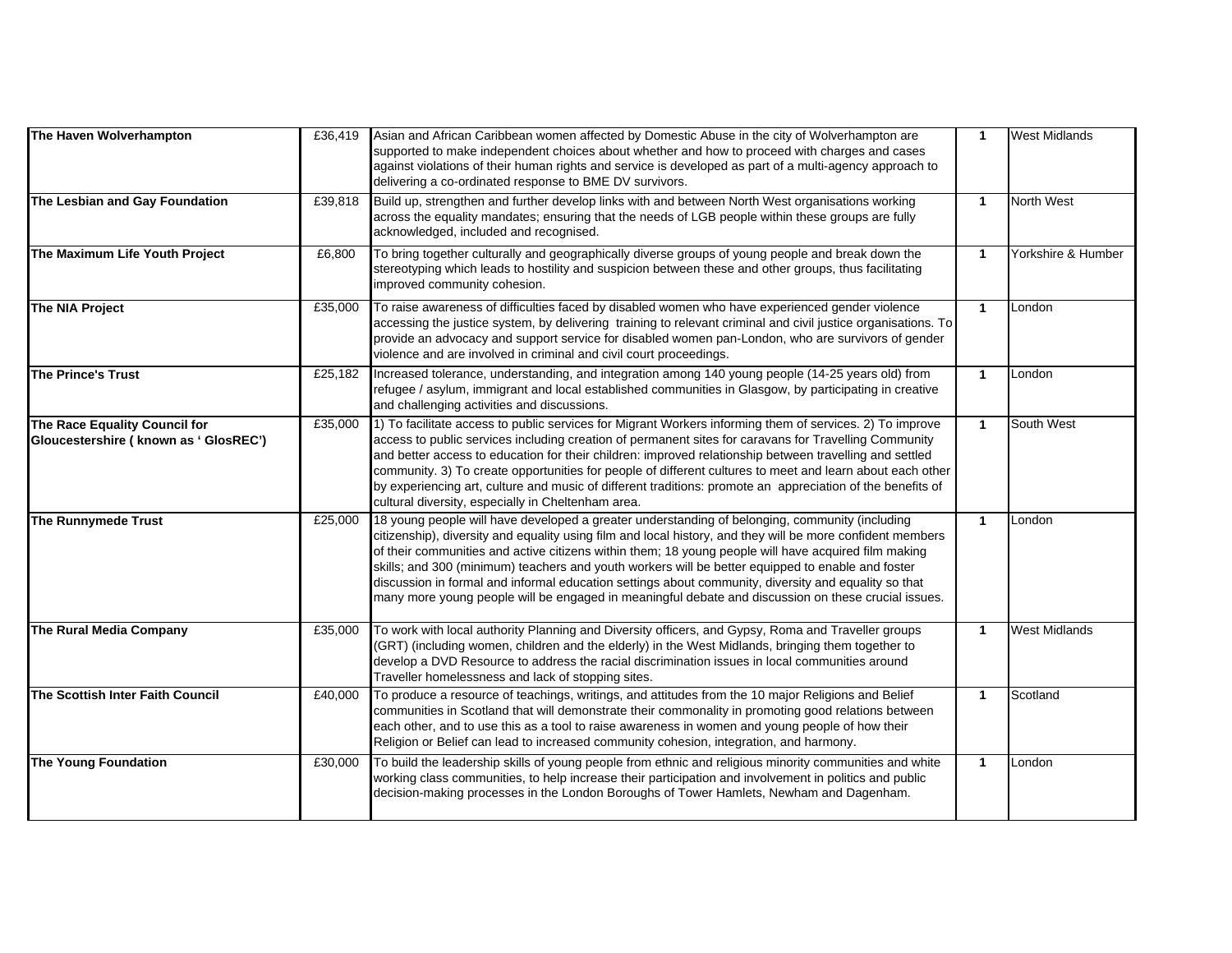| The Young Vic Theatre              | £30,000 | To address the underrepresentation of young people from diverse ethnic and social backgrounds<br>working in the arts, through providing a programme of vocational skills development for young people<br>aged 18 - 25 living in Lambeth and Southwark.                                                                                                                                                                                                                                                                                                                                      | $\mathbf{1}$ | London               |
|------------------------------------|---------|---------------------------------------------------------------------------------------------------------------------------------------------------------------------------------------------------------------------------------------------------------------------------------------------------------------------------------------------------------------------------------------------------------------------------------------------------------------------------------------------------------------------------------------------------------------------------------------------|--------------|----------------------|
| Thurrock Citizens Advice Bureau    | £22,923 | To develop and implement a promotional / PR strategy with our local diversity partners to increase the<br>capacity of, knowledge of, and access to support and advice on equality, human rights and<br>discrimination in Thurrock.                                                                                                                                                                                                                                                                                                                                                          | $\mathbf{2}$ | East of England      |
| <b>Tower Hamlets Law Centre</b>    | £40,000 | To provide an effective legal advice and representation service to people who have suffered<br>discrimination or harassment under any of the Equality Enactments whilst living in, working in, or visiting<br>the following areas: Tower Hamlets, Hackney, Redbridge, Barking & Dagenham and Havering.                                                                                                                                                                                                                                                                                      | 3            | London               |
| <b>Trafford Law Centre</b>         | £78,000 | To provide an effective legal advice and representation service to people who have suffered<br>discrimination or harassment under the Equality Enactments whilst living in, working in, or visiting the<br>following areas: Trafford, Salford and Wigan. (To provide assistance, along with Rochdale Law Centre, to<br>Tameside Racial Equality Council on non-employment discrimination complaints. To provide assistance<br>to Cheshire, Halton and Warrington Racial Equality Council on non-employment discrimination<br>complaints that are NOT Race or Religion & Belief complaints.) | 3            | <b>North West</b>    |
| <b>Trident Housing Association</b> | £30,000 | To increase knowledge of people with learning disabilities among people and agencies that we support<br>across rural and urban areas of Shropshire and Birmingham with the aim of breaking down stereotypes<br>and to reducing discrimination and harassment of service users, staff and property.                                                                                                                                                                                                                                                                                          | $\mathbf{1}$ | <b>West Midlands</b> |
| <b>UNITE Limited</b>               | £35,000 | To deliver dispute resolution training to young people and parents (inc guardians and carers) to reduce<br>the number of hate crime and bullying incidents in the school community, thus improving and building<br>good peer and school community relations.                                                                                                                                                                                                                                                                                                                                | $\mathbf{1}$ | <b>North East</b>    |
| <b>United Response</b>             | £39,326 | To provide learning disability awareness training, delivered by people with a learning disability, to<br>employers and employees of non-public bodies sector organisations in Trafford to promote<br>understanding and raise awareness between people from these different groups, and thus reduce<br>discrimination and harassment often experienced by people with learning disabilities, and improve<br>employment opportunities for people with learning disabilities and equip them with new skills to combat<br>discrimination.                                                       | $\mathbf{1}$ | London               |
| Urban Voice UK                     | £40,000 | To develop an environment where 16 - 25 year olds disadvantaged by race and associated socio-<br>economic issues (85% BAME) can come together to express their issues and voice their needs, in order<br>to be able to address barriers and be appropriately signposted to suitable services in Wandsworth,<br>Lambeth and Southwark.                                                                                                                                                                                                                                                       | $\mathbf{1}$ | London               |
| <b>Vale Royal CAB Ltd</b>          | £40,000 | To provide an effective legal advice and representation service to people who have suffered<br>discrimination or harassment under the Equality Enactments whilst living in, working in, or visiting the<br>following areas: Cheshire.                                                                                                                                                                                                                                                                                                                                                       | 3            | North West           |
| <b>Vision Sense</b>                | £14,460 | To map and reduce hate crime against disabled and Deaf people in the North East through user-led<br>interventions to promote good relations with one hundred and thirty people from diverse communities of<br>identity, and a research report, before March 2009.                                                                                                                                                                                                                                                                                                                           | $\mathbf{1}$ | <b>North East</b>    |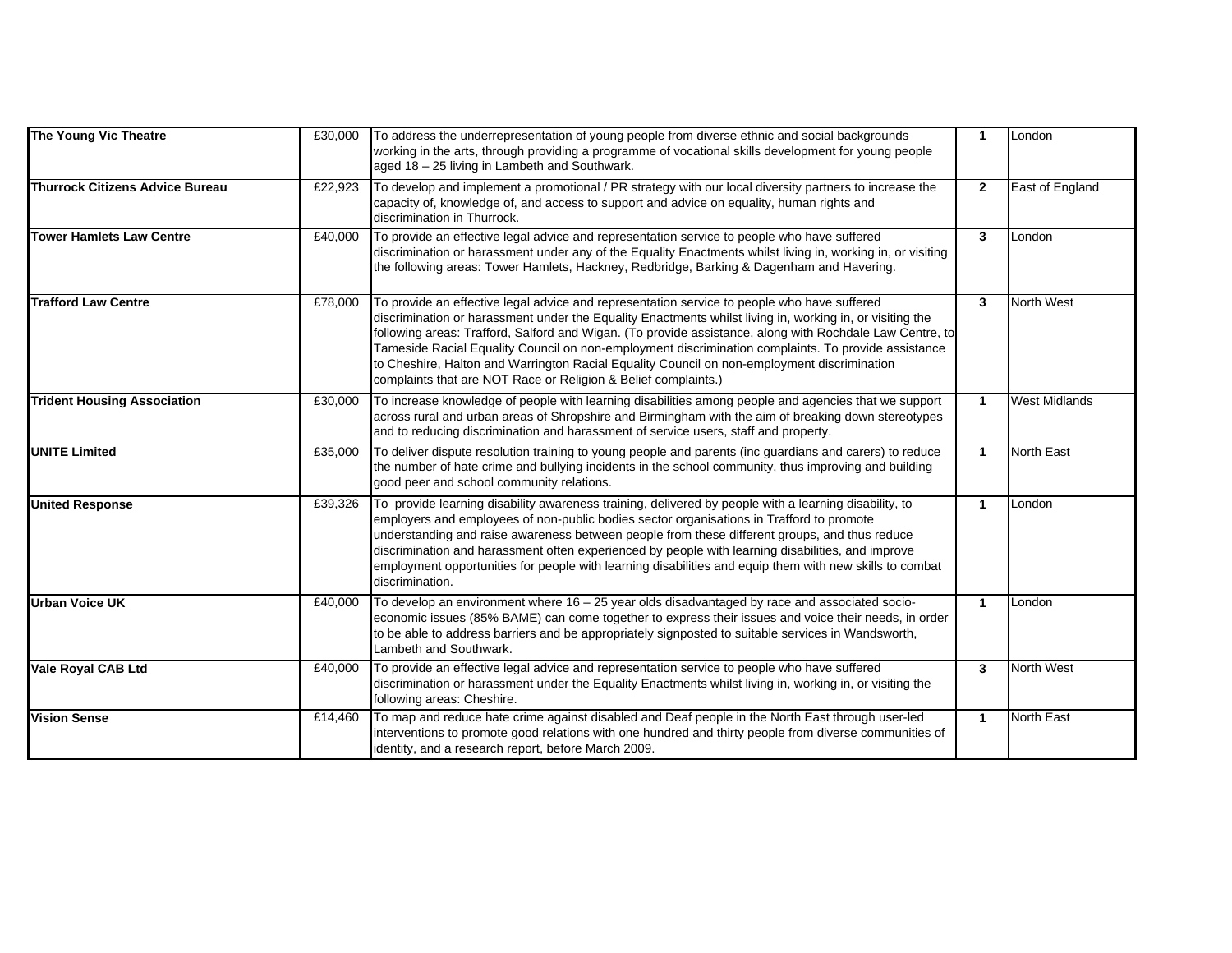| <b>Voice UK</b>                                          | £30,000 | To reduce the impact of hate crime on people with disabilities through: expanding the capacity of the<br>helpline; improved marketing of the help line service; systematic analysis and monitoring of cases dealt<br>with; and utilising data gathered to influence policy, public opinion and guidance. The helpline will<br>develop from supporting victims of hate crime with learning disabilities to supporting all vulnerable<br>victims with disabilities.                                                 | $\mathbf{1}$   | <b>East Midlands</b> |
|----------------------------------------------------------|---------|-------------------------------------------------------------------------------------------------------------------------------------------------------------------------------------------------------------------------------------------------------------------------------------------------------------------------------------------------------------------------------------------------------------------------------------------------------------------------------------------------------------------|----------------|----------------------|
| <b>Voscur</b>                                            | £35,000 | To improve dialogue, integration and cohesion within and between Equalities groups (women - refugee<br>women, parents and carers, Somali parents and Lone Parents, LGB communities, disabled people, BME<br>groups, older and young people, faith groups) in Bristol, and increase joint-working, networking,<br>representation on Voluntary and Community Sector (VCS) boards, neighborhood governance structures<br>and Bristol Partnership.                                                                    | $\mathbf{1}$   | South West           |
| <b>Walsall Domestic Violence Forum</b>                   | £39,921 | Improved access to a range of voluntary and statutory services - particularly Housing, Social Care,<br>Health and specialist Domestic Abuse services - among hard to reach groups (including: South Asians,<br>Iraqis, East Europeans and Women.) Ensuring that all victims of Domestic Abuse are able to receive<br>support appropriate to their individual needs, while addressing their human right to live free from fear and<br>abuse.                                                                       | $\overline{2}$ | <b>West Midlands</b> |
| <b>Warwickshire Race Equality Partnership</b><br>(WREP)  | £35,000 | A.) To increase the motivation and participation of disabled people, from within excluded and<br>disadvantaged sections of the community in Warwickshire, within local decision making processes. B.)<br>To identify the needs and aspirations of the disabled people from the excluded and disadvantaged<br>communities, and to work with local agencies across Warwickshire in addressing these issues.                                                                                                         | $\mathbf{1}$   | <b>West Midlands</b> |
| West of Scotland Racial Equality Council<br>Limited      | £35,000 | To empower individuals from ethnic minority communities to access more direct services, by providing<br>outreach information, advice, guidance, and signposting services that respond to and promote the needs<br>of new groups such as migrant communities. Greater understanding about equalities issues with key<br>partners and stakeholders across the West of Scotland.                                                                                                                                     | $\mathbf{1}$   | Scotland             |
| <b>West Wiltshire Wide Citizens Advice Bureau</b>        | £14,344 | To provide an effective legal advice and representation service to people who have suffered<br>discrimination or harassment under any of the Equality Enactments whilst living in, working in, or visiting<br>the following areas: West Wiltshire.                                                                                                                                                                                                                                                                | 3              | South West           |
| <b>Wiltshire Racial Equality Council</b>                 | £32,000 | To develop a cohesive framework to represent the six strands of equalities which will seek to influence<br>policy and strategy and deliver services appropriate to need across the County of Wiltshire.                                                                                                                                                                                                                                                                                                           | $\mathbf{2}$   | South West           |
| Wolverhampton Citizens Advice Bureau (in<br>partnership) | £39,600 | To provide an effective legal advice and representation service to people who have suffered<br>discrimination or harassment in Employment and Non-employment cases under any of the Equality<br>Enactments whilst living in, working in, or visiting the City of Wolverhampton.                                                                                                                                                                                                                                   | 3              | <b>West Midlands</b> |
| Women Acting In Today's Society (WAITS)                  | £30,000 | To ensure that Public Sector service providers are better able to deliver their services to BME women<br>and children; To enable Public Sector service providers and Faith and Community Groups to offer a<br>choice of specialist DA services to BME women and children, and signpost them effectively in<br>Birmingham and surrounding areas; and to ensure that BME DA issues are included in Policy debates<br>and Service Providers agendas, Nationally and in addition to Birmingham and surrounding areas. | $\mathbf{1}$   | <b>West Midlands</b> |
| <b>Women's Design Service</b>                            | £30,000 | To enable women from refugee and asylum seeking communities in London Borough of Islington to gain<br>links with other communities, greater understanding of their neighbourhoods, and reduced fear of crime<br>and harassment.                                                                                                                                                                                                                                                                                   | $\mathbf{1}$   | London               |